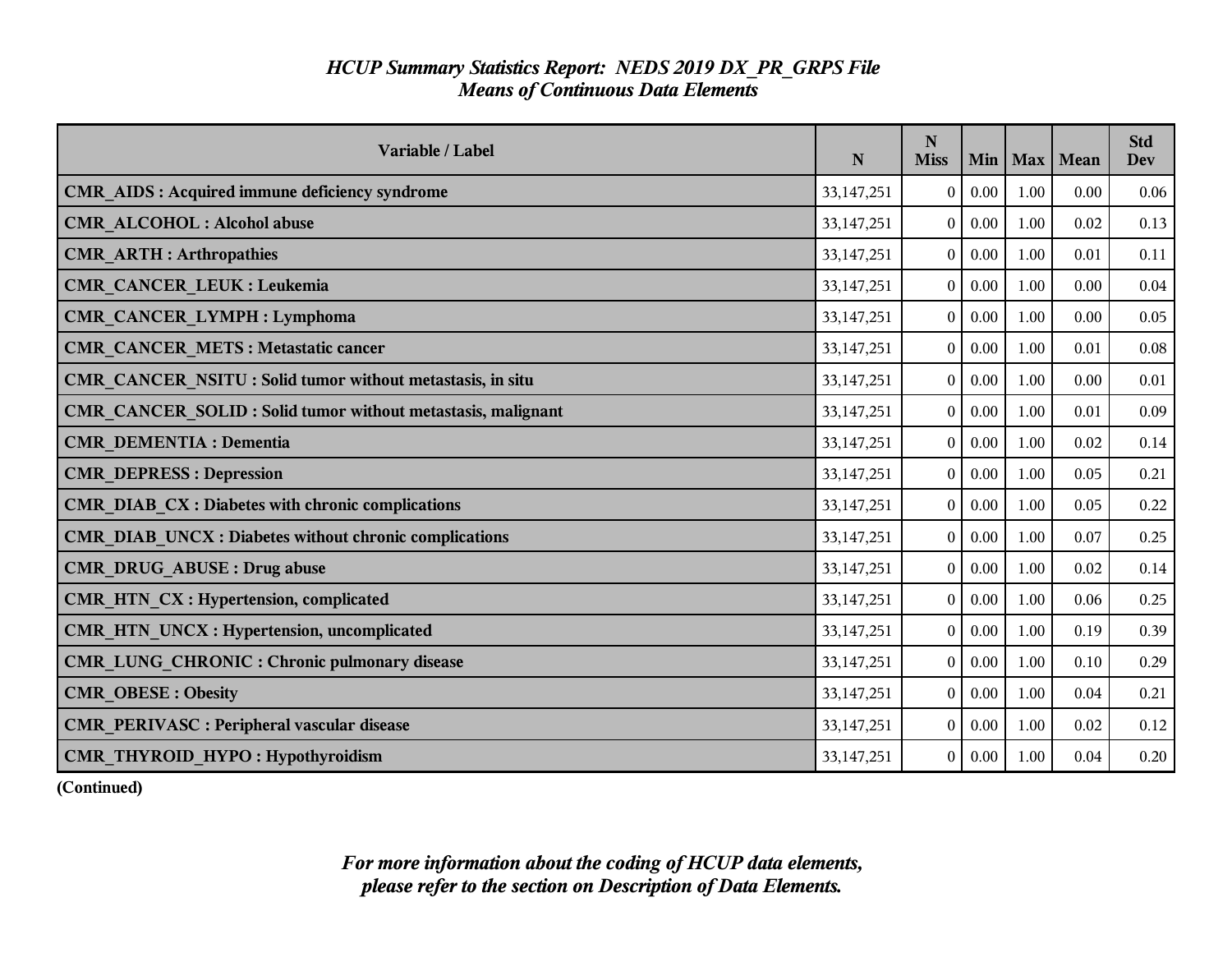| Variable / Label                                                                                                    | N            | N<br><b>Miss</b> | Min      | $Max \mid$ | Mean | <b>Std</b><br><b>Dev</b> |
|---------------------------------------------------------------------------------------------------------------------|--------------|------------------|----------|------------|------|--------------------------|
| CMR THYROID OTH : Other thyroid disorders                                                                           | 33, 147, 251 | $\Omega$         | 0.00     | 1.00       | 0.00 | 0.06                     |
| DXCCSR BLD001 : Indication that at least one ICD-10-CM diagnosis on the record is included in<br><b>CCSR BLD001</b> | 33, 147, 251 | $\overline{0}$   | $0.00\,$ | 3.00       | 0.03 | 0.31                     |
| DXCCSR BLD002 : Indication that at least one ICD-10-CM diagnosis on the record is included in<br><b>CCSR BLD002</b> | 33,147,251   | $\overline{0}$   | $0.00\,$ | 3.00       | 0.00 | 0.07                     |
| DXCCSR BLD003 : Indication that at least one ICD-10-CM diagnosis on the record is included in<br><b>CCSR BLD003</b> | 33, 147, 251 | $\theta$         | 0.00     | 3.00       | 0.12 | 0.58                     |
| DXCCSR BLD004 : Indication that at least one ICD-10-CM diagnosis on the record is included in<br><b>CCSR BLD004</b> | 33, 147, 251 | $\theta$         | 0.00     | 3.00       | 0.02 | 0.27                     |
| DXCCSR BLD005 : Indication that at least one ICD-10-CM diagnosis on the record is included in<br><b>CCSR BLD005</b> | 33, 147, 251 | $\theta$         | $0.00\,$ | 3.00       | 0.01 | 0.12                     |
| DXCCSR BLD006 : Indication that at least one ICD-10-CM diagnosis on the record is included in<br><b>CCSR BLD006</b> | 33,147,251   | $\theta$         | $0.00\,$ | 3.00       | 0.04 | 0.35                     |
| DXCCSR BLD007 : Indication that at least one ICD-10-CM diagnosis on the record is included in<br><b>CCSR BLD007</b> | 33, 147, 251 | $\theta$         | 0.00     | 3.00       | 0.04 | 0.35                     |
| DXCCSR BLD008 : Indication that at least one ICD-10-CM diagnosis on the record is included in<br><b>CCSR BLD008</b> | 33, 147, 251 | $\overline{0}$   | $0.00\,$ | 3.00       | 0.01 | 0.13                     |
| DXCCSR BLD009 : Indication that at least one ICD-10-CM diagnosis on the record is included in<br><b>CCSR BLD009</b> | 33,147,251   | $\overline{0}$   | 0.00     | 3.00       | 0.00 | 0.01                     |
| DXCCSR BLD010 : Indication that at least one ICD-10-CM diagnosis on the record is included in<br><b>CCSR BLD010</b> | 33,147,251   | $\overline{0}$   | 0.00     | 3.00       | 0.00 | 0.12                     |
| DXCCSR CIR001 : Indication that at least one ICD-10-CM diagnosis on the record is included in<br><b>CCSR CIR001</b> | 33, 147, 251 | $\mathbf{0}$     | 0.00     | 3.00       | 0.01 | 0.19                     |

**(Continued)**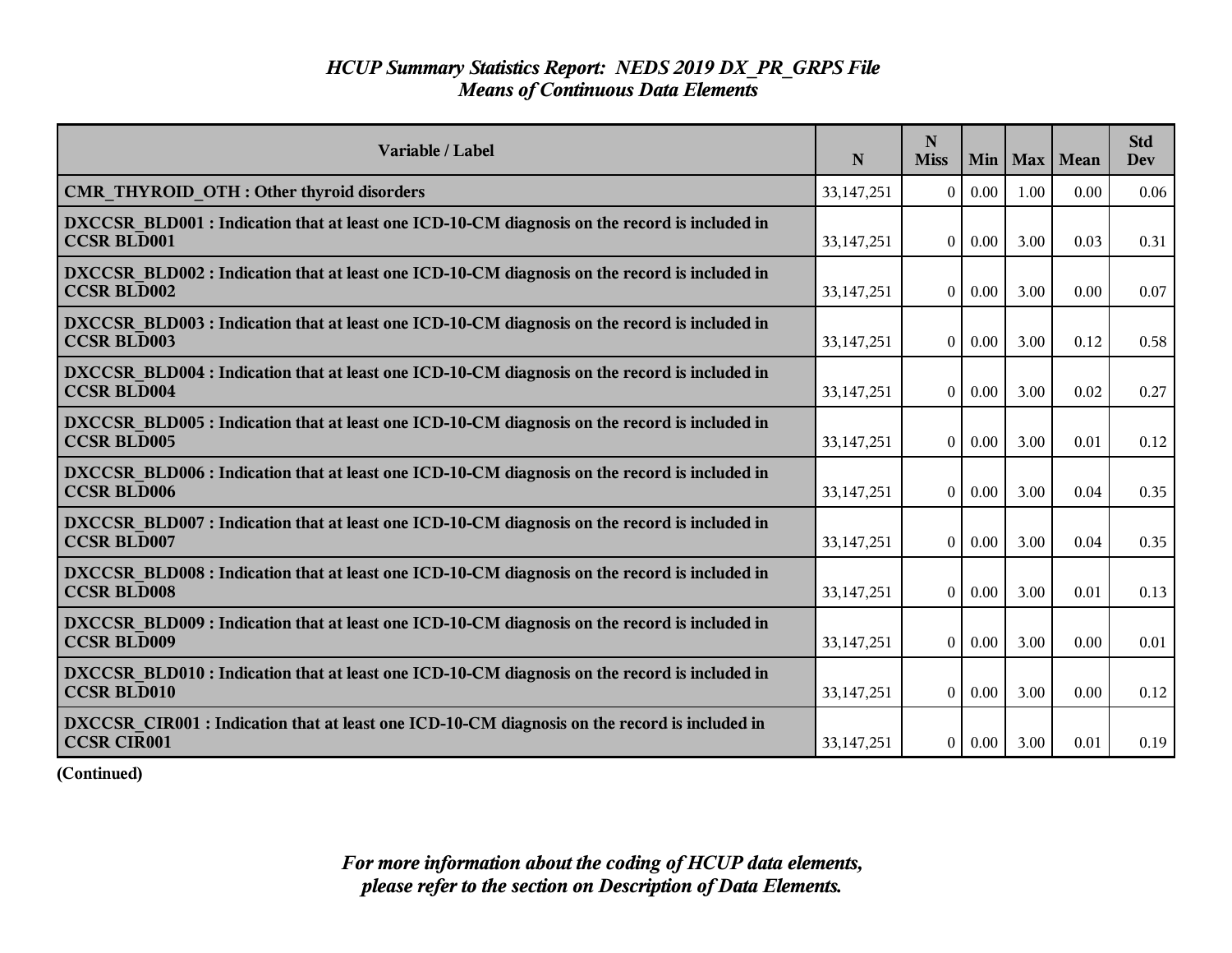| Variable / Label                                                                                                    | N            | N<br><b>Miss</b> | Min      |      | Max   Mean | <b>Std</b><br>Dev |
|---------------------------------------------------------------------------------------------------------------------|--------------|------------------|----------|------|------------|-------------------|
| DXCCSR CIR002 : Indication that at least one ICD-10-CM diagnosis on the record is included in<br><b>CCSR CIR002</b> | 33, 147, 251 | $\overline{0}$   | $0.00\,$ | 3.00 | 0.00       | 0.01              |
| DXCCSR CIR003 : Indication that at least one ICD-10-CM diagnosis on the record is included in<br><b>CCSR CIR003</b> | 33,147,251   | $\overline{0}$   | $0.00\,$ | 3.00 | 0.03       | 0.32              |
| DXCCSR CIR004 : Indication that at least one ICD-10-CM diagnosis on the record is included in<br><b>CCSR CIR004</b> | 33,147,251   | $\theta$         | $0.00\,$ | 3.00 | 0.00       | 0.07              |
| DXCCSR CIR005 : Indication that at least one ICD-10-CM diagnosis on the record is included in<br><b>CCSR CIR005</b> | 33, 147, 251 | $\overline{0}$   | $0.00\,$ | 3.00 | 0.04       | 0.33              |
| DXCCSR_CIR006 : Indication that at least one ICD-10-CM diagnosis on the record is included in<br><b>CCSR CIR006</b> | 33, 147, 251 | $\overline{0}$   | 0.00     | 3.00 | 0.00       | 0.11              |
| DXCCSR CIR007 : Indication that at least one ICD-10-CM diagnosis on the record is included in<br><b>CCSR CIR007</b> | 33, 147, 251 | $\overline{0}$   | 0.00     | 3.00 | 0.57       | 1.17              |
| DXCCSR CIR008 : Indication that at least one ICD-10-CM diagnosis on the record is included in<br><b>CCSR CIR008</b> | 33, 147, 251 | $\theta$         | $0.00\,$ | 3.00 | 0.21       | 0.75              |
| DXCCSR CIR009 : Indication that at least one ICD-10-CM diagnosis on the record is included in<br><b>CCSR CIR009</b> | 33, 147, 251 | $\overline{0}$   | 0.00     | 3.00 | 0.02       | 0.19              |
| DXCCSR CIR010 : Indication that at least one ICD-10-CM diagnosis on the record is included in<br><b>CCSR CIR010</b> | 33,147,251   | $\theta$         | 0.00     | 3.00 | 0.00       | 0.02              |
| DXCCSR CIR011 : Indication that at least one ICD-10-CM diagnosis on the record is included in<br><b>CCSR CIR011</b> | 33, 147, 251 | $\mathbf{0}$     | 0.00     | 3.00 | 0.21       | 0.75              |
| DXCCSR CIR012 : Indication that at least one ICD-10-CM diagnosis on the record is included in<br><b>CCSR CIR012</b> | 33, 147, 251 | $\overline{0}$   | $0.00\,$ | 3.00 | 0.11       | 0.48              |
| DXCCSR CIR013 : Indication that at least one ICD-10-CM diagnosis on the record is included in<br><b>CCSR CIR013</b> | 33, 147, 251 | 0 <sup>1</sup>   | $0.00\,$ | 3.00 | 0.01       | 0.12              |

**(Continued)**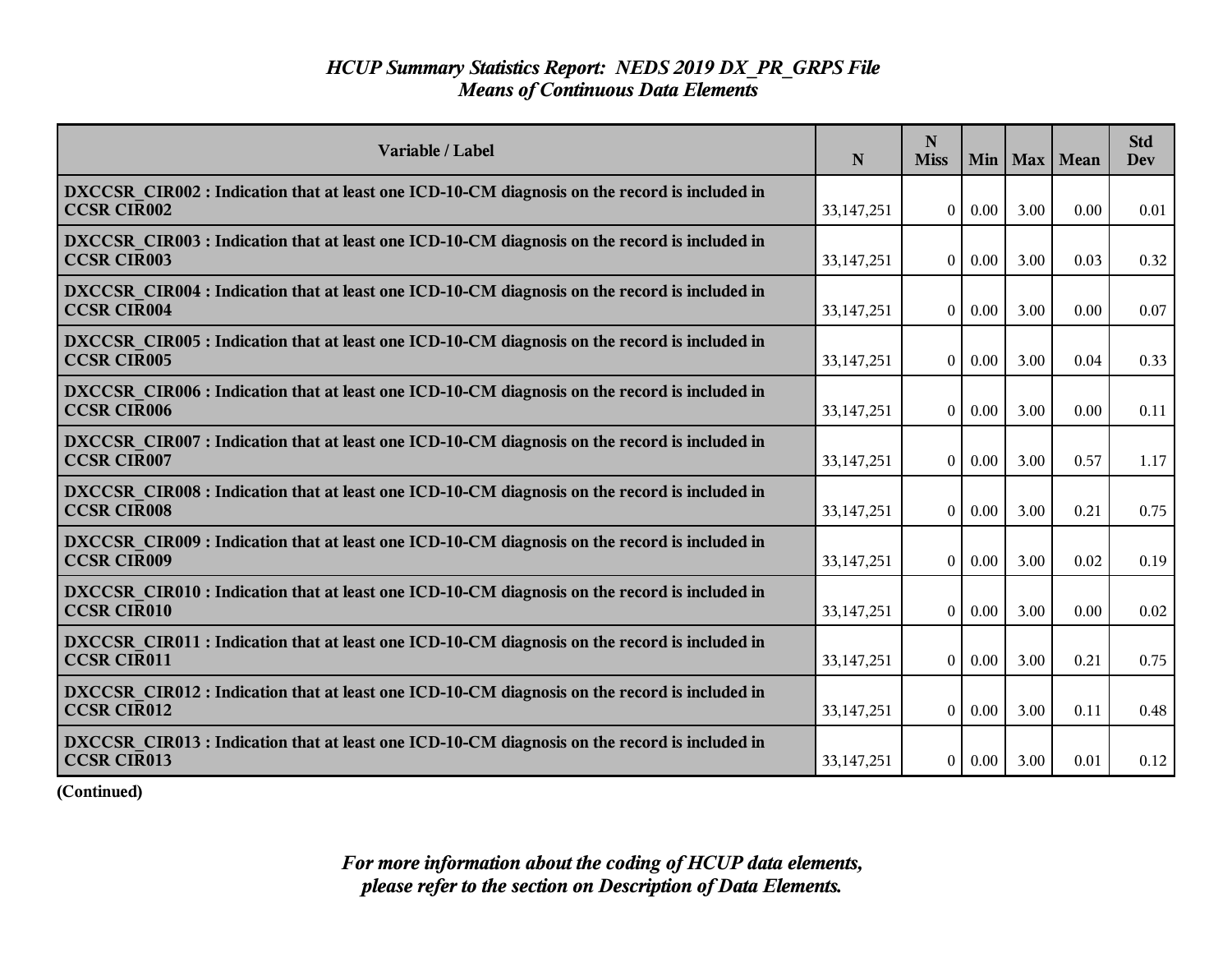| Variable / Label                                                                                                    | N            | N<br><b>Miss</b> | Min           |      | Max   Mean | <b>Std</b><br><b>Dev</b> |
|---------------------------------------------------------------------------------------------------------------------|--------------|------------------|---------------|------|------------|--------------------------|
| DXCCSR CIR014 : Indication that at least one ICD-10-CM diagnosis on the record is included in<br><b>CCSR CIR014</b> | 33, 147, 251 | $\overline{0}$   | $0.00\,$      | 3.00 | 0.02       | 0.26                     |
| DXCCSR CIR015 : Indication that at least one ICD-10-CM diagnosis on the record is included in<br><b>CCSR CIR015</b> | 33, 147, 251 | $\theta$         | $0.00\,$      | 3.00 | 0.01       | 0.15                     |
| DXCCSR CIR016 : Indication that at least one ICD-10-CM diagnosis on the record is included in<br><b>CCSR CIR016</b> | 33, 147, 251 | $\mathbf{0}$     | 0.00          | 3.00 | 0.06       | 0.42                     |
| DXCCSR CIR017 : Indication that at least one ICD-10-CM diagnosis on the record is included in<br><b>CCSR CIR017</b> | 33, 147, 251 | $\theta$         | $0.00\,$      | 3.00 | 0.15       | 0.64                     |
| DXCCSR CIR018 : Indication that at least one ICD-10-CM diagnosis on the record is included in<br><b>CCSR CIR018</b> | 33, 147, 251 | $\overline{0}$   | 0.00          | 3.00 | 0.01       | 0.12                     |
| DXCCSR CIR019 : Indication that at least one ICD-10-CM diagnosis on the record is included in<br><b>CCSR CIR019</b> | 33,147,251   | $\mathbf{0}$     | 0.00          | 3.00 | 0.15       | 0.63                     |
| DXCCSR CIR020 : Indication that at least one ICD-10-CM diagnosis on the record is included in<br><b>CCSR CIR020</b> | 33,147,251   | $\overline{0}$   | $0.00\,$      | 3.00 | 0.01       | 0.17                     |
| DXCCSR CIR021 : Indication that at least one ICD-10-CM diagnosis on the record is included in<br><b>CCSR CIR021</b> | 33, 147, 251 | $\overline{0}$   | 0.00          | 3.00 | 0.00       | 0.09                     |
| DXCCSR CIR022 : Indication that at least one ICD-10-CM diagnosis on the record is included in<br><b>CCSR CIR022</b> | 33,147,251   | $\overline{0}$   | $0.00\,$      | 3.00 | 0.00       | 0.04                     |
| DXCCSR CIR023 : Indication that at least one ICD-10-CM diagnosis on the record is included in<br><b>CCSR CIR023</b> | 33, 147, 251 | $\theta$         | 0.00          | 3.00 | 0.01       | 0.16                     |
| DXCCSR CIR024 : Indication that at least one ICD-10-CM diagnosis on the record is included in<br><b>CCSR CIR024</b> | 33,147,251   | $\overline{0}$   | $0.00\,$      | 3.00 | 0.00       | 0.12                     |
| DXCCSR CIR025 : Indication that at least one ICD-10-CM diagnosis on the record is included in<br><b>CCSR CIR025</b> | 33, 147, 251 |                  | $0 \mid 0.00$ | 3.00 | 0.02       | 0.23                     |

**(Continued)**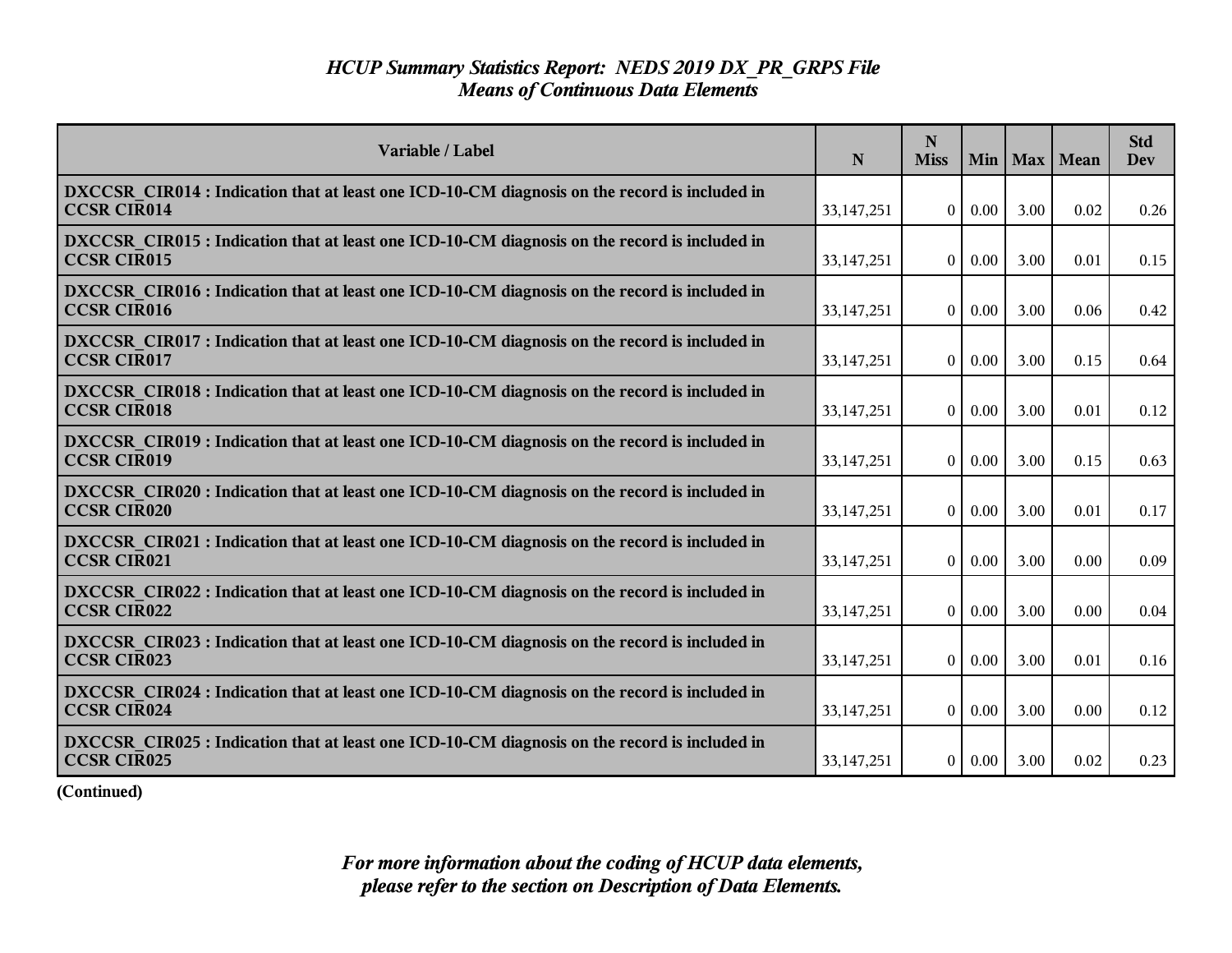| Variable / Label                                                                                                    | N            | N<br><b>Miss</b> | Min           |      | Max   Mean | <b>Std</b><br><b>Dev</b> |
|---------------------------------------------------------------------------------------------------------------------|--------------|------------------|---------------|------|------------|--------------------------|
| DXCCSR CIR026 : Indication that at least one ICD-10-CM diagnosis on the record is included in<br><b>CCSR CIR026</b> | 33, 147, 251 | $\overline{0}$   | $0.00\,$      | 3.00 | 0.04       | 0.32                     |
| DXCCSR CIR027 : Indication that at least one ICD-10-CM diagnosis on the record is included in<br><b>CCSR CIR027</b> | 33, 147, 251 | $\theta$         | $0.00\,$      | 3.00 | 0.00       | 0.06                     |
| DXCCSR CIR028 : Indication that at least one ICD-10-CM diagnosis on the record is included in<br><b>CCSR CIR028</b> | 33, 147, 251 | $\mathbf{0}$     | 0.00          | 3.00 | 0.00       | 0.11                     |
| DXCCSR CIR029 : Indication that at least one ICD-10-CM diagnosis on the record is included in<br><b>CCSR CIR029</b> | 33, 147, 251 | $\theta$         | $0.00\,$      | 3.00 | 0.01       | 0.16                     |
| DXCCSR CIR030 : Indication that at least one ICD-10-CM diagnosis on the record is included in<br><b>CCSR CIR030</b> | 33, 147, 251 | $\overline{0}$   | 0.00          | 3.00 | 0.00       | 0.06                     |
| DXCCSR CIR031 : Indication that at least one ICD-10-CM diagnosis on the record is included in<br><b>CCSR CIR031</b> | 33, 147, 251 | $\overline{0}$   | 0.00          | 3.00 | 0.03       | 0.31                     |
| DXCCSR CIR032 : Indication that at least one ICD-10-CM diagnosis on the record is included in<br><b>CCSR CIR032</b> | 33,147,251   | $\overline{0}$   | $0.00\,$      | 3.00 | 0.02       | 0.24                     |
| DXCCSR CIR033 : Indication that at least one ICD-10-CM diagnosis on the record is included in<br><b>CCSR CIR033</b> | 33, 147, 251 | $\overline{0}$   | 0.00          | 3.00 | 0.01       | 0.18                     |
| DXCCSR CIR034 : Indication that at least one ICD-10-CM diagnosis on the record is included in<br><b>CCSR CIR034</b> | 33,147,251   | $\overline{0}$   | $0.00\,$      | 3.00 | 0.00       | 0.08                     |
| DXCCSR CIR035 : Indication that at least one ICD-10-CM diagnosis on the record is included in<br><b>CCSR CIR035</b> | 33, 147, 251 | $\theta$         | 0.00          | 3.00 | 0.00       | 0.08                     |
| DXCCSR CIR036 : Indication that at least one ICD-10-CM diagnosis on the record is included in<br><b>CCSR CIR036</b> | 33,147,251   | $\overline{0}$   | $0.00\,$      | 3.00 | 0.01       | 0.14                     |
| DXCCSR CIR037 : Indication that at least one ICD-10-CM diagnosis on the record is included in<br><b>CCSR CIR037</b> | 33, 147, 251 |                  | $0 \mid 0.00$ | 3.00 | 0.00       | 0.07                     |

**(Continued)**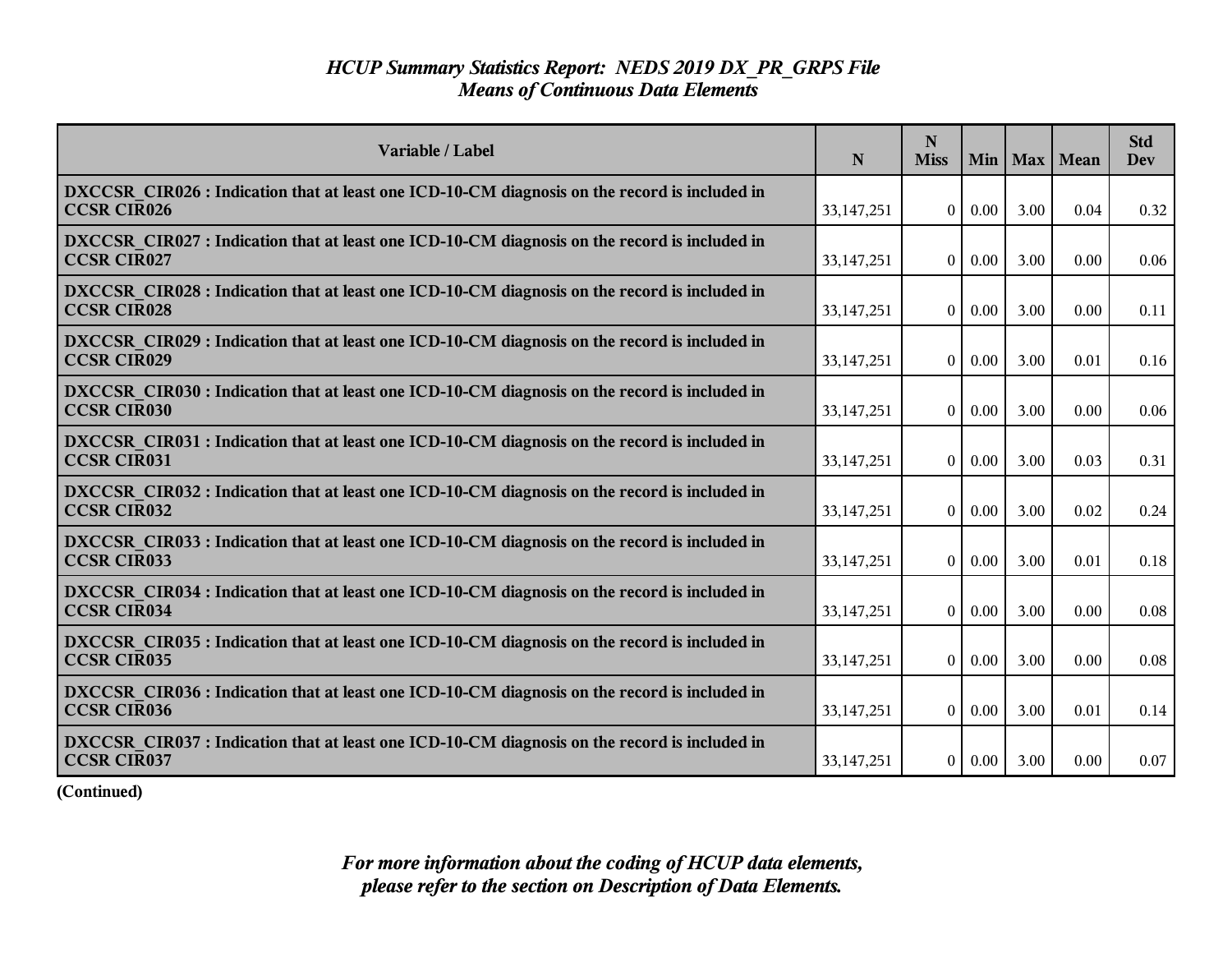| Variable / Label                                                                                                    | N            | N<br><b>Miss</b> | Min      |      | Max   Mean | <b>Std</b><br>Dev |
|---------------------------------------------------------------------------------------------------------------------|--------------|------------------|----------|------|------------|-------------------|
| DXCCSR CIR038 : Indication that at least one ICD-10-CM diagnosis on the record is included in<br><b>CCSR CIR038</b> | 33, 147, 251 | $\theta$         | 0.00     | 3.00 | 0.00       | 0.06              |
| DXCCSR CIR039 : Indication that at least one ICD-10-CM diagnosis on the record is included in<br><b>CCSR CIR039</b> | 33, 147, 251 | $\overline{0}$   | 0.00     | 3.00 | 0.01       | 0.19              |
| DXCCSR DIG001 : Indication that at least one ICD-10-CM diagnosis on the record is included in<br><b>CCSR DIG001</b> | 33,147,251   | $\Omega$         | 0.00     | 3.00 | 0.01       | 0.16              |
| DXCCSR DIG002 : Indication that at least one ICD-10-CM diagnosis on the record is included in<br><b>CCSR DIG002</b> | 33, 147, 251 | $\theta$         | 0.00     | 3.00 | 0.02       | 0.21              |
| DXCCSR DIG003 : Indication that at least one ICD-10-CM diagnosis on the record is included in<br><b>CCSR DIG003</b> | 33, 147, 251 | $\overline{0}$   | $0.00\,$ | 3.00 | 0.01       | 0.16              |
| DXCCSR DIG004 : Indication that at least one ICD-10-CM diagnosis on the record is included in<br><b>CCSR DIG004</b> | 33, 147, 251 | $\theta$         | 0.00     | 3.00 | 0.20       | 0.74              |
| DXCCSR DIG005 : Indication that at least one ICD-10-CM diagnosis on the record is included in<br><b>CCSR DIG005</b> | 33, 147, 251 | $\theta$         | $0.00\,$ | 3.00 | 0.01       | 0.13              |
| DXCCSR DIG006 : Indication that at least one ICD-10-CM diagnosis on the record is included in<br><b>CCSR DIG006</b> | 33, 147, 251 | $\overline{0}$   | 0.00     | 3.00 | 0.00       | 0.08              |
| DXCCSR DIG007 : Indication that at least one ICD-10-CM diagnosis on the record is included in<br><b>CCSR DIG007</b> | 33, 147, 251 | $\theta$         | 0.00     | 3.00 | 0.02       | 0.22              |
| DXCCSR DIG008 : Indication that at least one ICD-10-CM diagnosis on the record is included in<br><b>CCSR DIG008</b> | 33,147,251   | $\mathbf{0}$     | 0.00     | 3.00 | 0.01       | 0.20              |
| DXCCSR DIG009 : Indication that at least one ICD-10-CM diagnosis on the record is included in<br><b>CCSR DIG009</b> | 33, 147, 251 | $\overline{0}$   | 0.00     | 3.00 | 0.00       | 0.08              |
| DXCCSR DIG010 : Indication that at least one ICD-10-CM diagnosis on the record is included in<br>CCSR DIG010        | 33, 147, 251 | $\overline{0}$   | 0.00     | 3.00 | 0.03       | 0.28              |

**(Continued)**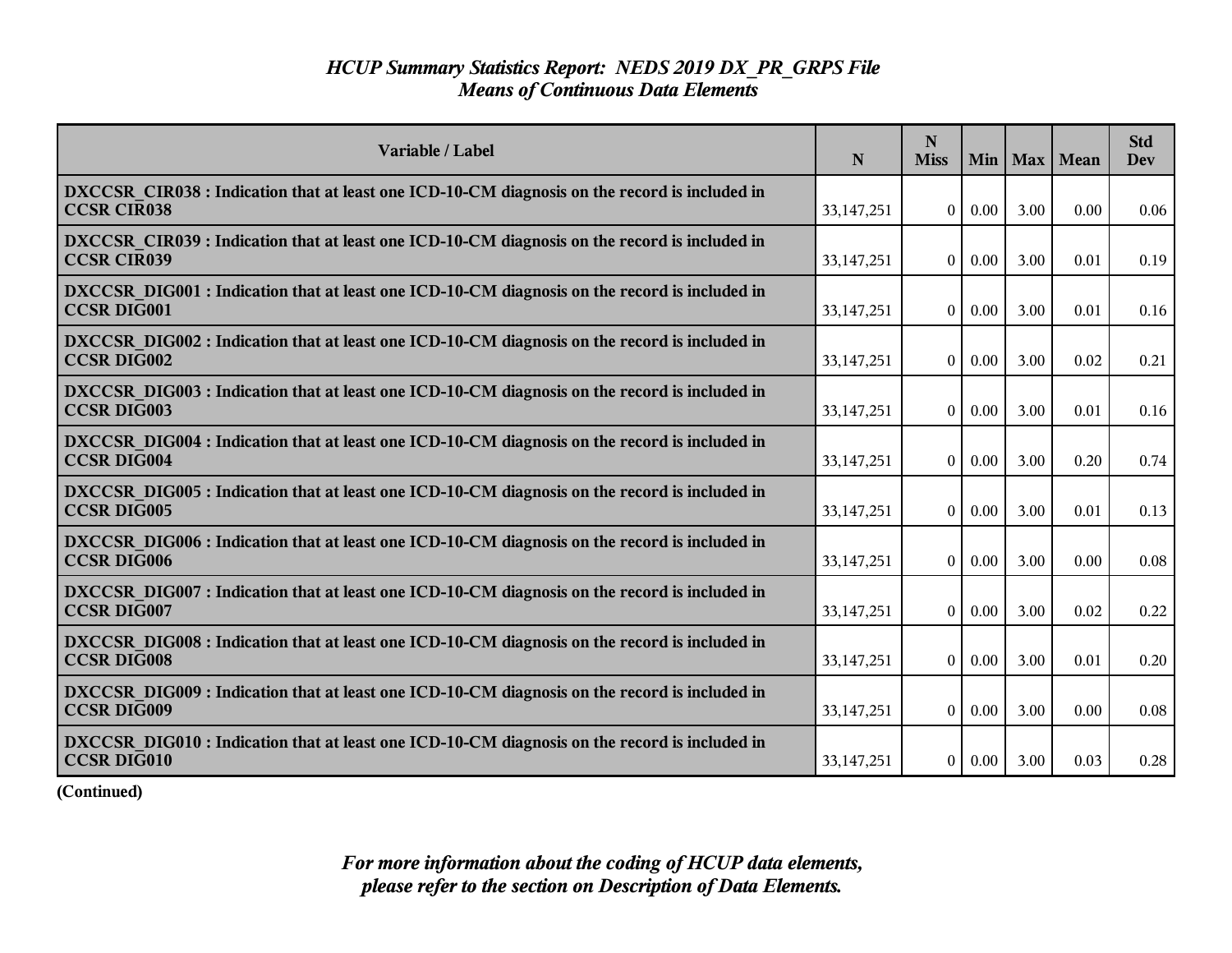| Variable / Label                                                                                                    | N            | N<br><b>Miss</b> | Min           |      | Max   Mean | <b>Std</b><br><b>Dev</b> |
|---------------------------------------------------------------------------------------------------------------------|--------------|------------------|---------------|------|------------|--------------------------|
| DXCCSR DIG011 : Indication that at least one ICD-10-CM diagnosis on the record is included in<br><b>CCSR DIG011</b> | 33, 147, 251 | $\overline{0}$   | $0.00\,$      | 3.00 | 0.01       | 0.16                     |
| DXCCSR DIG012 : Indication that at least one ICD-10-CM diagnosis on the record is included in<br><b>CCSR DIG012</b> | 33, 147, 251 | $\theta$         | $0.00\,$      | 3.00 | 0.01       | 0.18                     |
| DXCCSR DIG013 : Indication that at least one ICD-10-CM diagnosis on the record is included in<br><b>CCSR DIG013</b> | 33, 147, 251 | $\overline{0}$   | 0.00          | 3.00 | 0.02       | 0.25                     |
| DXCCSR DIG014 : Indication that at least one ICD-10-CM diagnosis on the record is included in<br><b>CCSR DIG014</b> | 33, 147, 251 | $\theta$         | $0.00\,$      | 3.00 | 0.01       | 0.17                     |
| DXCCSR DIG015 : Indication that at least one ICD-10-CM diagnosis on the record is included in<br><b>CCSR DIG015</b> | 33, 147, 251 | $\overline{0}$   | 0.00          | 3.00 | 0.01       | 0.12                     |
| DXCCSR DIG016 : Indication that at least one ICD-10-CM diagnosis on the record is included in<br><b>CCSR DIG016</b> | 33,147,251   | $\overline{0}$   | 0.00          | 3.00 | 0.01       | 0.13                     |
| DXCCSR DIG017 : Indication that at least one ICD-10-CM diagnosis on the record is included in<br><b>CCSR DIG017</b> | 33,147,251   | $\overline{0}$   | 0.00          | 3.00 | 0.02       | 0.24                     |
| DXCCSR DIG018 : Indication that at least one ICD-10-CM diagnosis on the record is included in<br><b>CCSR DIG018</b> | 33, 147, 251 | $\overline{0}$   | 0.00          | 3.00 | 0.01       | 0.14                     |
| DXCCSR DIG019 : Indication that at least one ICD-10-CM diagnosis on the record is included in<br><b>CCSR DIG019</b> | 33,147,251   | $\theta$         | 0.00          | 3.00 | 0.04       | 0.35                     |
| DXCCSR DIG020 : Indication that at least one ICD-10-CM diagnosis on the record is included in<br><b>CCSR DIG020</b> | 33, 147, 251 | $\theta$         | 0.00          | 3.00 | 0.01       | 0.19                     |
| DXCCSR_DIG021 : Indication that at least one ICD-10-CM diagnosis on the record is included in<br><b>CCSR DIG021</b> | 33,147,251   | $\overline{0}$   | $0.00\,$      | 3.00 | 0.02       | 0.24                     |
| DXCCSR DIG022 : Indication that at least one ICD-10-CM diagnosis on the record is included in<br>CCSR DIG022        | 33, 147, 251 |                  | $0 \mid 0.00$ | 3.00 | 0.02       | 0.21                     |

**(Continued)**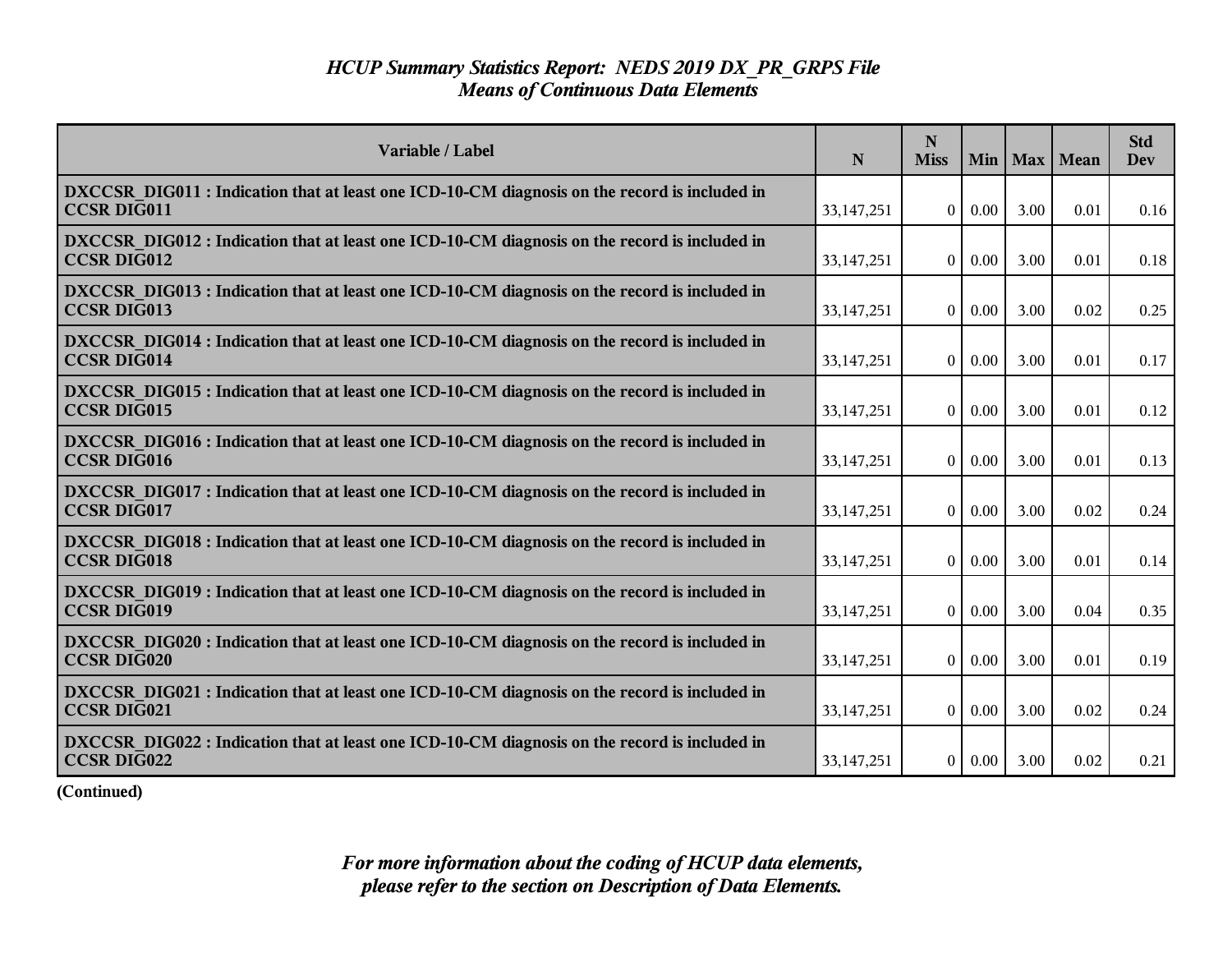| Variable / Label                                                                                                    | N            | N<br><b>Miss</b> | Min      |      | Max   Mean | <b>Std</b><br>Dev |
|---------------------------------------------------------------------------------------------------------------------|--------------|------------------|----------|------|------------|-------------------|
| DXCCSR DIG023 : Indication that at least one ICD-10-CM diagnosis on the record is included in<br><b>CCSR DIG023</b> | 33, 147, 251 | $\overline{0}$   | $0.00\,$ | 3.00 | 0.00       | 0.10              |
| DXCCSR DIG024 : Indication that at least one ICD-10-CM diagnosis on the record is included in<br><b>CCSR DIG024</b> | 33,147,251   | $\overline{0}$   | $0.00\,$ | 3.00 | 0.00       | 0.10              |
| DXCCSR DIG025 : Indication that at least one ICD-10-CM diagnosis on the record is included in<br><b>CCSR DIG025</b> | 33,147,251   | $\theta$         | 0.00     | 3.00 | 0.08       | 0.45              |
| DXCCSR EAR001 : Indication that at least one ICD-10-CM diagnosis on the record is included in<br><b>CCSR EAR001</b> | 33, 147, 251 | $\overline{0}$   | 0.00     | 3.00 | 0.02       | 0.23              |
| DXCCSR_EAR002 : Indication that at least one ICD-10-CM diagnosis on the record is included in<br><b>CCSR EAR002</b> | 33,147,251   | $\overline{0}$   | 0.00     | 3.00 | 0.00       | 0.09              |
| DXCCSR EAR003 : Indication that at least one ICD-10-CM diagnosis on the record is included in<br><b>CCSR EAR003</b> | 33, 147, 251 | $\overline{0}$   | 0.00     | 3.00 | 0.00       | 0.09              |
| DXCCSR EAR004 : Indication that at least one ICD-10-CM diagnosis on the record is included in<br><b>CCSR EAR004</b> | 33,147,251   | $\theta$         | $0.00\,$ | 3.00 | 0.01       | 0.20              |
| DXCCSR EAR005 : Indication that at least one ICD-10-CM diagnosis on the record is included in<br><b>CCSR EAR005</b> | 33, 147, 251 | $\overline{0}$   | 0.00     | 3.00 | 0.00       | 0.01              |
| DXCCSR EAR006 : Indication that at least one ICD-10-CM diagnosis on the record is included in<br><b>CCSR EAR006</b> | 33,147,251   | $\theta$         | 0.00     | 3.00 | 0.02       | 0.22              |
| DXCCSR END001 : Indication that at least one ICD-10-CM diagnosis on the record is included in<br><b>CCSR END001</b> | 33, 147, 251 | $\overline{0}$   | 0.00     | 3.00 | 0.14       | 0.64              |
| DXCCSR END002 : Indication that at least one ICD-10-CM diagnosis on the record is included in<br><b>CCSR END002</b> | 33, 147, 251 | $\overline{0}$   | $0.00\,$ | 3.00 | 0.21       | 0.77              |
| DXCCSR END003 : Indication that at least one ICD-10-CM diagnosis on the record is included in<br><b>CCSR END003</b> | 33, 147, 251 | $\overline{0}$   | 0.00     | 3.00 | 0.16       | 0.65              |

**(Continued)**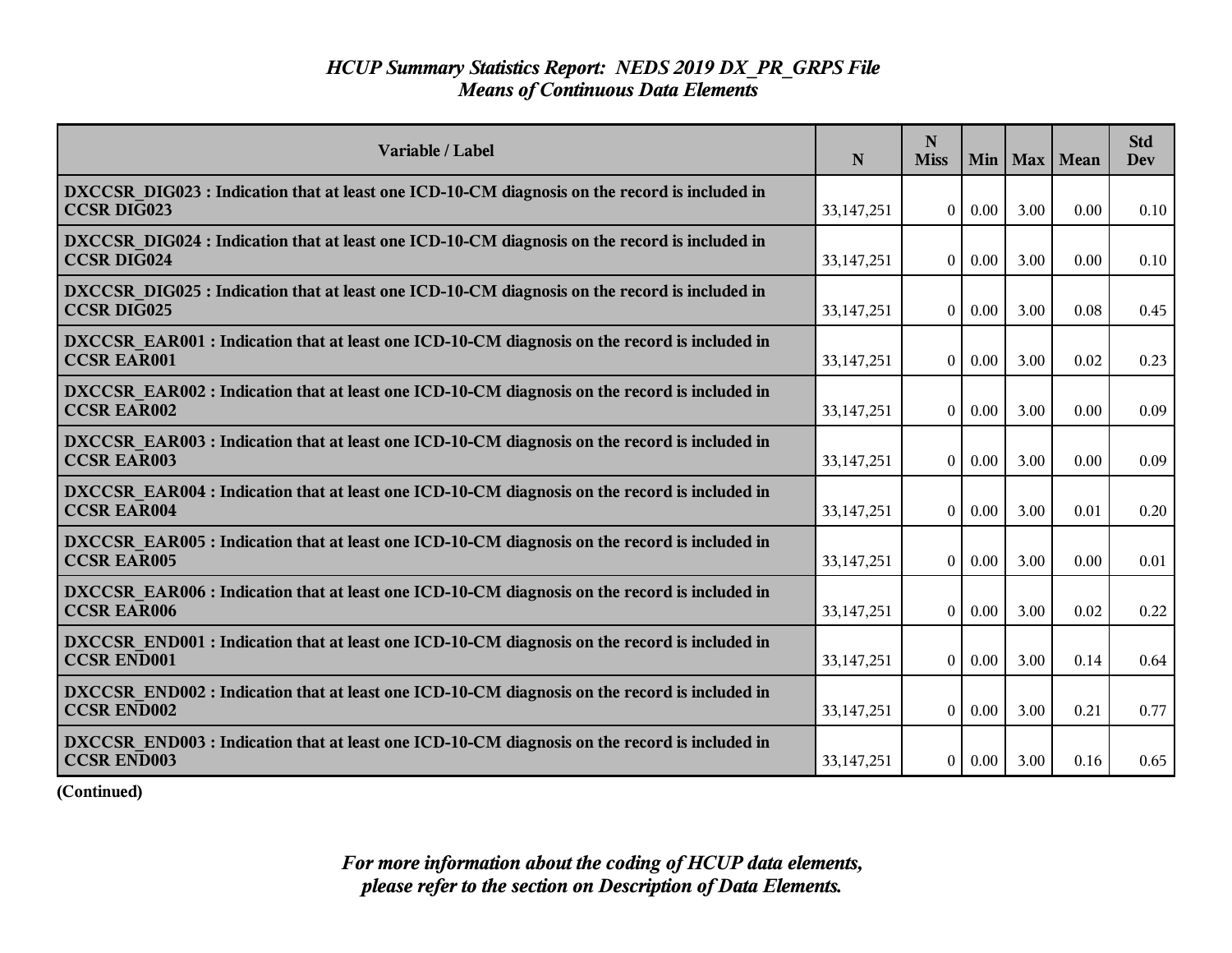| Variable / Label                                                                                                    | N            | N<br><b>Miss</b> | Min      |      | Max   Mean | <b>Std</b><br>Dev |
|---------------------------------------------------------------------------------------------------------------------|--------------|------------------|----------|------|------------|-------------------|
| DXCCSR END004 : Indication that at least one ICD-10-CM diagnosis on the record is included in<br><b>CCSR END004</b> | 33, 147, 251 | $\overline{0}$   | $0.00\,$ | 3.00 | 0.01       | 0.18              |
| DXCCSR END005 : Indication that at least one ICD-10-CM diagnosis on the record is included in<br><b>CCSR END005</b> | 33,147,251   | $\overline{0}$   | $0.00\,$ | 3.00 | 0.35       | 0.95              |
| DXCCSR END006 : Indication that at least one ICD-10-CM diagnosis on the record is included in<br><b>CCSR END006</b> | 33,147,251   | $\theta$         | 0.00     | 3.00 | 0.00       | 0.06              |
| DXCCSR END007 : Indication that at least one ICD-10-CM diagnosis on the record is included in<br><b>CCSR END007</b> | 33, 147, 251 | $\overline{0}$   | 0.00     | 3.00 | 0.02       | 0.23              |
| DXCCSR END008 : Indication that at least one ICD-10-CM diagnosis on the record is included in<br><b>CCSR END008</b> | 33,147,251   | $\overline{0}$   | 0.00     | 3.00 | 0.03       | 0.31              |
| DXCCSR END009 : Indication that at least one ICD-10-CM diagnosis on the record is included in<br><b>CCSR END009</b> | 33, 147, 251 | $\overline{0}$   | 0.00     | 3.00 | 0.13       | 0.62              |
| DXCCSR END010 : Indication that at least one ICD-10-CM diagnosis on the record is included in<br><b>CCSR END010</b> | 33,147,251   | $\theta$         | $0.00\,$ | 3.00 | 0.35       | 0.97              |
| DXCCSR END011 : Indication that at least one ICD-10-CM diagnosis on the record is included in<br><b>CCSR END011</b> | 33, 147, 251 | $\overline{0}$   | 0.00     | 3.00 | 0.24       | 0.80              |
| DXCCSR END012 : Indication that at least one ICD-10-CM diagnosis on the record is included in<br><b>CCSR END012</b> | 33,147,251   | $\theta$         | 0.00     | 3.00 | 0.00       | 0.04              |
| DXCCSR END013 : Indication that at least one ICD-10-CM diagnosis on the record is included in<br><b>CCSR END013</b> | 33, 147, 251 | $\overline{0}$   | 0.00     | 3.00 | 0.00       | 0.10              |
| DXCCSR END014 : Indication that at least one ICD-10-CM diagnosis on the record is included in<br><b>CCSR END014</b> | 33, 147, 251 | $\overline{0}$   | $0.00\,$ | 3.00 | 0.01       | 0.12              |
| DXCCSR END015 : Indication that at least one ICD-10-CM diagnosis on the record is included in<br><b>CCSR END015</b> | 33, 147, 251 | $\overline{0}$   | 0.00     | 3.00 | 0.02       | 0.22              |

**(Continued)**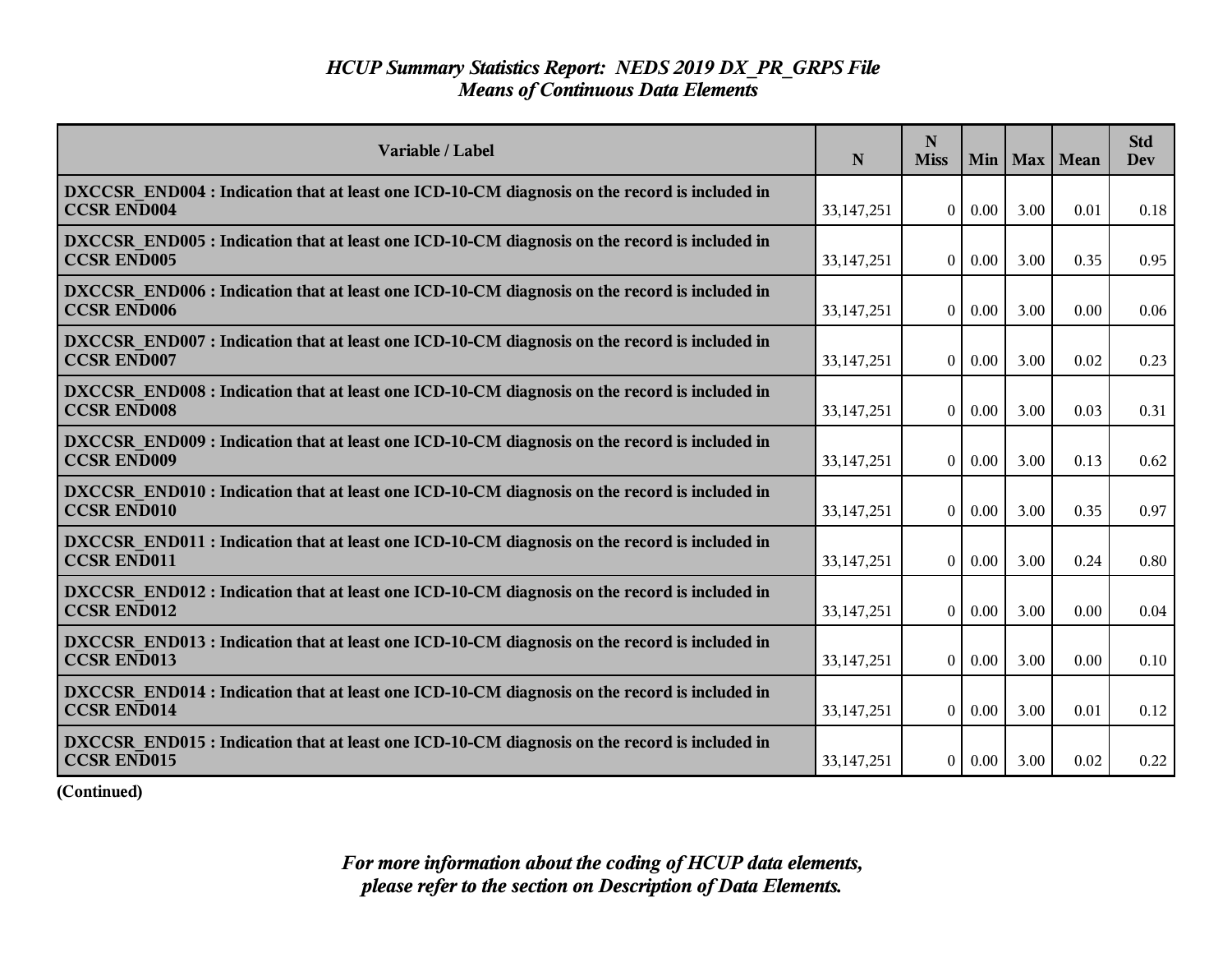| Variable / Label                                                                                                    | $\mathbf N$  | N<br><b>Miss</b> |          |      | Min   Max   Mean | <b>Std</b><br><b>Dev</b> |
|---------------------------------------------------------------------------------------------------------------------|--------------|------------------|----------|------|------------------|--------------------------|
| DXCCSR END016 : Indication that at least one ICD-10-CM diagnosis on the record is included in<br><b>CCSR END016</b> | 33, 147, 251 | $\overline{0}$   | $0.00\,$ | 3.00 | 0.06             | 0.42                     |
| DXCCSR END017: Indication that at least one ICD-10-CM diagnosis on the record is included in<br><b>CCSR END017</b>  | 33,147,251   | $\overline{0}$   | $0.00\,$ | 3.00 | 0.00             | 0.01                     |
| DXCCSR EXT001 : Indication that at least one ICD-10-CM diagnosis on the record is included in<br><b>CCSR EXT001</b> | 33,147,251   | $\theta$         | 0.00     | 3.00 | 0.04             | 0.34                     |
| DXCCSR EXT002 : Indication that at least one ICD-10-CM diagnosis on the record is included in<br><b>CCSR EXT002</b> | 33, 147, 251 | $\overline{0}$   | $0.00\,$ | 3.00 | 0.00             | 0.03                     |
| DXCCSR EXT003 : Indication that at least one ICD-10-CM diagnosis on the record is included in<br><b>CCSR EXT003</b> | 33, 147, 251 | $\overline{0}$   | 0.00     | 3.00 | 0.20             | 0.75                     |
| DXCCSR EXT004 : Indication that at least one ICD-10-CM diagnosis on the record is included in<br><b>CCSR EXT004</b> | 33,147,251   | $\overline{0}$   | 0.00     | 3.00 | 0.01             | 0.14                     |
| DXCCSR EXT005 : Indication that at least one ICD-10-CM diagnosis on the record is included in<br><b>CCSR EXT005</b> | 33,147,251   | $\theta$         | $0.00\,$ | 3.00 | 0.00             | 0.08                     |
| DXCCSR EXT006 : Indication that at least one ICD-10-CM diagnosis on the record is included in<br><b>CCSR EXT006</b> | 33, 147, 251 | $\overline{0}$   | $0.00\,$ | 3.00 | 0.00             | 0.09                     |
| DXCCSR EXT007 : Indication that at least one ICD-10-CM diagnosis on the record is included in<br><b>CCSR EXT007</b> | 33,147,251   | $\overline{0}$   | $0.00\,$ | 3.00 | 0.07             | 0.45                     |
| DXCCSR EXT008 : Indication that at least one ICD-10-CM diagnosis on the record is included in<br><b>CCSR EXT008</b> | 33,147,251   | $\overline{0}$   | $0.00\,$ | 3.00 | 0.00             | 0.11                     |
| DXCCSR EXT009 : Indication that at least one ICD-10-CM diagnosis on the record is included in<br><b>CCSR EXT009</b> | 33, 147, 251 | $\overline{0}$   | $0.00\,$ | 3.00 | 0.00             | 0.06                     |
| DXCCSR EXT010 : Indication that at least one ICD-10-CM diagnosis on the record is included in<br><b>CCSR EXT010</b> | 33, 147, 251 | $\overline{0}$   | $0.00\,$ | 3.00 | 0.01             | 0.16                     |

**(Continued)**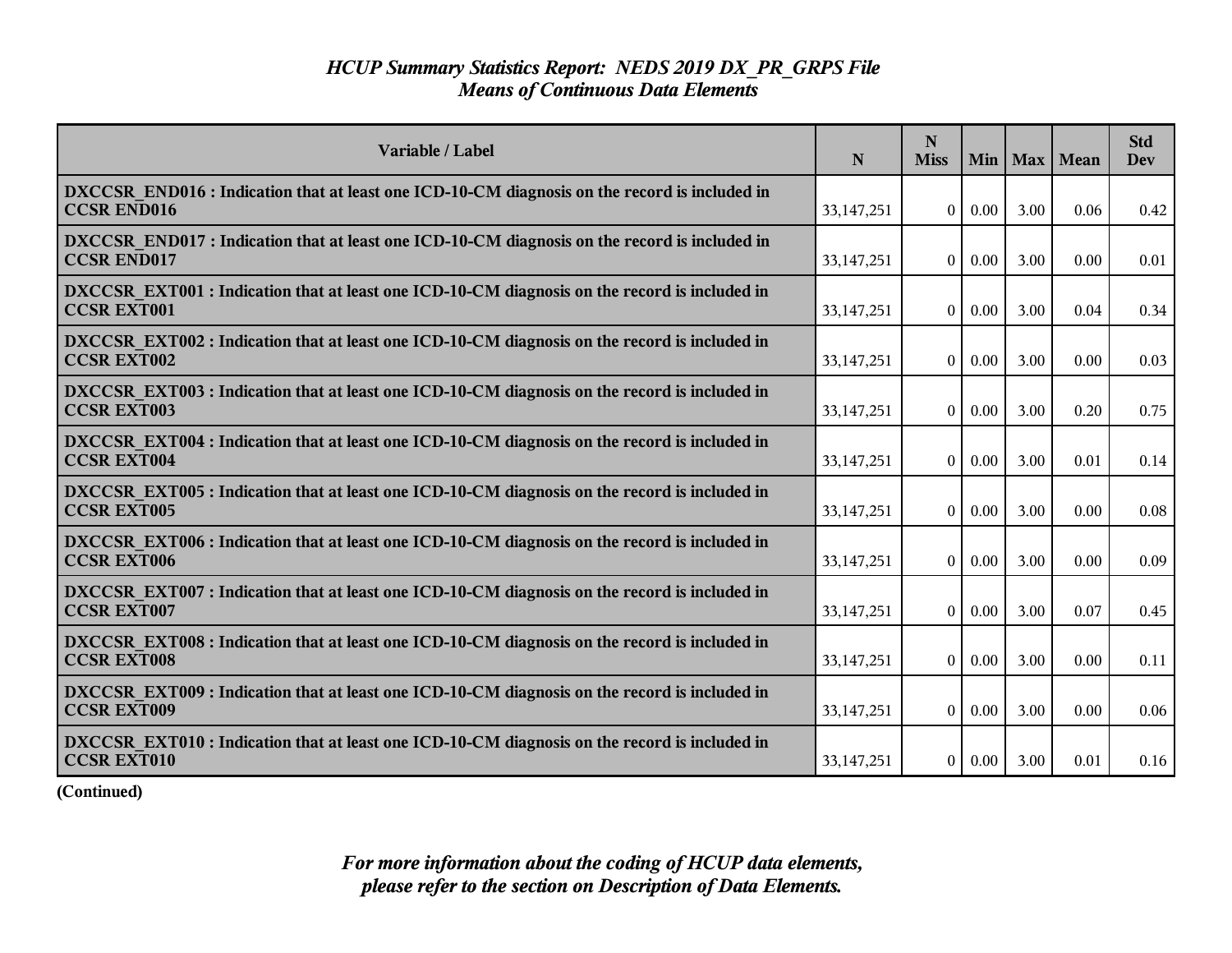| Variable / Label                                                                                                    | N            | N<br><b>Miss</b> |          |      | Min   Max   Mean | <b>Std</b><br><b>Dev</b> |
|---------------------------------------------------------------------------------------------------------------------|--------------|------------------|----------|------|------------------|--------------------------|
| DXCCSR EXT011 : Indication that at least one ICD-10-CM diagnosis on the record is included in<br><b>CCSR EXT011</b> | 33,147,251   | $\theta$         | $0.00\,$ | 3.00 | 0.00             | 0.11                     |
| DXCCSR EXT012 : Indication that at least one ICD-10-CM diagnosis on the record is included in<br><b>CCSR EXT012</b> | 33,147,251   | $\theta$         | 0.00     | 3.00 | 0.02             | 0.25                     |
| DXCCSR EXT013 : Indication that at least one ICD-10-CM diagnosis on the record is included in<br><b>CCSR EXT013</b> | 33,147,251   | $\Omega$         | 0.00     | 3.00 | 0.04             | 0.34                     |
| DXCCSR EXT014 : Indication that at least one ICD-10-CM diagnosis on the record is included in<br><b>CCSR EXT014</b> | 33,147,251   | $\theta$         | 0.00     | 3.00 | 0.01             | 0.13                     |
| DXCCSR EXT015 : Indication that at least one ICD-10-CM diagnosis on the record is included in<br><b>CCSR EXT015</b> | 33, 147, 251 | $\theta$         | 0.00     | 3.00 | 0.00             | 0.07                     |
| DXCCSR EXT016 : Indication that at least one ICD-10-CM diagnosis on the record is included in<br><b>CCSR EXT016</b> | 33,147,251   | $\overline{0}$   | 0.00     | 3.00 | 0.08             | 0.49                     |
| DXCCSR EXT017 : Indication that at least one ICD-10-CM diagnosis on the record is included in<br><b>CCSR EXT017</b> | 33,147,251   | $\theta$         | 0.00     | 3.00 | 0.00             | 0.07                     |
| DXCCSR EXT018 : Indication that at least one ICD-10-CM diagnosis on the record is included in<br><b>CCSR EXT018</b> | 33,147,251   | $\theta$         | $0.00\,$ | 3.00 | 0.02             | 0.24                     |
| DXCCSR EXT019 : Indication that at least one ICD-10-CM diagnosis on the record is included in<br><b>CCSR EXT019</b> | 33,147,251   | $\overline{0}$   | 0.00     | 3.00 | 0.07             | 0.46                     |
| DXCCSR EXT020 : Indication that at least one ICD-10-CM diagnosis on the record is included in<br><b>CCSR EXT020</b> | 33, 147, 251 | $\theta$         | 0.00     | 3.00 | 0.54             | 1.14                     |
| DXCCSR EXT021 : Indication that at least one ICD-10-CM diagnosis on the record is included in<br><b>CCSR EXT021</b> | 33, 147, 251 | $\theta$         | $0.00\,$ | 3.00 | 0.01             | 0.13                     |
| DXCCSR EXT022 : Indication that at least one ICD-10-CM diagnosis on the record is included in<br><b>CCSR EXT022</b> | 33, 147, 251 | $\overline{0}$   | $0.00\,$ | 3.00 | 0.02             | 0.27                     |

**(Continued)**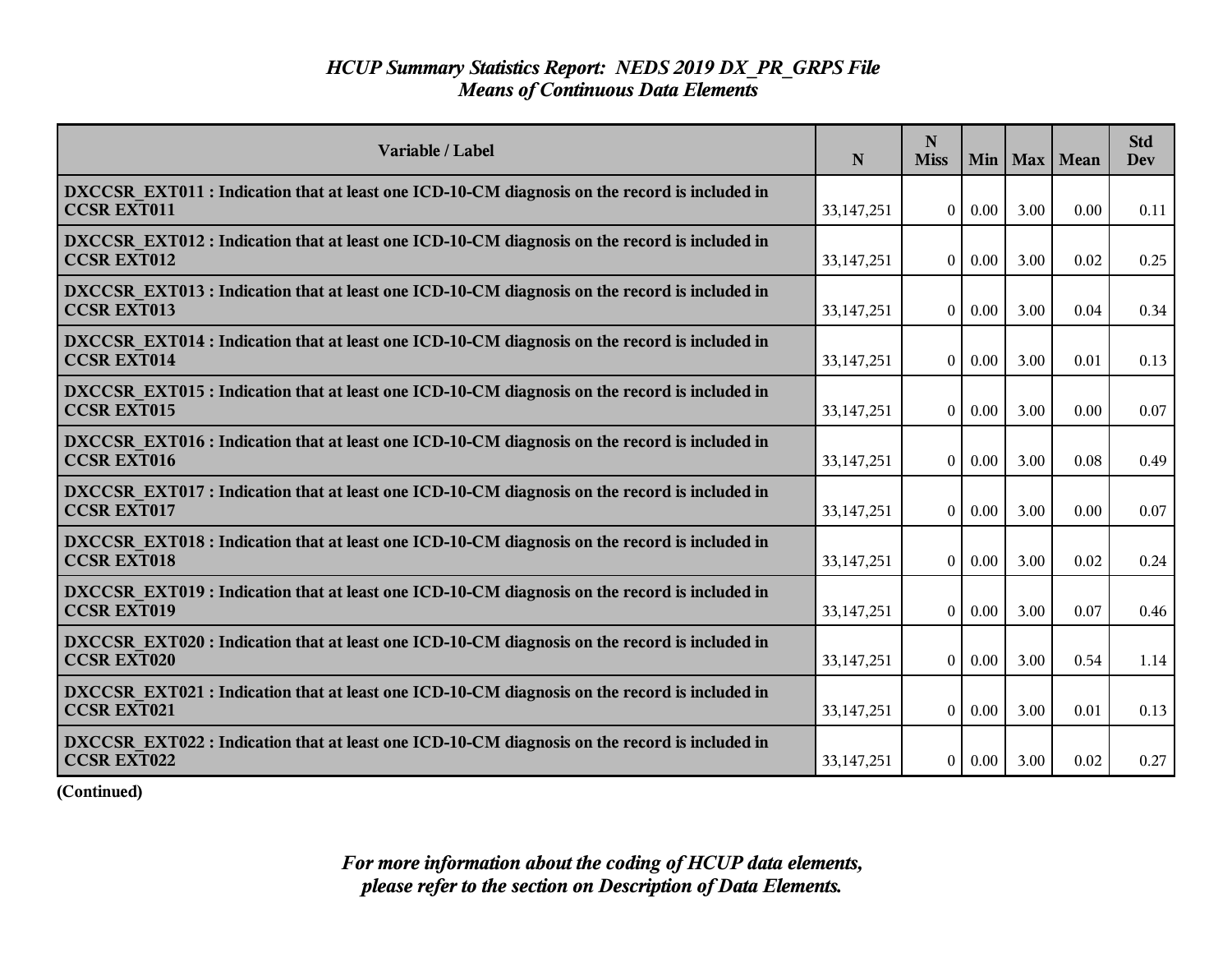| Variable / Label                                                                                                    | $\mathbf N$  | N<br><b>Miss</b> |          |      | Min   Max   Mean | <b>Std</b><br><b>Dev</b> |
|---------------------------------------------------------------------------------------------------------------------|--------------|------------------|----------|------|------------------|--------------------------|
| DXCCSR_EXT023 : Indication that at least one ICD-10-CM diagnosis on the record is included in<br><b>CCSR EXT023</b> | 33, 147, 251 | $\overline{0}$   | $0.00\,$ | 3.00 | 0.00             | 0.07                     |
| DXCCSR EXT024 : Indication that at least one ICD-10-CM diagnosis on the record is included in<br><b>CCSR EXT024</b> | 33,147,251   | $\overline{0}$   | $0.00\,$ | 3.00 | 0.00             | 0.05                     |
| DXCCSR EXT025 : Indication that at least one ICD-10-CM diagnosis on the record is included in<br><b>CCSR EXT025</b> | 33,147,251   | $\theta$         | 0.00     | 3.00 | 0.03             | 0.28                     |
| DXCCSR EXT026 : Indication that at least one ICD-10-CM diagnosis on the record is included in<br><b>CCSR EXT026</b> | 33, 147, 251 | $\overline{0}$   | $0.00\,$ | 3.00 | 0.18             | 0.71                     |
| DXCCSR_EXT027: Indication that at least one ICD-10-CM diagnosis on the record is included in<br><b>CCSR EXT027</b>  | 33, 147, 251 | $\overline{0}$   | 0.00     | 3.00 | 0.28             | 0.87                     |
| DXCCSR EXT028 : Indication that at least one ICD-10-CM diagnosis on the record is included in<br><b>CCSR EXT028</b> | 33,147,251   | $\overline{0}$   | 0.00     | 3.00 | 0.02             | 0.27                     |
| DXCCSR EXT029 : Indication that at least one ICD-10-CM diagnosis on the record is included in<br><b>CCSR EXT029</b> | 33,147,251   | $\theta$         | $0.00\,$ | 3.00 | 0.01             | 0.19                     |
| DXCCSR EXT030 : Indication that at least one ICD-10-CM diagnosis on the record is included in<br><b>CCSR EXT030</b> | 33, 147, 251 | $\overline{0}$   | $0.00\,$ | 3.00 | 0.00             | 0.07                     |
| DXCCSR EYE001 : Indication that at least one ICD-10-CM diagnosis on the record is included in<br><b>CCSR EYE001</b> | 33,147,251   | $\overline{0}$   | $0.00\,$ | 3.00 | 0.02             | 0.19                     |
| DXCCSR EYE002 : Indication that at least one ICD-10-CM diagnosis on the record is included in<br><b>CCSR EYE002</b> | 33,147,251   | $\overline{0}$   | $0.00\,$ | 3.00 | 0.00             | 0.10                     |
| DXCCSR EYE003 : Indication that at least one ICD-10-CM diagnosis on the record is included in<br><b>CCSR EYE003</b> | 33, 147, 251 | $\overline{0}$   | $0.00\,$ | 3.00 | 0.01             | 0.19                     |
| DXCCSR EYE004 : Indication that at least one ICD-10-CM diagnosis on the record is included in<br><b>CCSR EYE004</b> | 33, 147, 251 | $\overline{0}$   | $0.00\,$ | 3.00 | 0.00             | 0.04                     |

**(Continued)**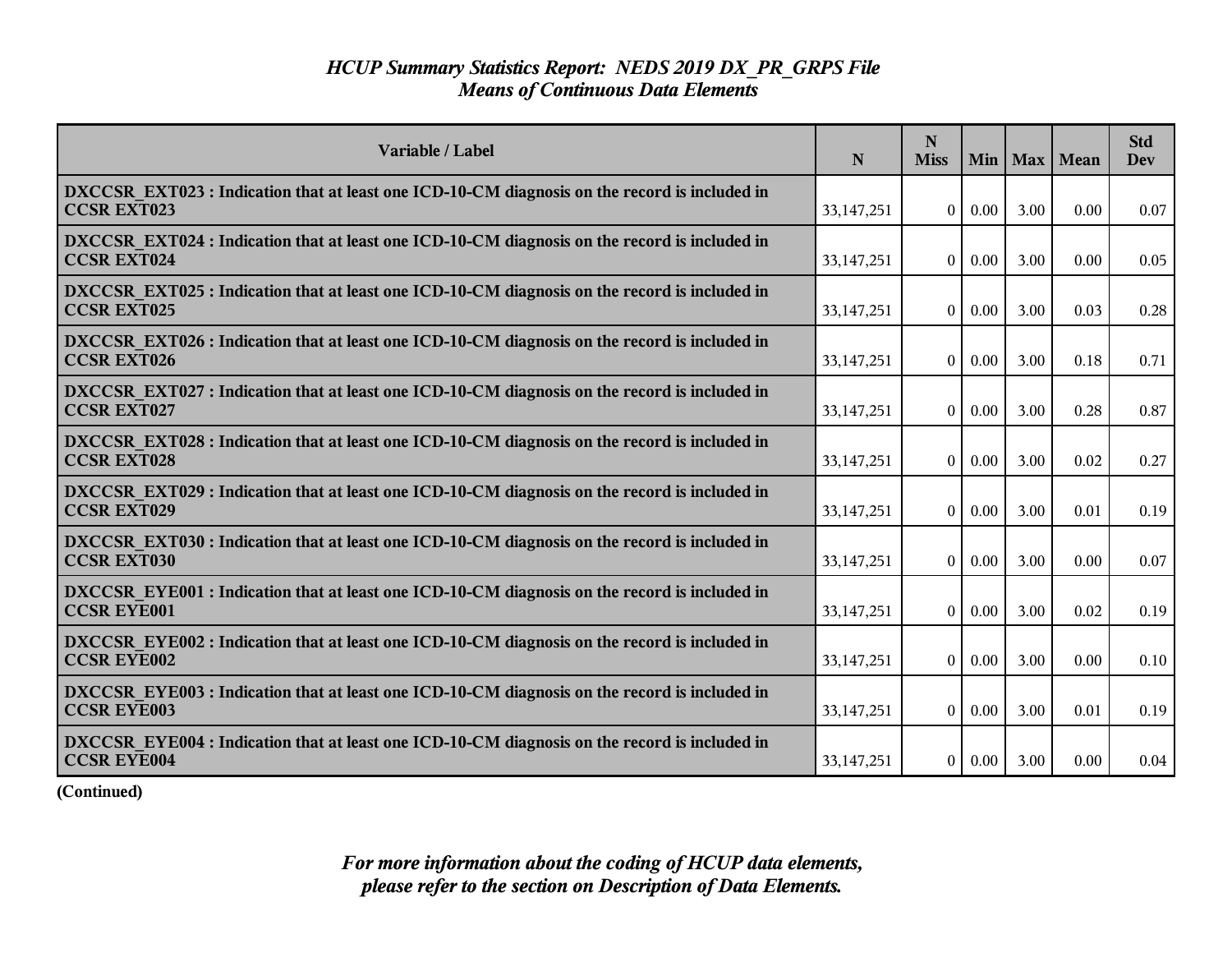| Variable / Label                                                                                                    | N            | $\mathbf N$<br><b>Miss</b> | Min      |      | Max   Mean | <b>Std</b><br><b>Dev</b> |
|---------------------------------------------------------------------------------------------------------------------|--------------|----------------------------|----------|------|------------|--------------------------|
| DXCCSR EYE005 : Indication that at least one ICD-10-CM diagnosis on the record is included in<br><b>CCSR EYE005</b> | 33, 147, 251 | $\Omega$                   | 0.00     | 3.00 | 0.01       | 0.19                     |
| DXCCSR EYE006 : Indication that at least one ICD-10-CM diagnosis on the record is included in<br><b>CCSR EYE006</b> | 33, 147, 251 | $\theta$                   | 0.00     | 3.00 | 0.00       | 0.06                     |
| DXCCSR EYE007 : Indication that at least one ICD-10-CM diagnosis on the record is included in<br><b>CCSR EYE007</b> | 33, 147, 251 | $\overline{0}$             | 0.00     | 3.00 | 0.00       | 0.05                     |
| DXCCSR_EYE008 : Indication that at least one ICD-10-CM diagnosis on the record is included in<br><b>CCSR EYE008</b> | 33,147,251   | $\overline{0}$             | 0.00     | 3.00 | 0.00       | 0.09                     |
| DXCCSR EYE009 : Indication that at least one ICD-10-CM diagnosis on the record is included in<br><b>CCSR EYE009</b> | 33, 147, 251 | $\overline{0}$             | 0.00     | 3.00 | 0.00       | 0.04                     |
| DXCCSR EYE010 : Indication that at least one ICD-10-CM diagnosis on the record is included in<br><b>CCSR EYE010</b> | 33, 147, 251 | $\bf{0}$                   | 0.00     | 3.00 | 0.02       | 0.25                     |
| DXCCSR EYE011 : Indication that at least one ICD-10-CM diagnosis on the record is included in<br><b>CCSR EYE011</b> | 33, 147, 251 | $\mathbf{0}$               | 0.00     | 3.00 | 0.00       | 0.01                     |
| DXCCSR EYE012 : Indication that at least one ICD-10-CM diagnosis on the record is included in<br><b>CCSR EYE012</b> | 33, 147, 251 | $\Omega$                   | 0.00     | 3.00 | 0.01       | 0.14                     |
| DXCCSR FAC001 : Indication that at least one ICD-10-CM diagnosis on the record is included in<br><b>CCSR FAC001</b> | 33,147,251   | $\Omega$                   | 0.00     | 3.00 | 0.00       | 0.06                     |
| DXCCSR FAC002 : Indication that at least one ICD-10-CM diagnosis on the record is included in<br><b>CCSR FAC002</b> | 33, 147, 251 | $\overline{0}$             | 0.00     | 3.00 | 0.00       | $0.01\,$                 |
| DXCCSR FAC003 : Indication that at least one ICD-10-CM diagnosis on the record is included in<br><b>CCSR FAC003</b> | 33,147,251   | $\theta$                   | $0.00\,$ | 3.00 | 0.02       | 0.22                     |
| DXCCSR FAC004 : Indication that at least one ICD-10-CM diagnosis on the record is included in<br><b>CCSR FAC004</b> | 33, 147, 251 | 0 <sup>1</sup>             | $0.00\,$ | 3.00 | 0.00       | 0.02                     |

**(Continued)**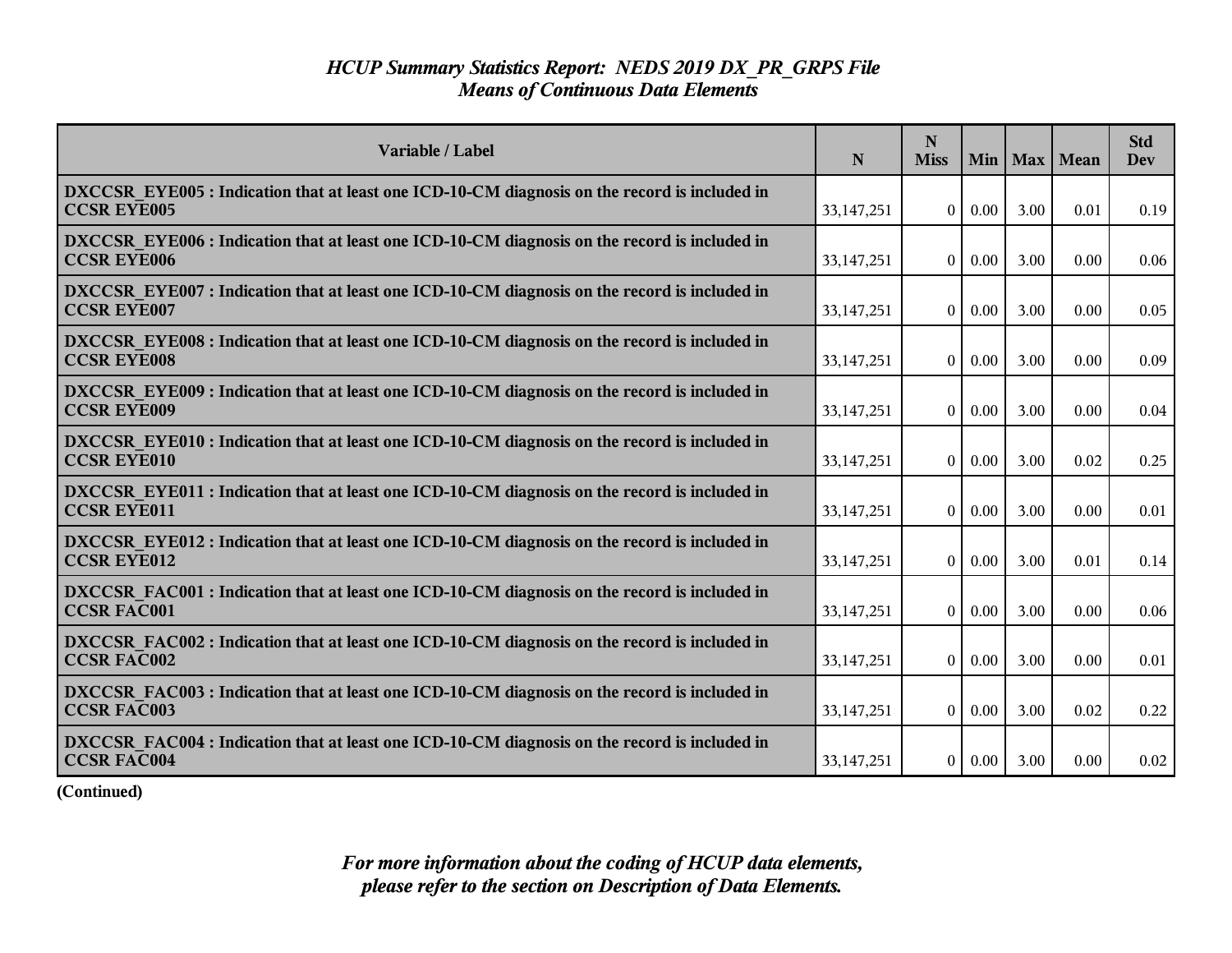| Variable / Label                                                                                                    | N            | $\mathbf N$<br><b>Miss</b> | Min  |      | Max   Mean | <b>Std</b><br>Dev |
|---------------------------------------------------------------------------------------------------------------------|--------------|----------------------------|------|------|------------|-------------------|
| DXCCSR FAC005 : Indication that at least one ICD-10-CM diagnosis on the record is included in<br><b>CCSR FAC005</b> | 33, 147, 251 | $\theta$                   | 0.00 | 3.00 | 0.00       | 0.04              |
| DXCCSR FAC006 : Indication that at least one ICD-10-CM diagnosis on the record is included in<br><b>CCSR FAC006</b> | 33, 147, 251 | $\mathbf{0}$               | 0.00 | 3.00 | 0.00       | 0.03              |
| DXCCSR FAC007 : Indication that at least one ICD-10-CM diagnosis on the record is included in<br><b>CCSR FAC007</b> | 33, 147, 251 | $\overline{0}$             | 0.00 | 3.00 | 0.00       | 0.03              |
| DXCCSR FAC008 : Indication that at least one ICD-10-CM diagnosis on the record is included in<br><b>CCSR FAC008</b> | 33, 147, 251 | $\overline{0}$             | 0.00 | 3.00 | 0.00       | 0.03              |
| DXCCSR FAC009 : Indication that at least one ICD-10-CM diagnosis on the record is included in<br><b>CCSR FAC009</b> | 33, 147, 251 | $\overline{0}$             | 0.00 | 3.00 | 0.23       | 0.79              |
| DXCCSR FAC010 : Indication that at least one ICD-10-CM diagnosis on the record is included in<br><b>CCSR FAC010</b> | 33, 147, 251 | $\overline{0}$             | 0.00 | 3.00 | 0.03       | 0.27              |
| DXCCSR FAC011 : Indication that at least one ICD-10-CM diagnosis on the record is included in<br><b>CCSR FAC011</b> | 33,147,251   | $\theta$                   | 0.00 | 3.00 | 0.00       | 0.01              |
| DXCCSR FAC012 : Indication that at least one ICD-10-CM diagnosis on the record is included in<br><b>CCSR FAC012</b> | 33, 147, 251 | $\overline{0}$             | 0.00 | 3.00 | 0.02       | 0.21              |
| DXCCSR FAC013 : Indication that at least one ICD-10-CM diagnosis on the record is included in<br><b>CCSR FAC013</b> | 33, 147, 251 | $\mathbf{0}$               | 0.00 | 3.00 | 0.01       | 0.18              |
| DXCCSR FAC014 : Indication that at least one ICD-10-CM diagnosis on the record is included in<br><b>CCSR FAC014</b> | 33, 147, 251 | $\overline{0}$             | 0.00 | 3.00 | 0.00       | 0.08              |
| DXCCSR FAC015 : Indication that at least one ICD-10-CM diagnosis on the record is included in<br><b>CCSR FAC015</b> | 33, 147, 251 | $\overline{0}$             | 0.00 | 3.00 | 0.00       | 0.12              |
| DXCCSR FAC016 : Indication that at least one ICD-10-CM diagnosis on the record is included in<br><b>CCSR FAC016</b> | 33,147,251   | $\overline{0}$             | 0.00 | 3.00 | 0.06       | 0.43              |

**(Continued)**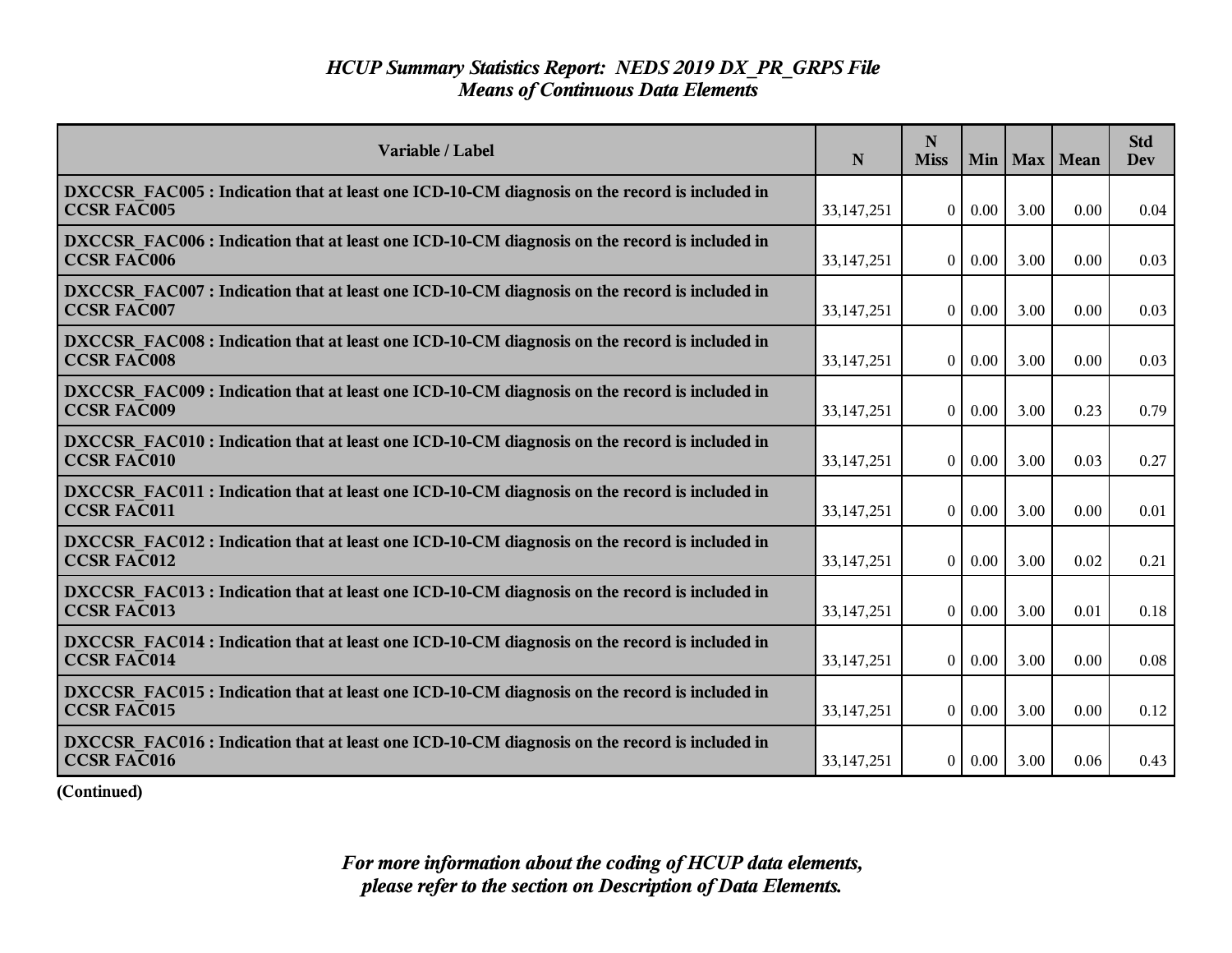| Variable / Label                                                                                                    | N            | $\mathbf N$<br><b>Miss</b> | Min      |      | Max   Mean | <b>Std</b><br>Dev |
|---------------------------------------------------------------------------------------------------------------------|--------------|----------------------------|----------|------|------------|-------------------|
| DXCCSR FAC017 : Indication that at least one ICD-10-CM diagnosis on the record is included in<br><b>CCSR FAC017</b> | 33, 147, 251 | $\theta$                   | 0.00     | 3.00 | 0.00       | 0.10              |
| DXCCSR FAC018 : Indication that at least one ICD-10-CM diagnosis on the record is included in<br><b>CCSR FAC018</b> | 33, 147, 251 | $\mathbf{0}$               | 0.00     | 3.00 | 0.00       | 0.00              |
| DXCCSR FAC019 : Indication that at least one ICD-10-CM diagnosis on the record is included in<br><b>CCSR FAC019</b> | 33, 147, 251 | $\overline{0}$             | 0.00     | 3.00 | 0.03       | 0.31              |
| DXCCSR FAC020 : Indication that at least one ICD-10-CM diagnosis on the record is included in<br><b>CCSR FAC020</b> | 33, 147, 251 | $\overline{0}$             | 0.00     | 3.00 | 0.04       | 0.33              |
| DXCCSR FAC021 : Indication that at least one ICD-10-CM diagnosis on the record is included in<br><b>CCSR FAC021</b> | 33, 147, 251 | $\overline{0}$             | 0.00     | 3.00 | 0.58       | 1.18              |
| DXCCSR FAC022 : Indication that at least one ICD-10-CM diagnosis on the record is included in<br><b>CCSR FAC022</b> | 33, 147, 251 | $\overline{0}$             | 0.00     | 3.00 | 0.13       | 0.62              |
| DXCCSR FAC023 : Indication that at least one ICD-10-CM diagnosis on the record is included in<br><b>CCSR FAC023</b> | 33,147,251   | $\theta$                   | 0.00     | 3.00 | 0.01       | 0.16              |
| DXCCSR FAC024 : Indication that at least one ICD-10-CM diagnosis on the record is included in<br><b>CCSR FAC024</b> | 33, 147, 251 | $\overline{0}$             | 0.00     | 3.00 | 0.00       | 0.10              |
| DXCCSR FAC025 : Indication that at least one ICD-10-CM diagnosis on the record is included in<br><b>CCSR FAC025</b> | 33, 147, 251 | $\mathbf{0}$               | 0.00     | 3.00 | 0.95       | 1.39              |
| DXCCSR GEN001 : Indication that at least one ICD-10-CM diagnosis on the record is included in<br>CCSR GEN001        | 33, 147, 251 | $\overline{0}$             | 0.00     | 3.00 | 0.01       | 0.15              |
| DXCCSR_GEN002 : Indication that at least one ICD-10-CM diagnosis on the record is included in<br><b>CCSR GEN002</b> | 33, 147, 251 | $\overline{0}$             | $0.00\,$ | 3.00 | 0.10       | 0.52              |
| DXCCSR GEN003 : Indication that at least one ICD-10-CM diagnosis on the record is included in<br><b>CCSR GEN003</b> | 33,147,251   | $\overline{0}$             | 0.00     | 3.00 | 0.15       | 0.64              |

**(Continued)**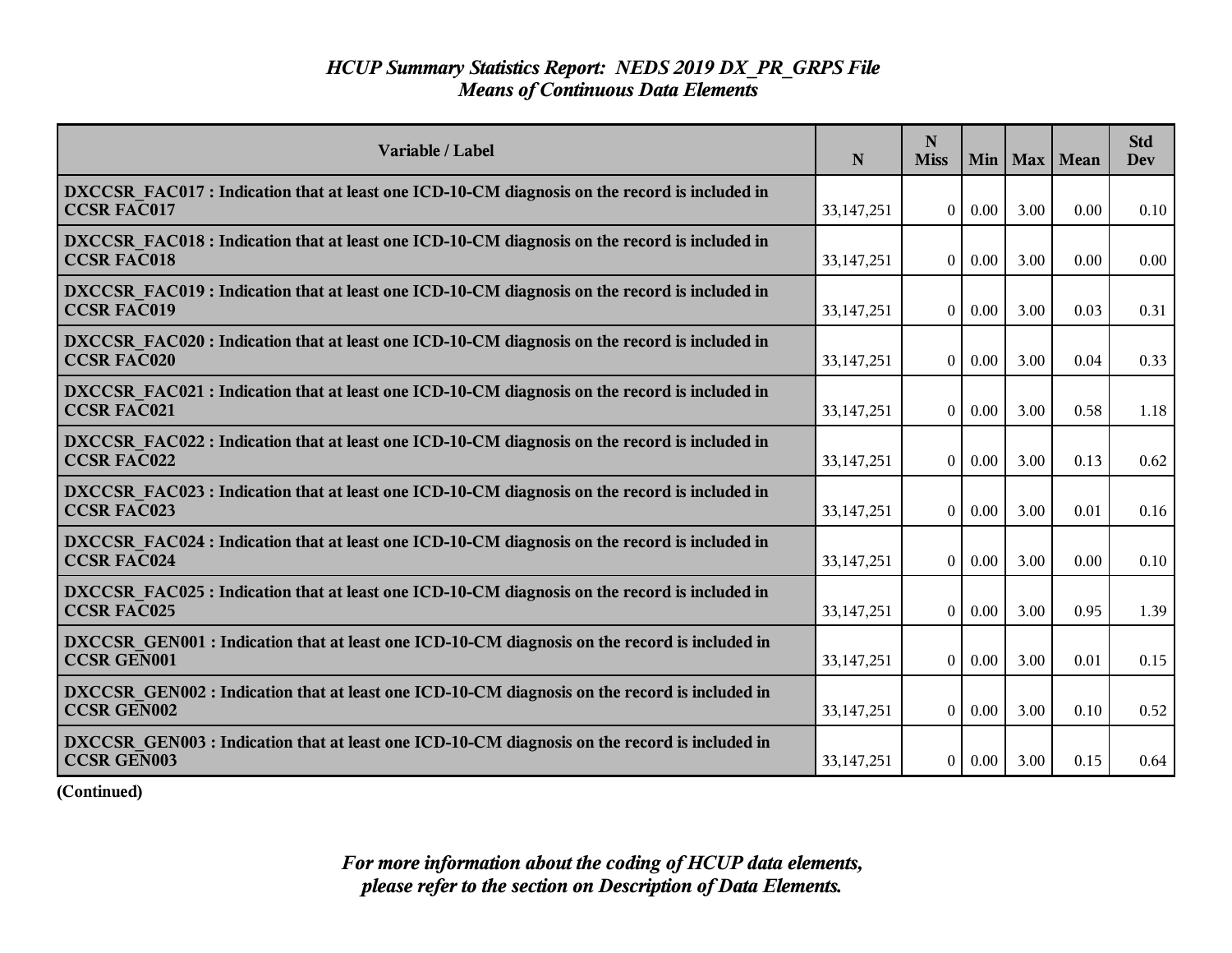| Variable / Label                                                                                                    | N            | N<br><b>Miss</b> |          |      | Min   Max   Mean | <b>Std</b><br><b>Dev</b> |
|---------------------------------------------------------------------------------------------------------------------|--------------|------------------|----------|------|------------------|--------------------------|
| DXCCSR GEN004 : Indication that at least one ICD-10-CM diagnosis on the record is included in<br><b>CCSR GEN004</b> | 33,147,251   | $\Omega$         | $0.00\,$ | 3.00 | 0.11             | 0.52                     |
| DXCCSR GEN005 : Indication that at least one ICD-10-CM diagnosis on the record is included in<br><b>CCSR GEN005</b> | 33, 147, 251 | $\theta$         | 0.00     | 3.00 | 0.02             | 0.21                     |
| DXCCSR GEN006 : Indication that at least one ICD-10-CM diagnosis on the record is included in<br><b>CCSR GEN006</b> | 33,147,251   | $\theta$         | 0.00     | 3.00 | 0.04             | 0.33                     |
| DXCCSR GEN007 : Indication that at least one ICD-10-CM diagnosis on the record is included in<br><b>CCSR GEN007</b> | 33,147,251   | $\theta$         | 0.00     | 3.00 | 0.01             | 0.18                     |
| DXCCSR GEN008 : Indication that at least one ICD-10-CM diagnosis on the record is included in<br><b>CCSR GEN008</b> | 33, 147, 251 | $\Omega$         | 0.00     | 3.00 | 0.01             | 0.17                     |
| DXCCSR GEN009 : Indication that at least one ICD-10-CM diagnosis on the record is included in<br><b>CCSR GEN009</b> | 33,147,251   | $\overline{0}$   | 0.00     | 3.00 | 0.03             | 0.26                     |
| DXCCSR GEN010 : Indication that at least one ICD-10-CM diagnosis on the record is included in<br><b>CCSR GEN010</b> | 33,147,251   | $\theta$         | 0.00     | 3.00 | 0.00             | 0.08                     |
| DXCCSR GEN011 : Indication that at least one ICD-10-CM diagnosis on the record is included in<br><b>CCSR GEN011</b> | 33,147,251   | $\theta$         | 0.00     | 3.00 | 0.00             | 0.02                     |
| DXCCSR GEN012 : Indication that at least one ICD-10-CM diagnosis on the record is included in<br><b>CCSR GEN012</b> | 33,147,251   | $\theta$         | 0.00     | 3.00 | 0.04             | 0.35                     |
| DXCCSR GEN013 : Indication that at least one ICD-10-CM diagnosis on the record is included in<br><b>CCSR GEN013</b> | 33,147,251   | $\theta$         | 0.00     | 3.00 | 0.00             | 0.10                     |
| DXCCSR GEN014 : Indication that at least one ICD-10-CM diagnosis on the record is included in<br><b>CCSR GEN014</b> | 33, 147, 251 | $\Omega$         | $0.00\,$ | 3.00 | 0.00             | 0.07                     |
| DXCCSR GEN015 : Indication that at least one ICD-10-CM diagnosis on the record is included in<br>CCSR GEN015        | 33, 147, 251 | $\overline{0}$   | $0.00\,$ | 3.00 | 0.00             | 0.00                     |

**(Continued)**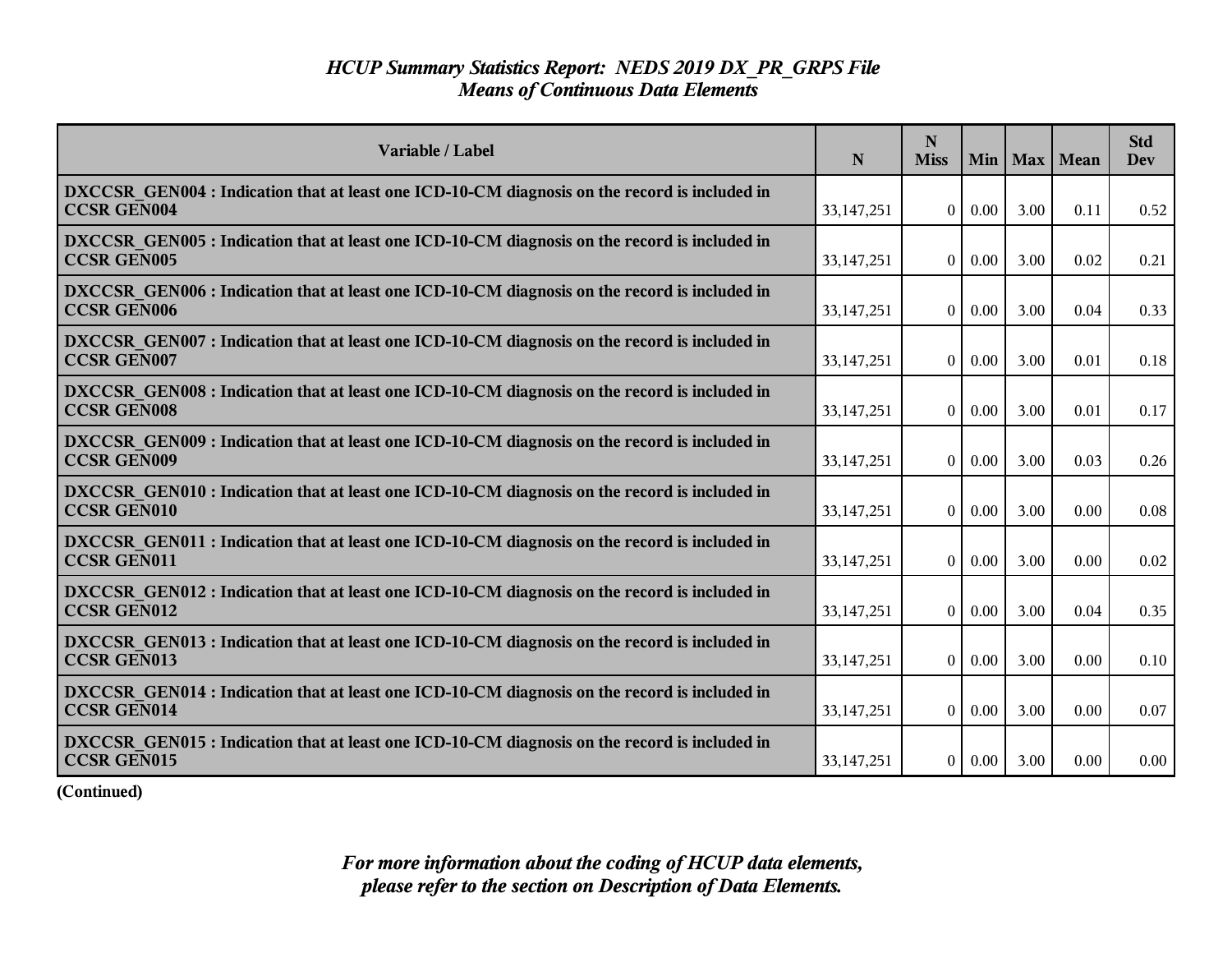| Variable / Label                                                                                                    | N            | N<br><b>Miss</b> | Min      |      | Max   Mean | <b>Std</b><br>Dev |
|---------------------------------------------------------------------------------------------------------------------|--------------|------------------|----------|------|------------|-------------------|
| DXCCSR GEN016 : Indication that at least one ICD-10-CM diagnosis on the record is included in<br><b>CCSR GEN016</b> | 33, 147, 251 | $\overline{0}$   | $0.00\,$ | 3.00 | 0.01       | 0.15              |
| DXCCSR GEN017 : Indication that at least one ICD-10-CM diagnosis on the record is included in<br><b>CCSR GEN017</b> | 33,147,251   | $\overline{0}$   | $0.00\,$ | 3.00 | 0.00       | 0.10              |
| DXCCSR GEN018 : Indication that at least one ICD-10-CM diagnosis on the record is included in<br><b>CCSR GEN018</b> | 33,147,251   | $\theta$         | 0.00     | 3.00 | 0.01       | 0.17              |
| DXCCSR GEN019 : Indication that at least one ICD-10-CM diagnosis on the record is included in<br><b>CCSR GEN019</b> | 33, 147, 251 | $\overline{0}$   | 0.00     | 3.00 | 0.00       | 0.06              |
| DXCCSR GEN020 : Indication that at least one ICD-10-CM diagnosis on the record is included in<br><b>CCSR GEN020</b> | 33, 147, 251 | $\overline{0}$   | 0.00     | 3.00 | 0.00       | 0.04              |
| DXCCSR GEN021 : Indication that at least one ICD-10-CM diagnosis on the record is included in<br><b>CCSR GEN021</b> | 33, 147, 251 | $\overline{0}$   | 0.00     | 3.00 | 0.00       | 0.11              |
| DXCCSR GEN022 : Indication that at least one ICD-10-CM diagnosis on the record is included in<br><b>CCSR GEN022</b> | 33,147,251   | $\theta$         | $0.00\,$ | 3.00 | 0.01       | 0.17              |
| DXCCSR GEN023 : Indication that at least one ICD-10-CM diagnosis on the record is included in<br><b>CCSR GEN023</b> | 33, 147, 251 | $\overline{0}$   | 0.00     | 3.00 | 0.02       | 0.21              |
| DXCCSR GEN024 : Indication that at least one ICD-10-CM diagnosis on the record is included in<br><b>CCSR GEN024</b> | 33,147,251   | $\theta$         | 0.00     | 3.00 | 0.00       | 0.02              |
| DXCCSR GEN025 : Indication that at least one ICD-10-CM diagnosis on the record is included in<br>CCSR GEN025        | 33, 147, 251 | $\mathbf{0}$     | 0.00     | 3.00 | 0.02       | 0.22              |
| DXCCSR GEN026 : Indication that at least one ICD-10-CM diagnosis on the record is included in<br><b>CCSR GEN026</b> | 33, 147, 251 | $\overline{0}$   | $0.00\,$ | 3.00 | 0.00       | 0.05              |
| DXCCSR INF001 : Indication that at least one ICD-10-CM diagnosis on the record is included in<br><b>CCSR INF001</b> | 33, 147, 251 | 0 <sup>1</sup>   | $0.00\,$ | 3.00 | 0.00       | 0.03              |

**(Continued)**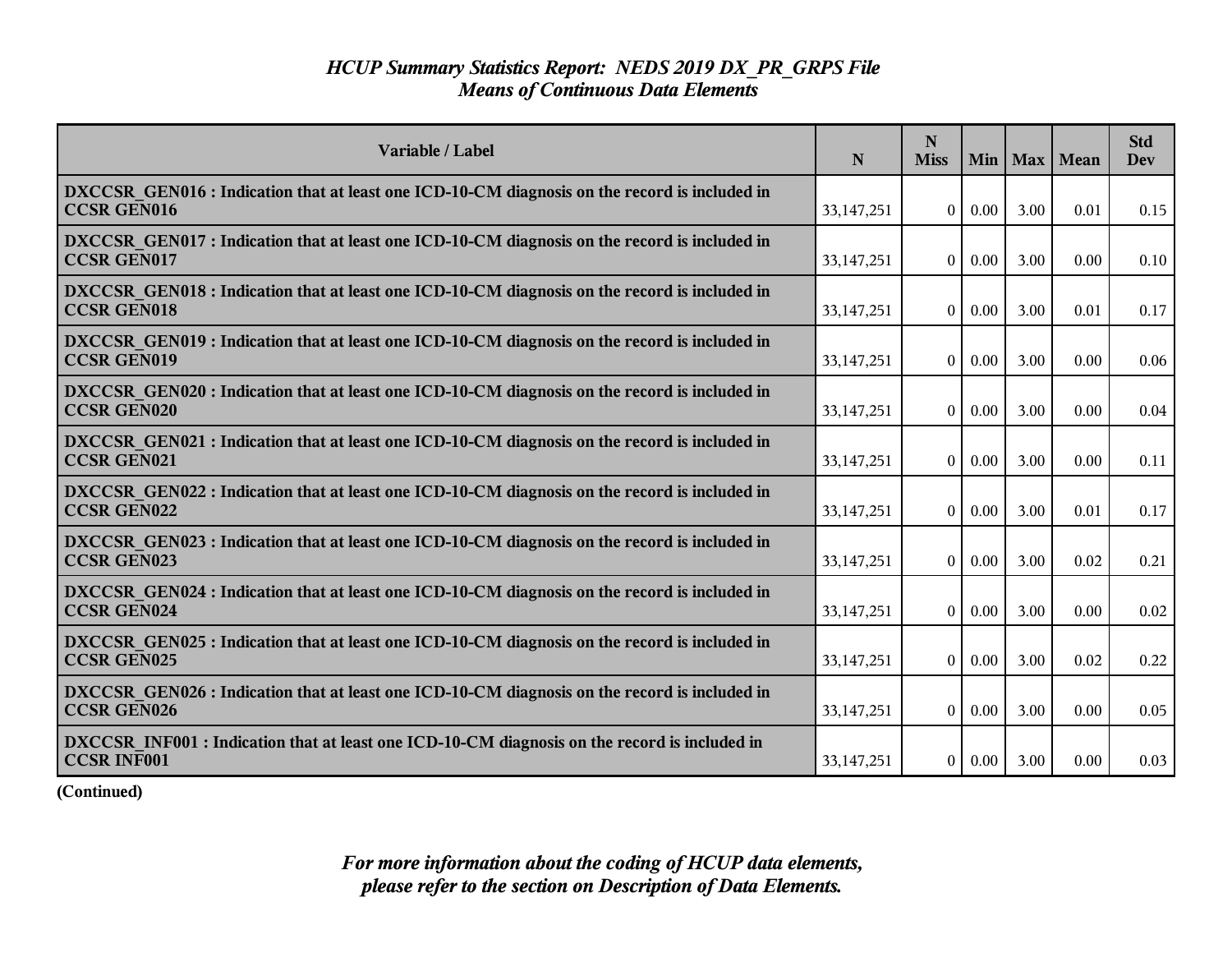| Variable / Label                                                                                                    | N            | N<br><b>Miss</b> | Min           |      | Max   Mean | <b>Std</b><br><b>Dev</b> |
|---------------------------------------------------------------------------------------------------------------------|--------------|------------------|---------------|------|------------|--------------------------|
| DXCCSR INF002 : Indication that at least one ICD-10-CM diagnosis on the record is included in<br><b>CCSR INF002</b> | 33, 147, 251 | $\overline{0}$   | 0.00          | 3.00 | 0.03       | 0.25                     |
| DXCCSR INF003 : Indication that at least one ICD-10-CM diagnosis on the record is included in<br><b>CCSR INF003</b> | 33, 147, 251 | $\theta$         | $0.00\,$      | 3.00 | 0.08       | 0.45                     |
| DXCCSR INF004 : Indication that at least one ICD-10-CM diagnosis on the record is included in<br><b>CCSR INF004</b> | 33, 147, 251 | $\overline{0}$   | 0.00          | 3.00 | 0.02       | 0.22                     |
| DXCCSR INF005 : Indication that at least one ICD-10-CM diagnosis on the record is included in<br><b>CCSR INF005</b> | 33, 147, 251 | $\theta$         | $0.00\,$      | 3.00 | 0.00       | 0.02                     |
| DXCCSR INF006 : Indication that at least one ICD-10-CM diagnosis on the record is included in<br><b>CCSR INF006</b> | 33, 147, 251 | $\overline{0}$   | 0.00          | 3.00 | 0.01       | 0.19                     |
| DXCCSR INF007 : Indication that at least one ICD-10-CM diagnosis on the record is included in<br><b>CCSR INF007</b> | 33,147,251   | $\overline{0}$   | 0.00          | 3.00 | 0.02       | 0.25                     |
| DXCCSR INF008 : Indication that at least one ICD-10-CM diagnosis on the record is included in<br><b>CCSR INF008</b> | 33,147,251   | $\overline{0}$   | 0.00          | 3.00 | 0.07       | 0.41                     |
| DXCCSR INF009 : Indication that at least one ICD-10-CM diagnosis on the record is included in<br><b>CCSR INF009</b> | 33, 147, 251 | $\overline{0}$   | 0.00          | 3.00 | 0.01       | 0.12                     |
| DXCCSR INF010 : Indication that at least one ICD-10-CM diagnosis on the record is included in<br><b>CCSR INF010</b> | 33,147,251   | $\theta$         | 0.00          | 3.00 | 0.01       | 0.11                     |
| DXCCSR INF011 : Indication that at least one ICD-10-CM diagnosis on the record is included in<br><b>CCSR INF011</b> | 33, 147, 251 | $\theta$         | 0.00          | 3.00 | 0.00       | 0.02                     |
| DXCCSR INF012 : Indication that at least one ICD-10-CM diagnosis on the record is included in<br><b>CCSR INF012</b> | 33,147,251   | $\overline{0}$   | $0.00\,$      | 0.00 | 0.00       | 0.00                     |
| DXCCSR INJ001 : Indication that at least one ICD-10-CM diagnosis on the record is included in<br><b>CCSR INJ001</b> | 33, 147, 251 |                  | $0 \mid 0.00$ | 3.00 | 0.01       | 0.14                     |

**(Continued)**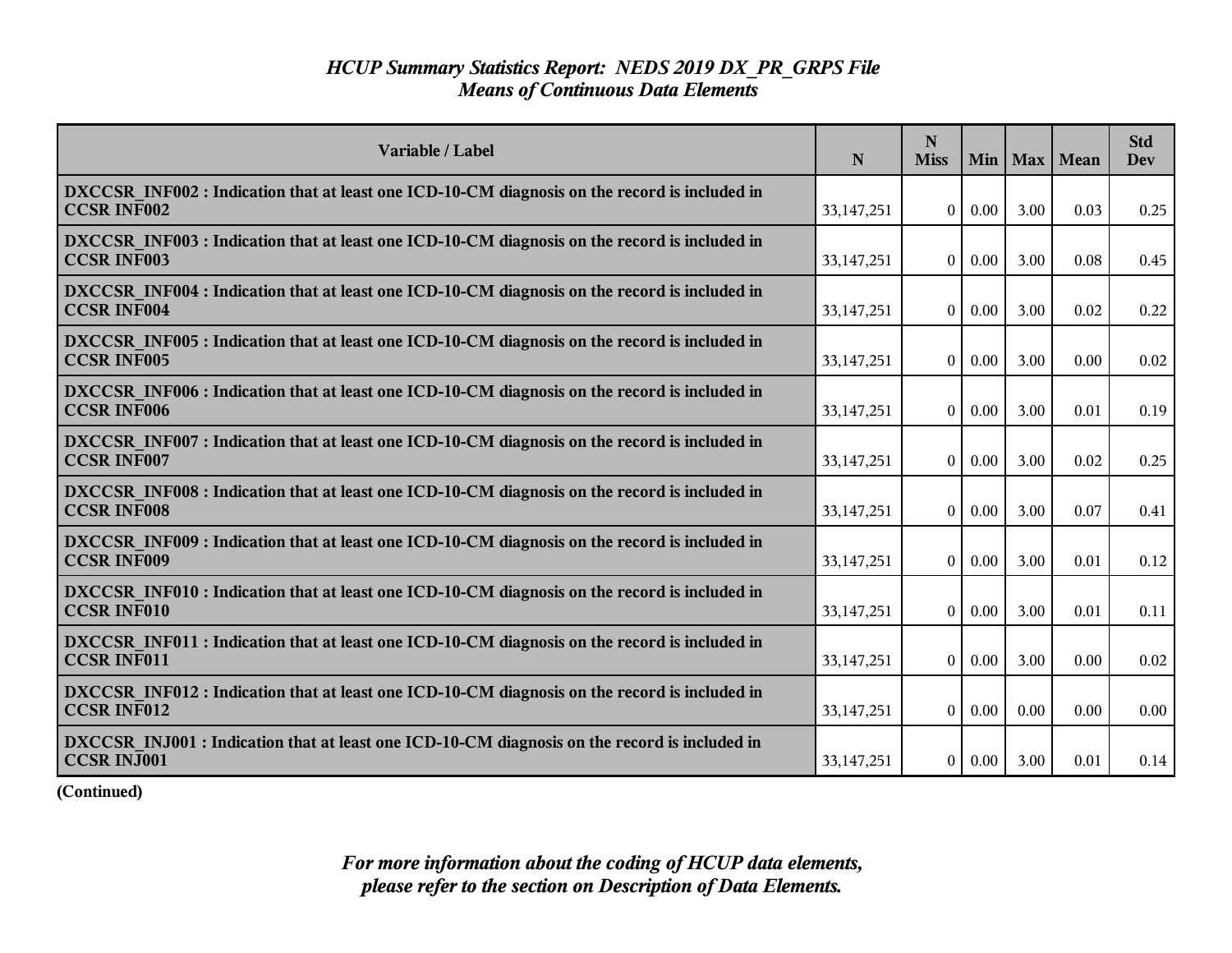| Variable / Label                                                                                                    | N            | N<br><b>Miss</b> | Min           |      | Max   Mean | <b>Std</b><br><b>Dev</b> |
|---------------------------------------------------------------------------------------------------------------------|--------------|------------------|---------------|------|------------|--------------------------|
| DXCCSR INJ002 : Indication that at least one ICD-10-CM diagnosis on the record is included in<br><b>CCSR INJ002</b> | 33, 147, 251 | $\overline{0}$   | $0.00\,$      | 3.00 | 0.01       | 0.13                     |
| DXCCSR INJ003 : Indication that at least one ICD-10-CM diagnosis on the record is included in<br><b>CCSR INJ003</b> | 33, 147, 251 | $\theta$         | $0.00\,$      | 3.00 | 0.01       | 0.15                     |
| DXCCSR INJ004 : Indication that at least one ICD-10-CM diagnosis on the record is included in<br><b>CCSR INJ004</b> | 33, 147, 251 | $\theta$         | 0.00          | 3.00 | 0.02       | 0.20                     |
| DXCCSR INJ005 : Indication that at least one ICD-10-CM diagnosis on the record is included in<br><b>CCSR INJ005</b> | 33, 147, 251 | $\theta$         | $0.00\,$      | 3.00 | 0.01       | 0.15                     |
| DXCCSR INJ006 : Indication that at least one ICD-10-CM diagnosis on the record is included in<br><b>CCSR INJ006</b> | 33, 147, 251 | $\overline{0}$   | 0.00          | 3.00 | 0.00       | 0.07                     |
| DXCCSR INJ007 : Indication that at least one ICD-10-CM diagnosis on the record is included in<br><b>CCSR INJ007</b> | 33,147,251   | $\overline{0}$   | 0.00          | 3.00 | 0.01       | 0.10                     |
| DXCCSR INJ008 : Indication that at least one ICD-10-CM diagnosis on the record is included in<br><b>CCSR INJ008</b> | 33,147,251   | $\overline{0}$   | 0.00          | 3.00 | 0.01       | 0.15                     |
| DXCCSR INJ009 : Indication that at least one ICD-10-CM diagnosis on the record is included in<br><b>CCSR INJ009</b> | 33, 147, 251 | $\overline{0}$   | 0.00          | 3.00 | 0.00       | 0.03                     |
| DXCCSR INJ010 : Indication that at least one ICD-10-CM diagnosis on the record is included in<br><b>CCSR INJ010</b> | 33,147,251   | $\theta$         | 0.00          | 3.00 | 0.00       | 0.11                     |
| DXCCSR INJ011 : Indication that at least one ICD-10-CM diagnosis on the record is included in<br>CCSR INJ011        | 33, 147, 251 | $\theta$         | 0.00          | 3.00 | 0.03       | 0.24                     |
| DXCCSR INJ012 : Indication that at least one ICD-10-CM diagnosis on the record is included in<br><b>CCSR INJ012</b> | 33,147,251   | $\overline{0}$   | $0.00\,$      | 3.00 | 0.03       | 0.25                     |
| DXCCSR INJ013 : Indication that at least one ICD-10-CM diagnosis on the record is included in<br>CCSR INJ013        | 33, 147, 251 |                  | $0 \mid 0.00$ | 3.00 | 0.00       | 0.07                     |

**(Continued)**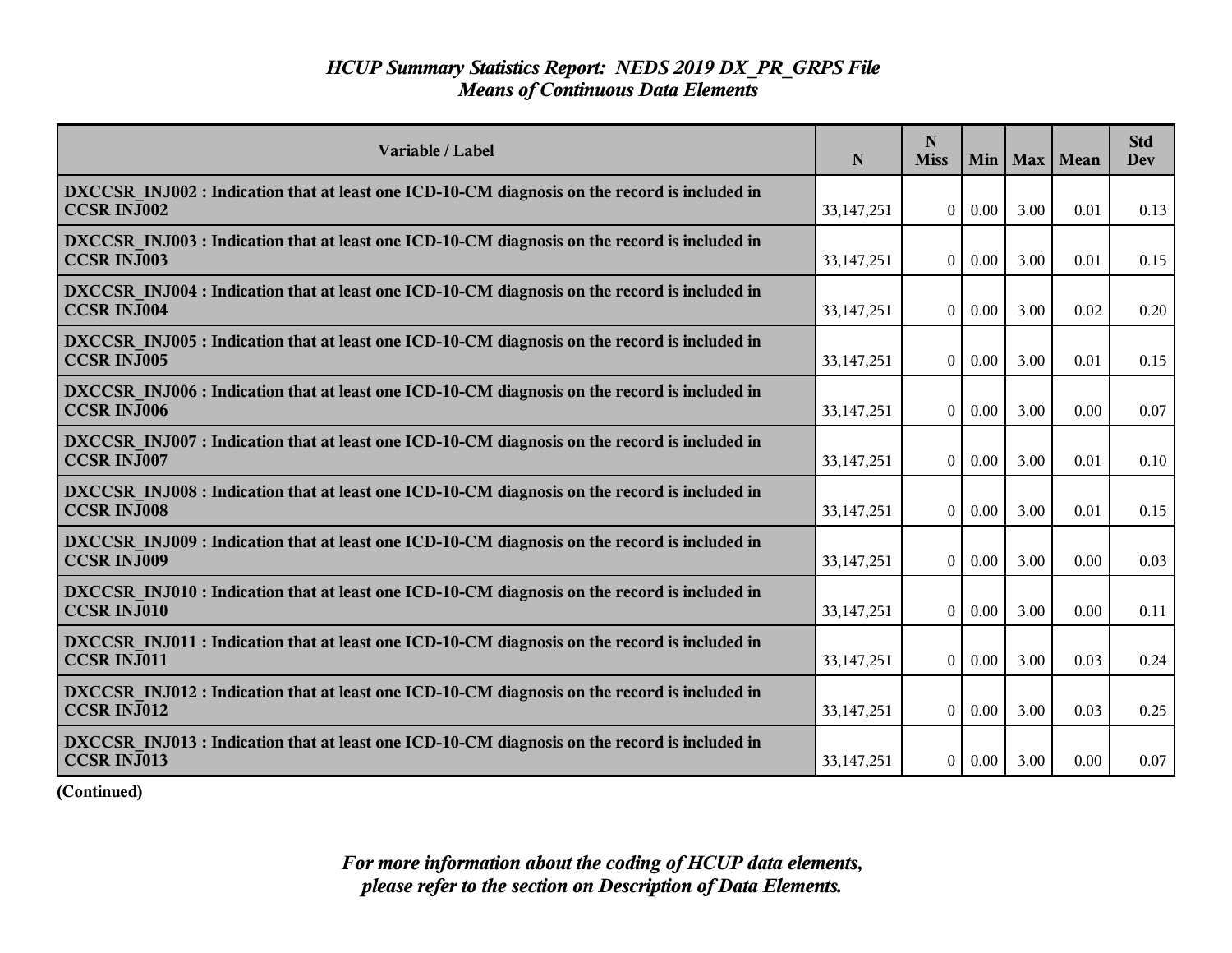| Variable / Label                                                                                                    | $\mathbf N$  | N<br><b>Miss</b> |          |      | Min   Max   Mean | <b>Std</b><br>Dev |
|---------------------------------------------------------------------------------------------------------------------|--------------|------------------|----------|------|------------------|-------------------|
| DXCCSR INJ014 : Indication that at least one ICD-10-CM diagnosis on the record is included in<br><b>CCSR INJ014</b> | 33, 147, 251 | $\overline{0}$   | $0.00\,$ | 3.00 | 0.00             | 0.03              |
| DXCCSR INJ015 : Indication that at least one ICD-10-CM diagnosis on the record is included in<br><b>CCSR INJ015</b> | 33, 147, 251 | $\overline{0}$   | $0.00\,$ | 3.00 | 0.00             | 0.01              |
| DXCCSR INJ016 : Indication that at least one ICD-10-CM diagnosis on the record is included in<br><b>CCSR INJ016</b> | 33,147,251   | $\theta$         | $0.00\,$ | 3.00 | 0.00             | 0.04              |
| DXCCSR INJ017 : Indication that at least one ICD-10-CM diagnosis on the record is included in<br><b>CCSR INJ017</b> | 33,147,251   | $\theta$         | $0.00\,$ | 3.00 | 0.10             | 0.48              |
| DXCCSR INJ018 : Indication that at least one ICD-10-CM diagnosis on the record is included in<br><b>CCSR INJ018</b> | 33, 147, 251 | 0 <sup>1</sup>   | $0.00\,$ | 3.00 | 0.00             | 0.05              |
| DXCCSR INJ019 : Indication that at least one ICD-10-CM diagnosis on the record is included in<br><b>CCSR INJ019</b> | 33,147,251   | $\overline{0}$   | 0.00     | 3.00 | 0.01             | $0.10\,$          |
| DXCCSR INJ020 : Indication that at least one ICD-10-CM diagnosis on the record is included in<br><b>CCSR INJ020</b> | 33,147,251   | $\theta$         | $0.00\,$ | 3.00 | 0.01             | 0.11              |
| DXCCSR INJ021 : Indication that at least one ICD-10-CM diagnosis on the record is included in<br><b>CCSR INJ021</b> | 33, 147, 251 | $\overline{0}$   | $0.00\,$ | 3.00 | 0.00             | 0.09              |
| DXCCSR INJ022 : Indication that at least one ICD-10-CM diagnosis on the record is included in<br><b>CCSR INJ022</b> | 33,147,251   | $\theta$         | 0.00     | 3.00 | 0.01             | 0.13              |
| DXCCSR INJ023 : Indication that at least one ICD-10-CM diagnosis on the record is included in<br>CCSR INJ023        | 33,147,251   | $\bf{0}$         | $0.00\,$ | 3.00 | 0.00             | 0.10              |
| DXCCSR INJ024 : Indication that at least one ICD-10-CM diagnosis on the record is included in<br><b>CCSR INJ024</b> | 33, 147, 251 | $\overline{0}$   | $0.00\,$ | 3.00 | 0.05             | 0.31              |
| DXCCSR INJ025 : Indication that at least one ICD-10-CM diagnosis on the record is included in<br>CCSR INJ025        | 33, 147, 251 | $\overline{0}$   | $0.00\,$ | 3.00 | 0.00             | 0.06              |

**(Continued)**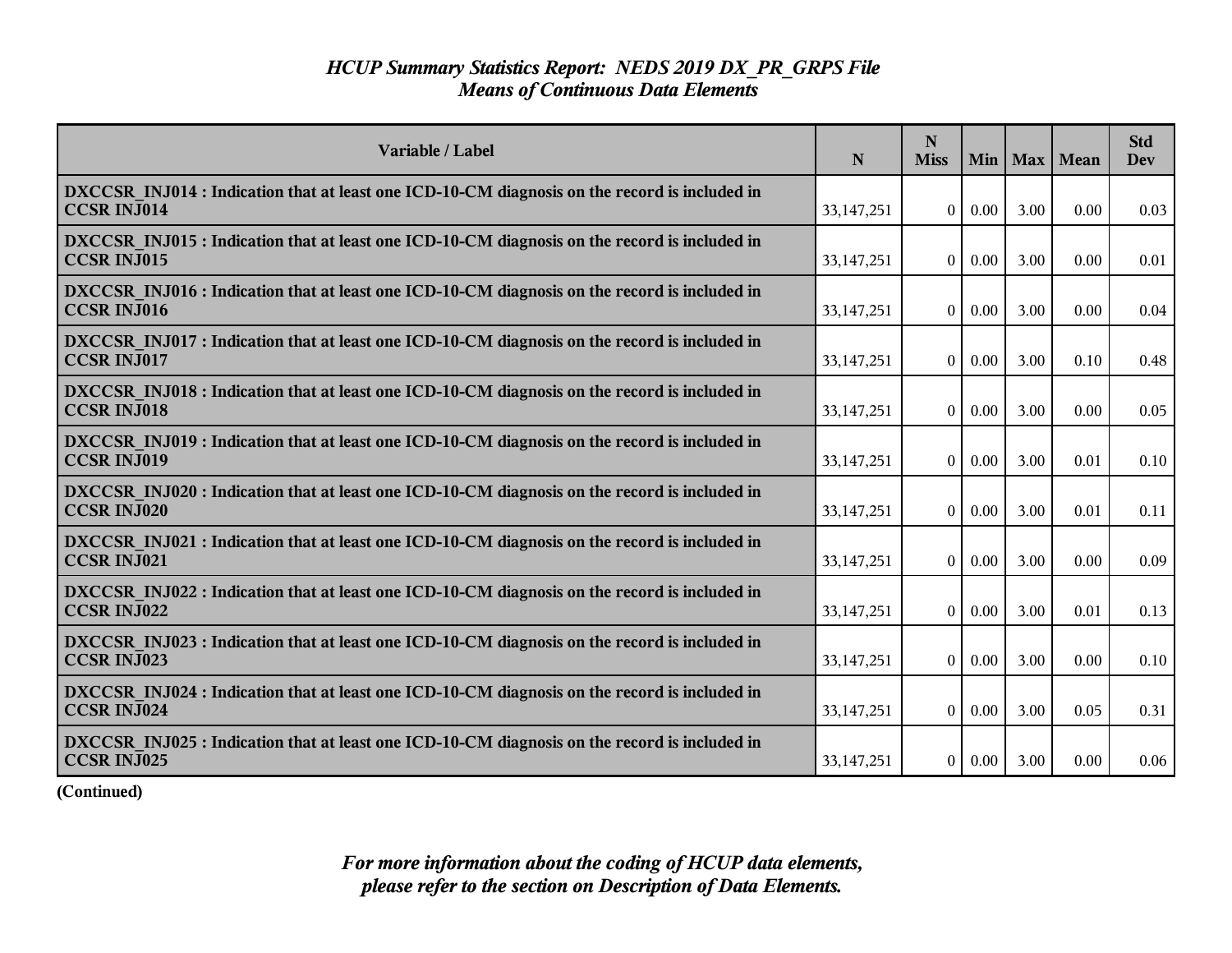| Variable / Label                                                                                                    | N            | N<br><b>Miss</b> | Min      |      | Max   Mean | <b>Std</b><br>Dev |
|---------------------------------------------------------------------------------------------------------------------|--------------|------------------|----------|------|------------|-------------------|
| DXCCSR INJ026 : Indication that at least one ICD-10-CM diagnosis on the record is included in<br><b>CCSR INJ026</b> | 33, 147, 251 | $\overline{0}$   | 0.00     | 3.00 | 0.00       | 0.11              |
| DXCCSR INJ027 : Indication that at least one ICD-10-CM diagnosis on the record is included in<br><b>CCSR INJ027</b> | 33, 147, 251 | $\overline{0}$   | $0.00\,$ | 3.00 | 0.04       | 0.30              |
| DXCCSR INJ028 : Indication that at least one ICD-10-CM diagnosis on the record is included in<br><b>CCSR INJ028</b> | 33,147,251   | $\Omega$         | 0.00     | 3.00 | 0.04       | 0.33              |
| DXCCSR INJ029 : Indication that at least one ICD-10-CM diagnosis on the record is included in<br><b>CCSR INJ029</b> | 33, 147, 251 | $\theta$         | $0.00\,$ | 3.00 | 0.01       | 0.12              |
| DXCCSR INJ030 : Indication that at least one ICD-10-CM diagnosis on the record is included in<br><b>CCSR INJ030</b> | 33, 147, 251 | $\overline{0}$   | $0.00\,$ | 3.00 | 0.02       | 0.23              |
| DXCCSR INJ031 : Indication that at least one ICD-10-CM diagnosis on the record is included in<br><b>CCSR INJ031</b> | 33,147,251   | $\theta$         | 0.00     | 3.00 | 0.03       | 0.27              |
| DXCCSR INJ032 : Indication that at least one ICD-10-CM diagnosis on the record is included in<br><b>CCSR INJ032</b> | 33, 147, 251 | $\theta$         | $0.00\,$ | 3.00 | 0.00       | 0.06              |
| DXCCSR INJ033 : Indication that at least one ICD-10-CM diagnosis on the record is included in<br><b>CCSR INJ033</b> | 33, 147, 251 | $\overline{0}$   | 0.00     | 3.00 | 0.01       | 0.11              |
| DXCCSR INJ034 : Indication that at least one ICD-10-CM diagnosis on the record is included in<br><b>CCSR INJ034</b> | 33, 147, 251 | $\theta$         | 0.00     | 3.00 | 0.00       | 0.10              |
| DXCCSR INJ035 : Indication that at least one ICD-10-CM diagnosis on the record is included in<br>CCSR INJ035        | 33,147,251   | $\mathbf{0}$     | 0.00     | 3.00 | 0.00       | 0.05              |
| DXCCSR INJ036 : Indication that at least one ICD-10-CM diagnosis on the record is included in<br><b>CCSR INJ036</b> | 33, 147, 251 | $\overline{0}$   | $0.00\,$ | 3.00 | 0.00       | 0.07              |
| DXCCSR INJ037 : Indication that at least one ICD-10-CM diagnosis on the record is included in<br>CCSR INJ037        | 33, 147, 251 | 0 <sup>1</sup>   | $0.00\,$ | 3.00 | 0.01       | 0.13              |

**(Continued)**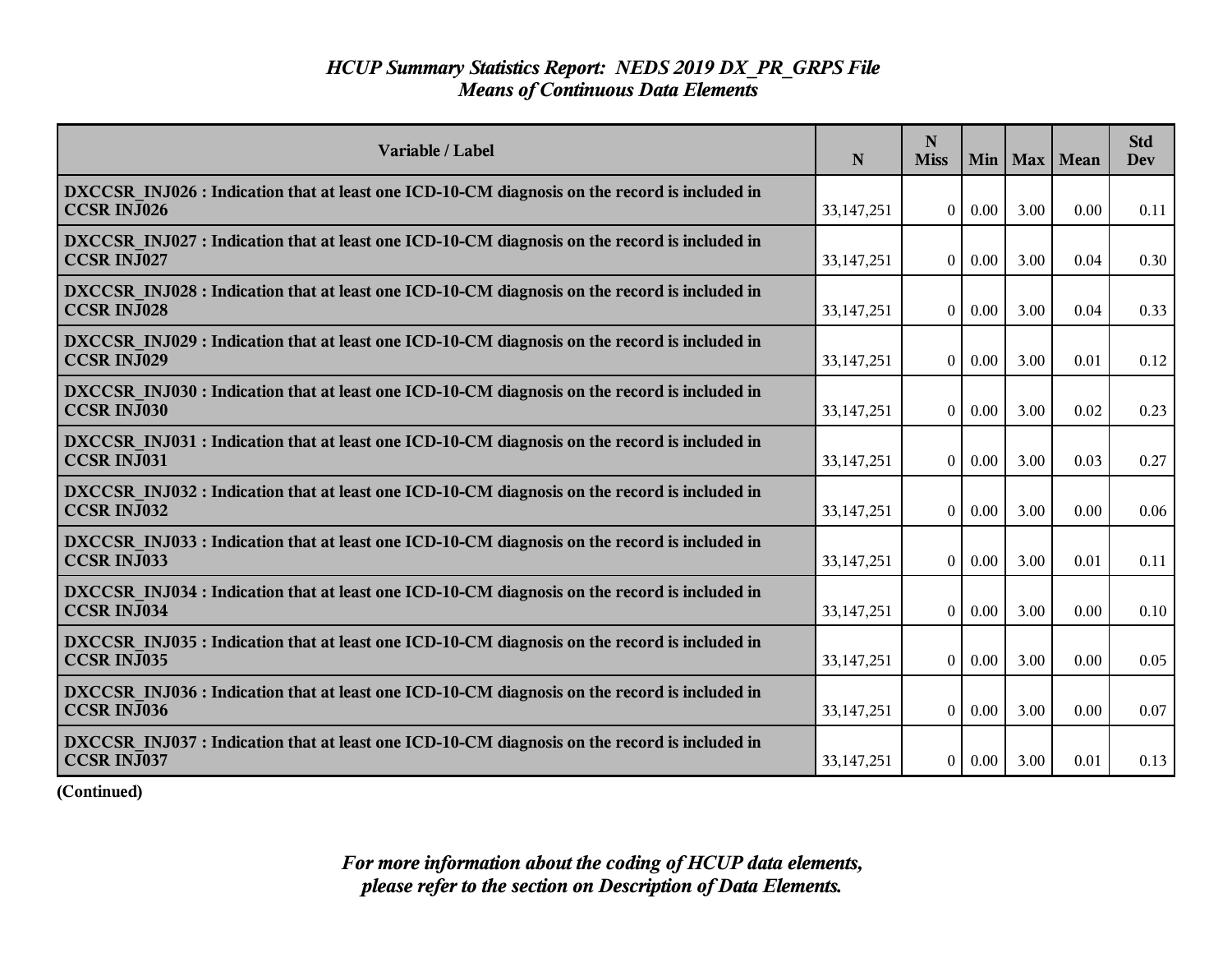| Variable / Label                                                                                                    | $\mathbf N$  | N<br><b>Miss</b> |          |      | Min   Max   Mean | <b>Std</b><br><b>Dev</b> |
|---------------------------------------------------------------------------------------------------------------------|--------------|------------------|----------|------|------------------|--------------------------|
| DXCCSR INJ038 : Indication that at least one ICD-10-CM diagnosis on the record is included in<br><b>CCSR INJ038</b> | 33, 147, 251 | $\overline{0}$   | $0.00\,$ | 3.00 | 0.00             | 0.03                     |
| DXCCSR INJ039 : Indication that at least one ICD-10-CM diagnosis on the record is included in<br><b>CCSR INJ039</b> | 33, 147, 251 | $\overline{0}$   | $0.00\,$ | 3.00 | 0.00             | 0.04                     |
| DXCCSR INJ040 : Indication that at least one ICD-10-CM diagnosis on the record is included in<br><b>CCSR INJ040</b> | 33, 147, 251 | $\theta$         | $0.00\,$ | 3.00 | 0.00             | 0.05                     |
| DXCCSR INJ041 : Indication that at least one ICD-10-CM diagnosis on the record is included in<br><b>CCSR INJ041</b> | 33, 147, 251 | $\overline{0}$   | $0.00\,$ | 3.00 | 0.00             | 0.06                     |
| DXCCSR INJ042 : Indication that at least one ICD-10-CM diagnosis on the record is included in<br><b>CCSR INJ042</b> | 33, 147, 251 | $\overline{0}$   | 0.00     | 3.00 | 0.00             | 0.06                     |
| DXCCSR INJ043 : Indication that at least one ICD-10-CM diagnosis on the record is included in<br><b>CCSR INJ043</b> | 33,147,251   | $\overline{0}$   | 0.00     | 3.00 | 0.00             | 0.03                     |
| DXCCSR INJ044 : Indication that at least one ICD-10-CM diagnosis on the record is included in<br><b>CCSR INJ044</b> | 33,147,251   | $\theta$         | $0.00\,$ | 3.00 | 0.00             | 0.01                     |
| DXCCSR INJ045 : Indication that at least one ICD-10-CM diagnosis on the record is included in<br><b>CCSR INJ045</b> | 33, 147, 251 | 0 <sup>1</sup>   | $0.00\,$ | 3.00 | 0.00             | 0.03                     |
| DXCCSR INJ046 : Indication that at least one ICD-10-CM diagnosis on the record is included in<br><b>CCSR INJ046</b> | 33,147,251   | $\overline{0}$   | $0.00\,$ | 3.00 | 0.00             | 0.01                     |
| DXCCSR INJ047 : Indication that at least one ICD-10-CM diagnosis on the record is included in<br><b>CCSR INJ047</b> | 33, 147, 251 | $\overline{0}$   | $0.00\,$ | 3.00 | 0.00             | 0.01                     |
| DXCCSR INJ048 : Indication that at least one ICD-10-CM diagnosis on the record is included in<br><b>CCSR INJ048</b> | 33, 147, 251 | $\overline{0}$   | $0.00\,$ | 3.00 | 0.00             | 0.05                     |
| DXCCSR INJ049 : Indication that at least one ICD-10-CM diagnosis on the record is included in<br><b>CCSR INJ049</b> | 33, 147, 251 | $\overline{0}$   | $0.00\,$ | 3.00 | 0.00             | 0.06                     |

**(Continued)**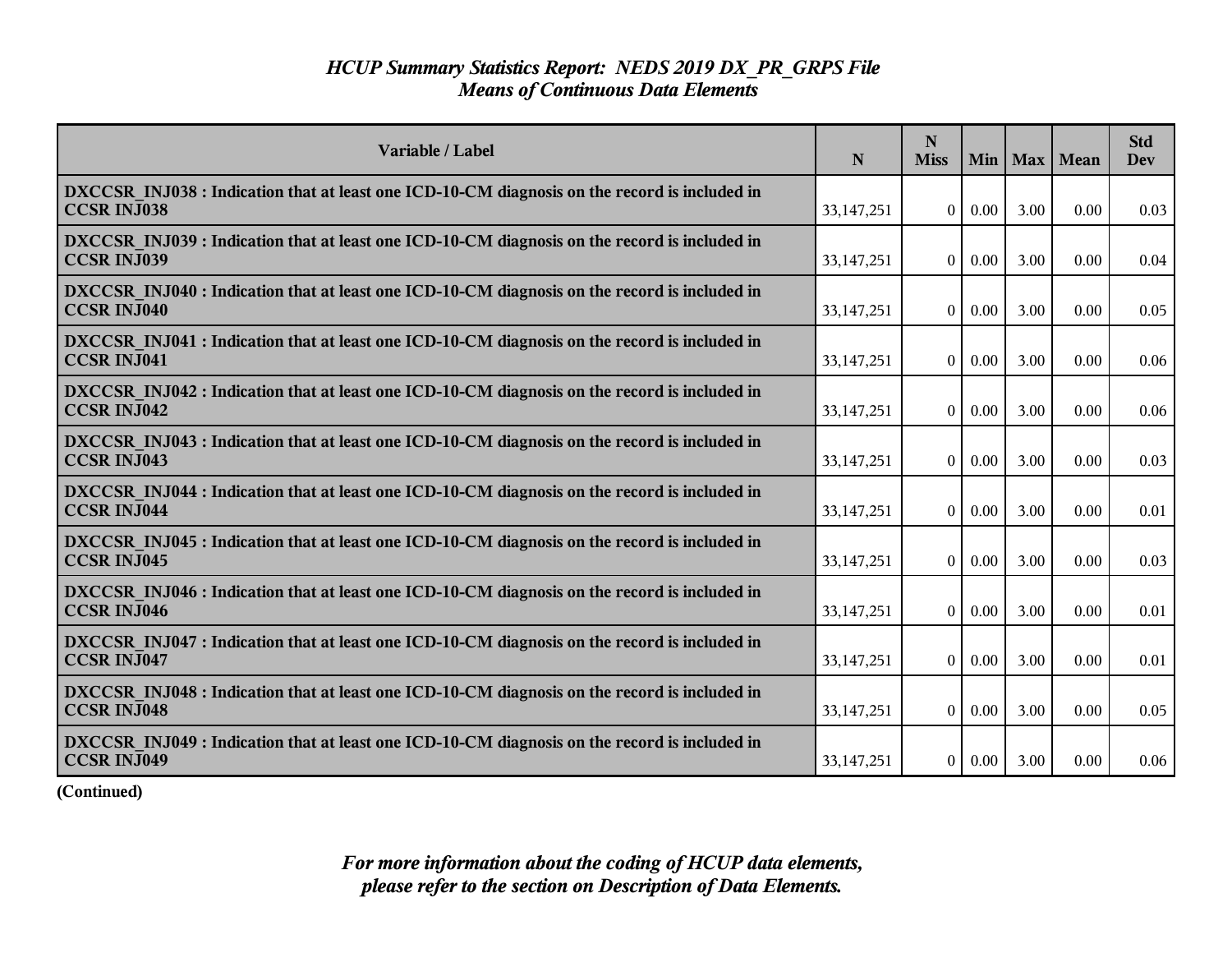| Variable / Label                                                                                                    | N            | N<br><b>Miss</b> | Min      |      | Max   Mean | <b>Std</b><br>Dev |
|---------------------------------------------------------------------------------------------------------------------|--------------|------------------|----------|------|------------|-------------------|
| DXCCSR INJ050 : Indication that at least one ICD-10-CM diagnosis on the record is included in<br><b>CCSR INJ050</b> | 33, 147, 251 | $\theta$         | 0.00     | 3.00 | 0.00       | 0.02              |
| DXCCSR INJ051 : Indication that at least one ICD-10-CM diagnosis on the record is included in<br><b>CCSR INJ051</b> | 33, 147, 251 | $\overline{0}$   | $0.00\,$ | 3.00 | 0.00       | 0.01              |
| DXCCSR INJ052 : Indication that at least one ICD-10-CM diagnosis on the record is included in<br><b>CCSR INJ052</b> | 33,147,251   | $\Omega$         | 0.00     | 3.00 | 0.00       | 0.00              |
| DXCCSR INJ053 : Indication that at least one ICD-10-CM diagnosis on the record is included in<br><b>CCSR INJ053</b> | 33, 147, 251 | $\theta$         | $0.00\,$ | 3.00 | 0.00       | 0.00              |
| DXCCSR INJ054 : Indication that at least one ICD-10-CM diagnosis on the record is included in<br><b>CCSR INJ054</b> | 33, 147, 251 | $\overline{0}$   | $0.00\,$ | 3.00 | 0.00       | 0.04              |
| DXCCSR INJ055 : Indication that at least one ICD-10-CM diagnosis on the record is included in<br><b>CCSR INJ055</b> | 33, 147, 251 | $\theta$         | 0.00     | 3.00 | 0.00       | 0.01              |
| DXCCSR INJ056 : Indication that at least one ICD-10-CM diagnosis on the record is included in<br><b>CCSR INJ056</b> | 33, 147, 251 | $\theta$         | $0.00\,$ | 3.00 | 0.00       | 0.02              |
| DXCCSR INJ057 : Indication that at least one ICD-10-CM diagnosis on the record is included in<br><b>CCSR INJ057</b> | 33, 147, 251 | $\overline{0}$   | 0.00     | 3.00 | 0.00       | 0.01              |
| DXCCSR INJ058 : Indication that at least one ICD-10-CM diagnosis on the record is included in<br><b>CCSR INJ058</b> | 33, 147, 251 | $\theta$         | 0.00     | 3.00 | 0.00       | 0.01              |
| DXCCSR INJ059 : Indication that at least one ICD-10-CM diagnosis on the record is included in<br><b>CCSR INJ059</b> | 33,147,251   | $\mathbf{0}$     | 0.00     | 3.00 | 0.00       | 0.01              |
| DXCCSR INJ060 : Indication that at least one ICD-10-CM diagnosis on the record is included in<br><b>CCSR INJ060</b> | 33, 147, 251 | $\overline{0}$   | $0.00\,$ | 3.00 | 0.00       | 0.01              |
| DXCCSR INJ061 : Indication that at least one ICD-10-CM diagnosis on the record is included in<br>CCSR INJ061        | 33, 147, 251 | 0 <sup>1</sup>   | $0.00\,$ | 3.00 | 0.00       | 0.03              |

**(Continued)**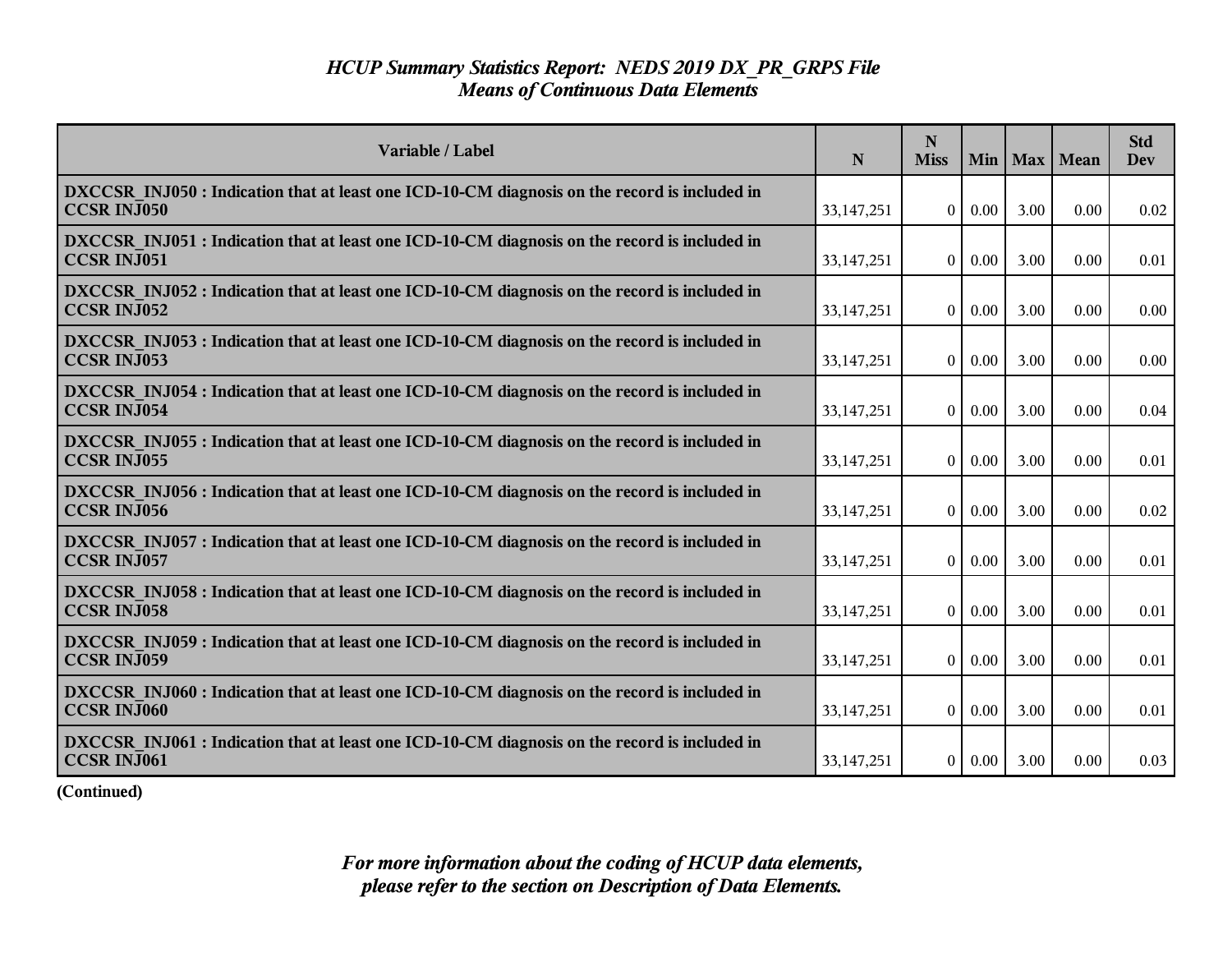| Variable / Label                                                                                                    | N            | N<br><b>Miss</b> |               |      | Min   Max   Mean | <b>Std</b><br><b>Dev</b> |
|---------------------------------------------------------------------------------------------------------------------|--------------|------------------|---------------|------|------------------|--------------------------|
| DXCCSR INJ062 : Indication that at least one ICD-10-CM diagnosis on the record is included in<br><b>CCSR INJ062</b> | 33, 147, 251 | $\overline{0}$   | $0.00\,$      | 3.00 | 0.00             | 0.01                     |
| DXCCSR INJ063 : Indication that at least one ICD-10-CM diagnosis on the record is included in<br><b>CCSR INJ063</b> | 33, 147, 251 | $\theta$         | $0.00\,$      | 3.00 | 0.00             | 0.01                     |
| DXCCSR INJ064 : Indication that at least one ICD-10-CM diagnosis on the record is included in<br><b>CCSR INJ064</b> | 33, 147, 251 | $\overline{0}$   | $0.00\,$      | 3.00 | 0.00             | 0.03                     |
| DXCCSR INJ065 : Indication that at least one ICD-10-CM diagnosis on the record is included in<br><b>CCSR INJ065</b> | 33,147,251   | $\theta$         | $0.00\,$      | 3.00 | 0.00             | 0.02                     |
| DXCCSR INJ066 : Indication that at least one ICD-10-CM diagnosis on the record is included in<br><b>CCSR INJ066</b> | 33, 147, 251 | 0 <sup>1</sup>   | $0.00\,$      | 3.00 | 0.00             | 0.00                     |
| DXCCSR INJ067 : Indication that at least one ICD-10-CM diagnosis on the record is included in<br><b>CCSR INJ067</b> | 33,147,251   | $\overline{0}$   | 0.00          | 3.00 | 0.00             | 0.01                     |
| DXCCSR INJ068 : Indication that at least one ICD-10-CM diagnosis on the record is included in<br><b>CCSR INJ068</b> | 33,147,251   | $\theta$         | $0.00\,$      | 3.00 | 0.00             | 0.01                     |
| DXCCSR INJ069 : Indication that at least one ICD-10-CM diagnosis on the record is included in<br><b>CCSR INJ069</b> | 33,147,251   | $\overline{0}$   | $0.00\,$      | 3.00 | 0.00             | 0.01                     |
| DXCCSR INJ070 : Indication that at least one ICD-10-CM diagnosis on the record is included in<br><b>CCSR INJ070</b> | 33,147,251   | $\Omega$         | $0.00\,$      | 3.00 | 0.00             | 0.01                     |
| DXCCSR INJ071 : Indication that at least one ICD-10-CM diagnosis on the record is included in<br>CCSR INJ071        | 33,147,251   | $\theta$         | 0.00          | 3.00 | 0.00             | 0.01                     |
| DXCCSR INJ072 : Indication that at least one ICD-10-CM diagnosis on the record is included in<br><b>CCSR INJ072</b> | 33,147,251   | $\overline{0}$   | $0.00\,$      | 3.00 | 0.00             | 0.02                     |
| DXCCSR INJ073 : Indication that at least one ICD-10-CM diagnosis on the record is included in<br>CCSR INJ073        | 33, 147, 251 |                  | $0 \mid 0.00$ | 3.00 | 0.00             | 0.07                     |

**(Continued)**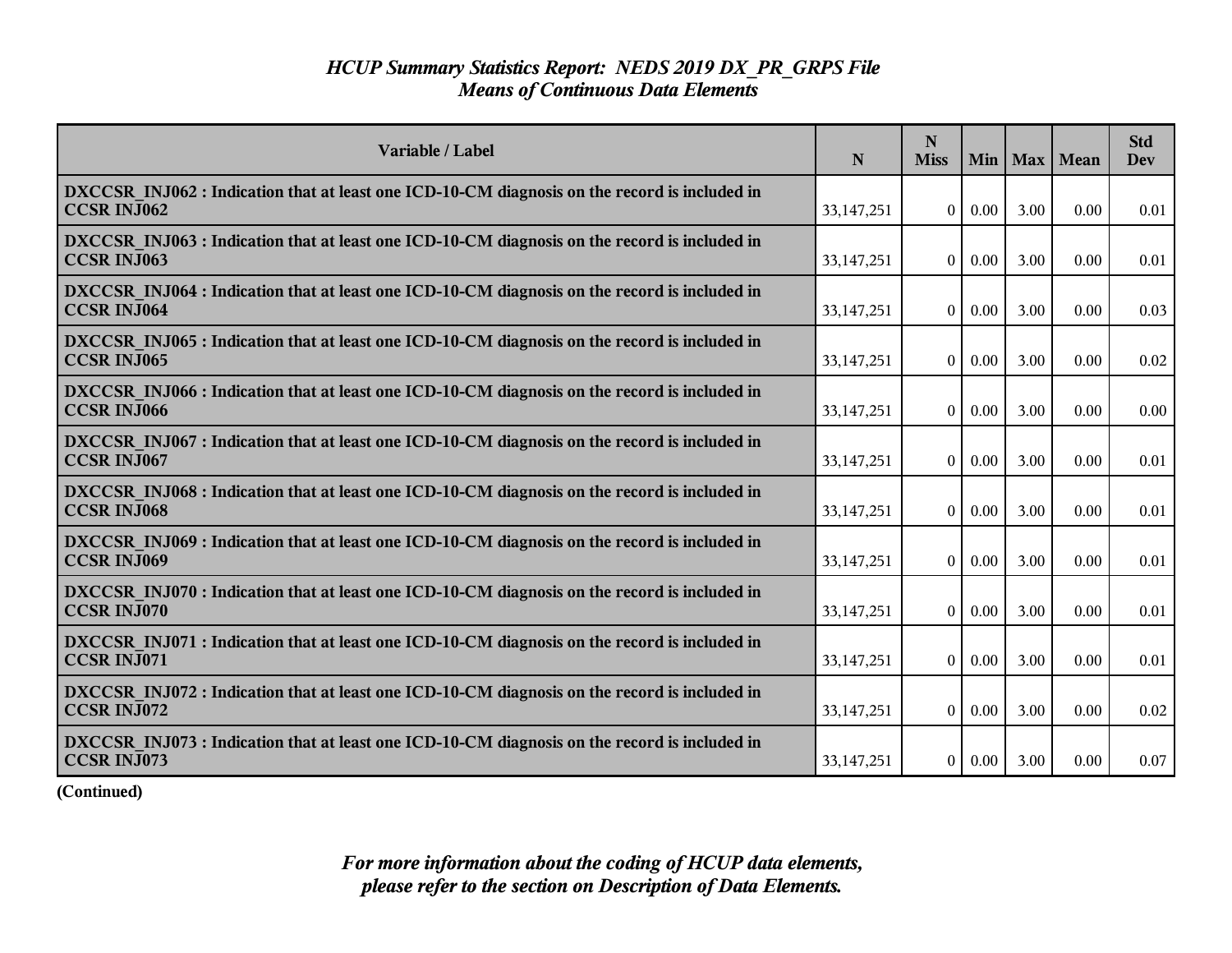| Variable / Label                                                                                                    | N            | N<br><b>Miss</b> |          |      | Min   Max   Mean | <b>Std</b><br><b>Dev</b> |
|---------------------------------------------------------------------------------------------------------------------|--------------|------------------|----------|------|------------------|--------------------------|
| DXCCSR INJ074 : Indication that at least one ICD-10-CM diagnosis on the record is included in<br><b>CCSR INJ074</b> | 33, 147, 251 | $\overline{0}$   | $0.00\,$ | 3.00 | 0.00             | 0.01                     |
| DXCCSR INJ075 : Indication that at least one ICD-10-CM diagnosis on the record is included in<br><b>CCSR INJ075</b> | 33, 147, 251 | $\theta$         | $0.00\,$ | 3.00 | 0.00             | 0.03                     |
| DXCCSR INJ076 : Indication that at least one ICD-10-CM diagnosis on the record is included in<br><b>CCSR INJ076</b> | 33, 147, 251 | $\overline{0}$   | $0.00\,$ | 3.00 | 0.00             | 0.01                     |
| DXCCSR MAL001: Indication that at least one ICD-10-CM diagnosis on the record is included in<br><b>CCSR MAL001</b>  | 33,147,251   | $\theta$         | $0.00\,$ | 3.00 | 0.01             | 0.13                     |
| DXCCSR MAL002 : Indication that at least one ICD-10-CM diagnosis on the record is included in<br><b>CCSR MAL002</b> | 33, 147, 251 | 0 <sup>1</sup>   | $0.00\,$ | 3.00 | 0.00             | 0.06                     |
| DXCCSR MAL003: Indication that at least one ICD-10-CM diagnosis on the record is included in<br><b>CCSR MAL003</b>  | 33,147,251   | $\overline{0}$   | 0.00     | 3.00 | 0.00             | 0.10                     |
| DXCCSR MAL004 : Indication that at least one ICD-10-CM diagnosis on the record is included in<br><b>CCSR MAL004</b> | 33,147,251   | $\overline{0}$   | $0.00\,$ | 3.00 | 0.00             | 0.09                     |
| DXCCSR MAL005 : Indication that at least one ICD-10-CM diagnosis on the record is included in<br><b>CCSR MAL005</b> | 33,147,251   | $\overline{0}$   | 0.00     | 3.00 | 0.00             | 0.03                     |
| DXCCSR MAL006 : Indication that at least one ICD-10-CM diagnosis on the record is included in<br><b>CCSR MAL006</b> | 33,147,251   | $\Omega$         | 0.00     | 3.00 | 0.00             | 0.02                     |
| DXCCSR MAL007: Indication that at least one ICD-10-CM diagnosis on the record is included in<br><b>CCSR MAL007</b>  | 33,147,251   | $\theta$         | 0.00     | 3.00 | 0.00             | 0.04                     |
| DXCCSR MAL008 : Indication that at least one ICD-10-CM diagnosis on the record is included in<br><b>CCSR MAL008</b> | 33,147,251   | $\overline{0}$   | $0.00\,$ | 3.00 | 0.00             | 0.09                     |
| DXCCSR MAL009: Indication that at least one ICD-10-CM diagnosis on the record is included in<br><b>CCSR MAL009</b>  | 33, 147, 251 | 0 <sup>1</sup>   | $0.00\,$ | 3.00 | 0.00             | 0.09                     |

**(Continued)**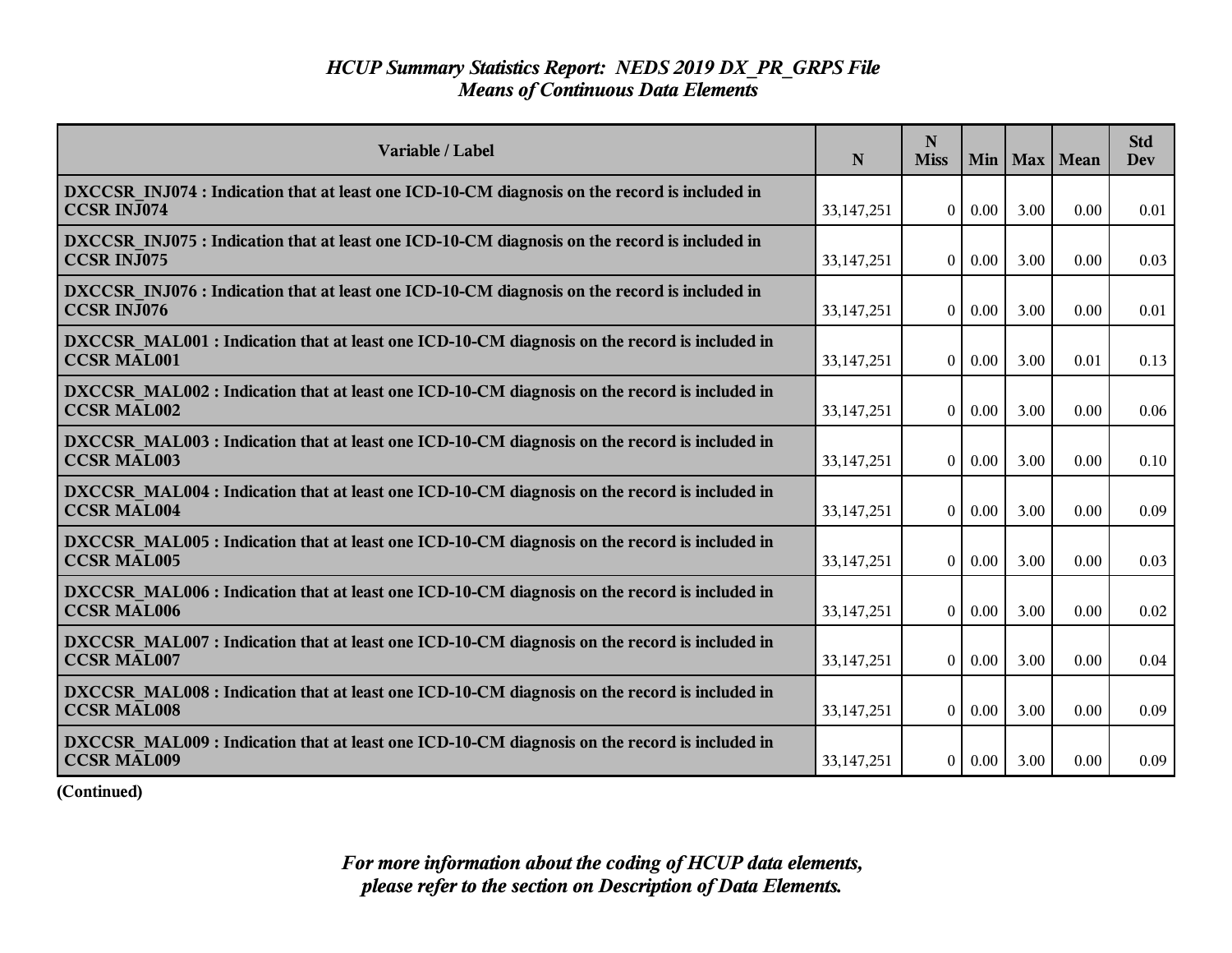| Variable / Label                                                                                                    | N            | N<br><b>Miss</b> | Min      |      | Max   Mean | <b>Std</b><br><b>Dev</b> |
|---------------------------------------------------------------------------------------------------------------------|--------------|------------------|----------|------|------------|--------------------------|
| DXCCSR MAL010 : Indication that at least one ICD-10-CM diagnosis on the record is included in<br><b>CCSR MAL010</b> | 33, 147, 251 | $\theta$         | 0.00     | 3.00 | 0.00       | 0.07                     |
| DXCCSR MBD001 : Indication that at least one ICD-10-CM diagnosis on the record is included in<br><b>CCSR MBD001</b> | 33, 147, 251 | $\theta$         | 0.00     | 3.00 | 0.03       | 0.30                     |
| DXCCSR MBD002 : Indication that at least one ICD-10-CM diagnosis on the record is included in<br><b>CCSR MBD002</b> | 33, 147, 251 | $\overline{0}$   | 0.00     | 3.00 | 0.14       | 0.63                     |
| DXCCSR MBD003 : Indication that at least one ICD-10-CM diagnosis on the record is included in<br><b>CCSR MBD003</b> | 33, 147, 251 | $\theta$         | 0.00     | 3.00 | 0.04       | 0.35                     |
| DXCCSR MBD004 : Indication that at least one ICD-10-CM diagnosis on the record is included in<br><b>CCSR MBD004</b> | 33, 147, 251 | $\overline{0}$   | 0.00     | 3.00 | 0.01       | 0.12                     |
| DXCCSR MBD005 : Indication that at least one ICD-10-CM diagnosis on the record is included in<br><b>CCSR MBD005</b> | 33, 147, 251 | $\overline{0}$   | 0.00     | 3.00 | 0.18       | 0.70                     |
| DXCCSR MBD006 : Indication that at least one ICD-10-CM diagnosis on the record is included in<br><b>CCSR MBD006</b> | 33,147,251   | $\overline{0}$   | 0.00     | 3.00 | 0.00       | 0.09                     |
| DXCCSR MBD007 : Indication that at least one ICD-10-CM diagnosis on the record is included in<br><b>CCSR MBD007</b> | 33, 147, 251 | $\theta$         | 0.00     | 3.00 | 0.03       | 0.28                     |
| DXCCSR MBD008 : Indication that at least one ICD-10-CM diagnosis on the record is included in<br><b>CCSR MBD008</b> | 33,147,251   | $\theta$         | 0.00     | 3.00 | 0.00       | 0.11                     |
| DXCCSR MBD009 : Indication that at least one ICD-10-CM diagnosis on the record is included in<br><b>CCSR MBD009</b> | 33, 147, 251 | $\overline{0}$   | 0.00     | 3.00 | 0.01       | 0.13                     |
| DXCCSR MBD010 : Indication that at least one ICD-10-CM diagnosis on the record is included in<br><b>CCSR MBD010</b> | 33, 147, 251 | $\overline{0}$   | $0.00\,$ | 3.00 | 0.00       | 0.06                     |
| DXCCSR MBD011 : Indication that at least one ICD-10-CM diagnosis on the record is included in<br><b>CCSR MBD011</b> | 33, 147, 251 | 0 <sup>1</sup>   | $0.00\,$ | 3.00 | 0.00       | 0.06                     |

**(Continued)**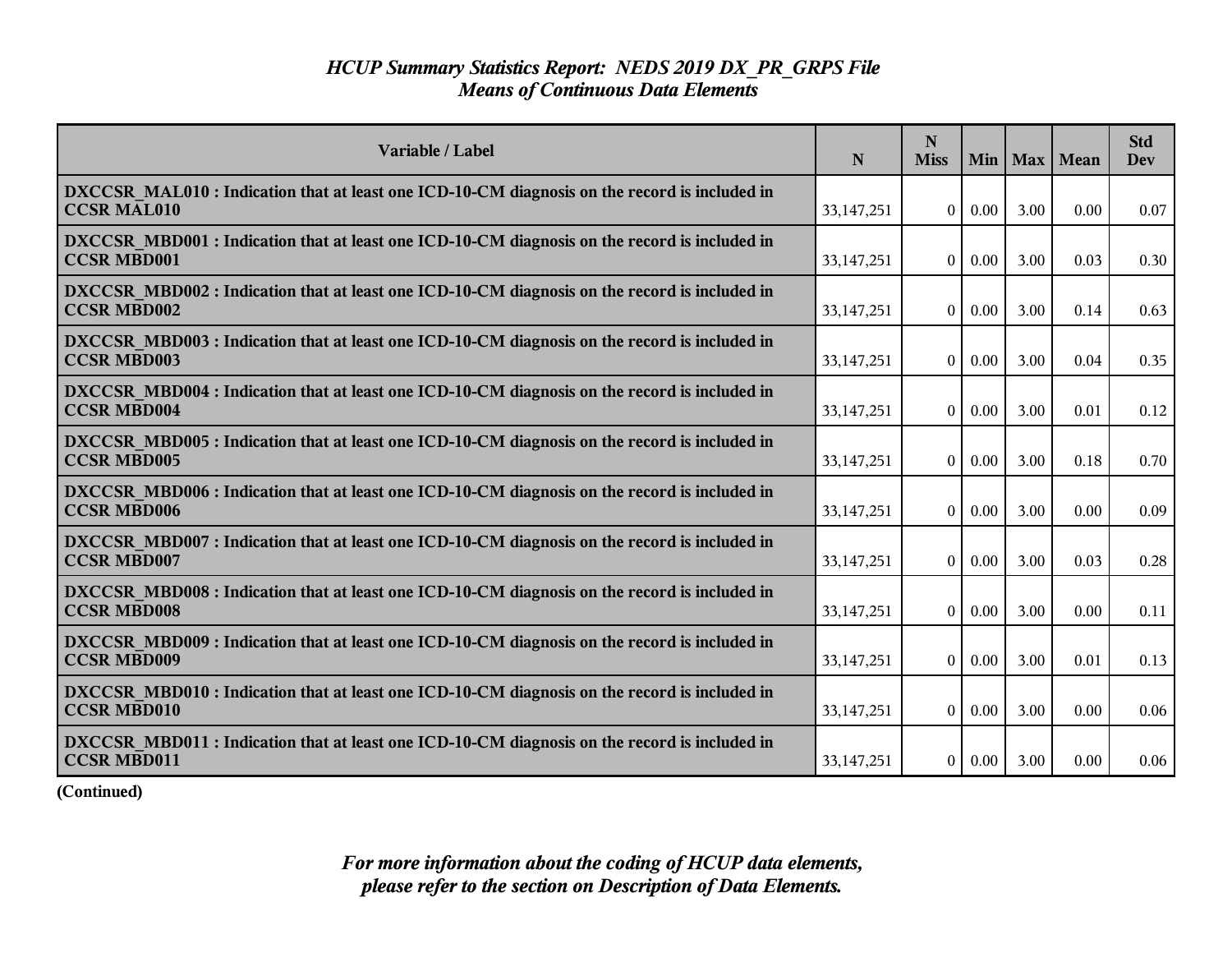| Variable / Label                                                                                                    | N            | N<br><b>Miss</b> | Min      |      | Max   Mean | <b>Std</b><br>Dev |
|---------------------------------------------------------------------------------------------------------------------|--------------|------------------|----------|------|------------|-------------------|
| DXCCSR MBD012 : Indication that at least one ICD-10-CM diagnosis on the record is included in<br><b>CCSR MBD012</b> | 33, 147, 251 | $\overline{0}$   | $0.00\,$ | 3.00 | 0.03       | 0.29              |
| DXCCSR MBD013 : Indication that at least one ICD-10-CM diagnosis on the record is included in<br><b>CCSR MBD013</b> | 33,147,251   | $\overline{0}$   | $0.00\,$ | 3.00 | 0.01       | 0.13              |
| DXCCSR MBD014 : Indication that at least one ICD-10-CM diagnosis on the record is included in<br><b>CCSR MBD014</b> | 33, 147, 251 | $\theta$         | 0.00     | 3.00 | 0.03       | 0.32              |
| DXCCSR MBD017 : Indication that at least one ICD-10-CM diagnosis on the record is included in<br><b>CCSR MBD017</b> | 33, 147, 251 | $\overline{0}$   | 0.00     | 3.00 | 0.07       | 0.41              |
| DXCCSR MBD018 : Indication that at least one ICD-10-CM diagnosis on the record is included in<br><b>CCSR MBD018</b> | 33, 147, 251 | $\overline{0}$   | 0.00     | 3.00 | 0.02       | 0.26              |
| DXCCSR MBD019: Indication that at least one ICD-10-CM diagnosis on the record is included in<br><b>CCSR MBD019</b>  | 33, 147, 251 | $\overline{0}$   | 0.00     | 3.00 | 0.04       | 0.32              |
| DXCCSR MBD020 : Indication that at least one ICD-10-CM diagnosis on the record is included in<br><b>CCSR MBD020</b> | 33,147,251   | $\theta$         | $0.00\,$ | 3.00 | 0.00       | 0.11              |
| DXCCSR MBD021 : Indication that at least one ICD-10-CM diagnosis on the record is included in<br><b>CCSR MBD021</b> | 33, 147, 251 | $\overline{0}$   | 0.00     | 3.00 | 0.03       | 0.29              |
| DXCCSR MBD022 : Indication that at least one ICD-10-CM diagnosis on the record is included in<br><b>CCSR MBD022</b> | 33,147,251   | $\theta$         | 0.00     | 3.00 | 0.00       | 0.05              |
| DXCCSR MBD023 : Indication that at least one ICD-10-CM diagnosis on the record is included in<br><b>CCSR MBD023</b> | 33, 147, 251 | $\overline{0}$   | 0.00     | 3.00 | 0.00       | 0.02              |
| DXCCSR MBD024 : Indication that at least one ICD-10-CM diagnosis on the record is included in<br><b>CCSR MBD024</b> | 33, 147, 251 | $\overline{0}$   | $0.00\,$ | 3.00 | 0.43       | 1.05              |
| DXCCSR MBD025 : Indication that at least one ICD-10-CM diagnosis on the record is included in<br><b>CCSR MBD025</b> | 33, 147, 251 | $\overline{0}$   | 0.00     | 3.00 | 0.01       | 0.20              |

**(Continued)**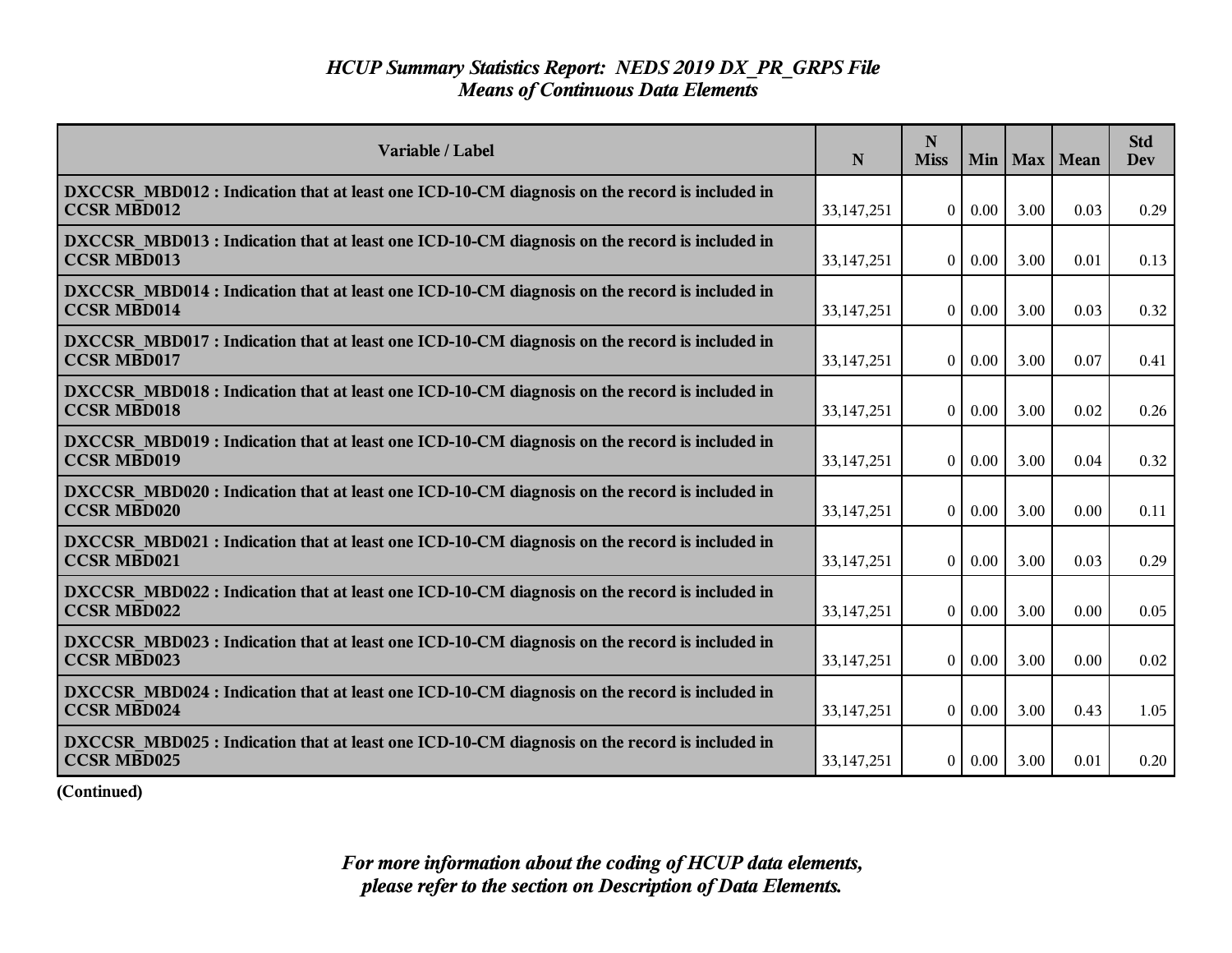| Variable / Label                                                                                                    | N            | N<br><b>Miss</b> | Min      |      | Max   Mean | <b>Std</b><br><b>Dev</b> |
|---------------------------------------------------------------------------------------------------------------------|--------------|------------------|----------|------|------------|--------------------------|
| DXCCSR MBD026 : Indication that at least one ICD-10-CM diagnosis on the record is included in<br><b>CCSR MBD026</b> | 33, 147, 251 | $\theta$         | 0.00     | 3.00 | 0.01       | 0.17                     |
| DXCCSR MBD027 : Indication that at least one ICD-10-CM diagnosis on the record is included in<br><b>CCSR MBD027</b> | 33, 147, 251 | $\theta$         | 0.00     | 3.00 | 0.00       | 0.02                     |
| DXCCSR MBD028 : Indication that at least one ICD-10-CM diagnosis on the record is included in<br><b>CCSR MBD028</b> | 33, 147, 251 | $\overline{0}$   | 0.00     | 3.00 | 0.00       | 0.01                     |
| DXCCSR MBD029 : Indication that at least one ICD-10-CM diagnosis on the record is included in<br><b>CCSR MBD029</b> | 33, 147, 251 | $\theta$         | 0.00     | 3.00 | 0.00       | 0.00                     |
| DXCCSR MBD030 : Indication that at least one ICD-10-CM diagnosis on the record is included in<br><b>CCSR MBD030</b> | 33, 147, 251 | $\overline{0}$   | 0.00     | 3.00 | 0.00       | 0.00                     |
| DXCCSR MBD031 : Indication that at least one ICD-10-CM diagnosis on the record is included in<br><b>CCSR MBD031</b> | 33, 147, 251 | $\overline{0}$   | 0.00     | 3.00 | 0.00       | 0.00                     |
| DXCCSR MBD032 : Indication that at least one ICD-10-CM diagnosis on the record is included in<br><b>CCSR MBD032</b> | 33,147,251   | $\overline{0}$   | 0.00     | 3.00 | 0.00       | 0.00                     |
| DXCCSR MBD033 : Indication that at least one ICD-10-CM diagnosis on the record is included in<br><b>CCSR MBD033</b> | 33, 147, 251 | $\theta$         | 0.00     | 3.00 | 0.00       | 0.00                     |
| DXCCSR MBD034 : Indication that at least one ICD-10-CM diagnosis on the record is included in<br><b>CCSR MBD034</b> | 33,147,251   | $\theta$         | 0.00     | 3.00 | 0.00       | 0.01                     |
| DXCCSR MUS001 : Indication that at least one ICD-10-CM diagnosis on the record is included in<br><b>CCSR MUS001</b> | 33, 147, 251 | $\overline{0}$   | 0.00     | 3.00 | 0.00       | 0.06                     |
| DXCCSR MUS002 : Indication that at least one ICD-10-CM diagnosis on the record is included in<br><b>CCSR MUS002</b> | 33,147,251   | $\overline{0}$   | $0.00\,$ | 3.00 | 0.01       | 0.15                     |
| DXCCSR MUS003 : Indication that at least one ICD-10-CM diagnosis on the record is included in<br><b>CCSR MUS003</b> | 33, 147, 251 | 0 <sup>1</sup>   | $0.00\,$ | 3.00 | 0.02       | 0.24                     |

**(Continued)**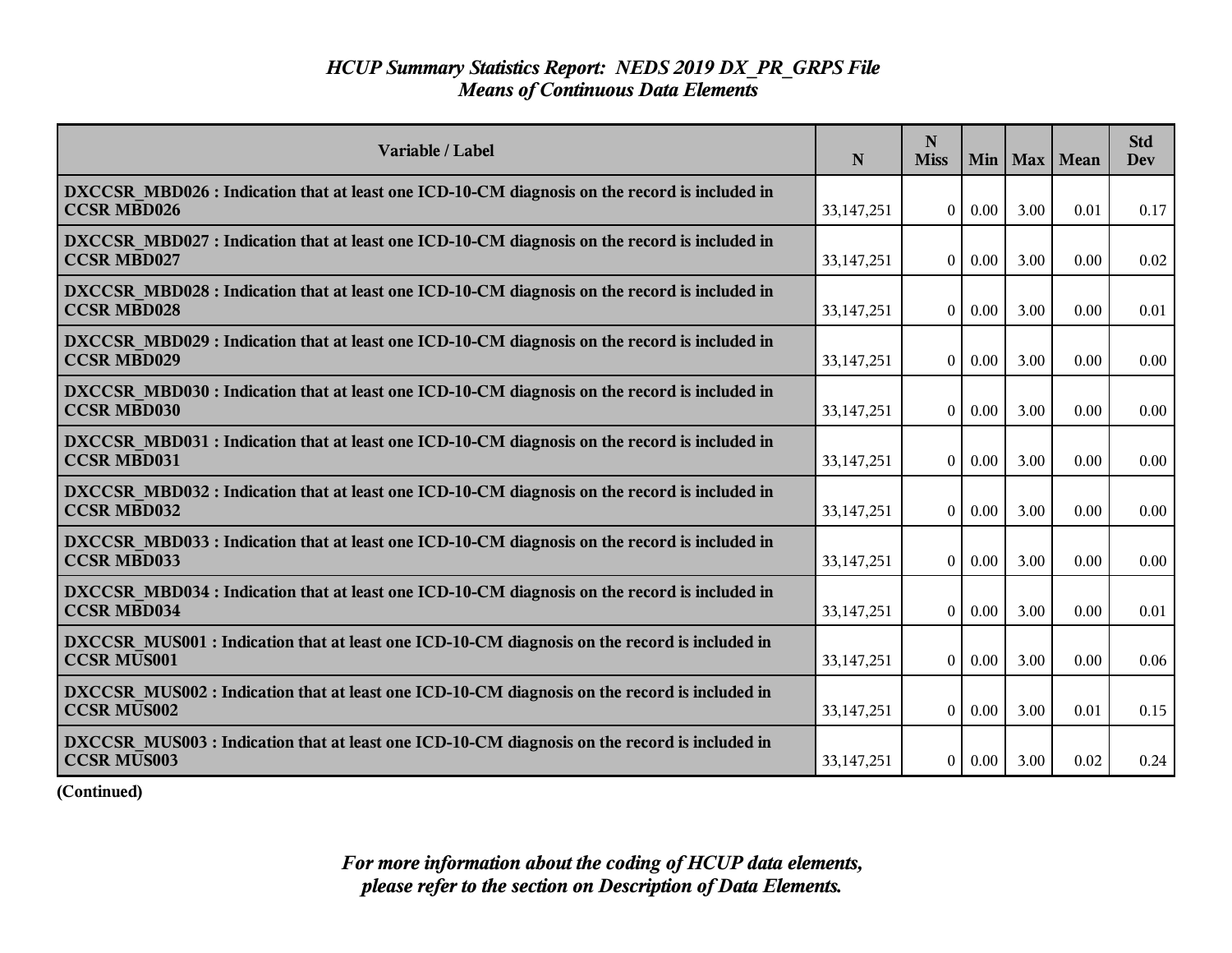| Variable / Label                                                                                                    | N            | N<br><b>Miss</b> | Min      |      | Max   Mean | <b>Std</b><br><b>Dev</b> |
|---------------------------------------------------------------------------------------------------------------------|--------------|------------------|----------|------|------------|--------------------------|
| DXCCSR MUS004 : Indication that at least one ICD-10-CM diagnosis on the record is included in<br><b>CCSR MUS004</b> | 33, 147, 251 | $\theta$         | 0.00     | 3.00 | 0.00       | 0.03                     |
| DXCCSR MUS005 : Indication that at least one ICD-10-CM diagnosis on the record is included in<br><b>CCSR MUS005</b> | 33, 147, 251 | $\theta$         | 0.00     | 3.00 | 0.00       | 0.06                     |
| DXCCSR MUS006 : Indication that at least one ICD-10-CM diagnosis on the record is included in<br><b>CCSR MUS006</b> | 33, 147, 251 | $\overline{0}$   | 0.00     | 3.00 | 0.08       | 0.48                     |
| DXCCSR MUS007 : Indication that at least one ICD-10-CM diagnosis on the record is included in<br><b>CCSR MUS007</b> | 33, 147, 251 | $\theta$         | 0.00     | 3.00 | 0.01       | 0.18                     |
| DXCCSR MUS008 : Indication that at least one ICD-10-CM diagnosis on the record is included in<br><b>CCSR MUS008</b> | 33, 147, 251 | $\overline{0}$   | 0.00     | 3.00 | 0.00       | 0.02                     |
| DXCCSR MUS009 : Indication that at least one ICD-10-CM diagnosis on the record is included in<br><b>CCSR MUS009</b> | 33,147,251   | $\overline{0}$   | 0.00     | 3.00 | 0.01       | 0.11                     |
| DXCCSR MUS010 : Indication that at least one ICD-10-CM diagnosis on the record is included in<br><b>CCSR MUS010</b> | 33,147,251   | $\overline{0}$   | 0.00     | 3.00 | 0.16       | 0.63                     |
| DXCCSR MUS011 : Indication that at least one ICD-10-CM diagnosis on the record is included in<br><b>CCSR MUS011</b> | 33, 147, 251 | $\theta$         | 0.00     | 3.00 | 0.08       | 0.45                     |
| DXCCSR MUS012 : Indication that at least one ICD-10-CM diagnosis on the record is included in<br><b>CCSR MUS012</b> | 33,147,251   | $\theta$         | 0.00     | 3.00 | 0.00       | 0.03                     |
| DXCCSR MUS013 : Indication that at least one ICD-10-CM diagnosis on the record is included in<br><b>CCSR MUS013</b> | 33, 147, 251 | $\theta$         | 0.00     | 3.00 | 0.02       | 0.26                     |
| DXCCSR MUS014 : Indication that at least one ICD-10-CM diagnosis on the record is included in<br><b>CCSR MUS014</b> | 33,147,251   | $\overline{0}$   | $0.00\,$ | 3.00 | 0.00       | 0.07                     |
| DXCCSR MUS015 : Indication that at least one ICD-10-CM diagnosis on the record is included in<br><b>CCSR MUS015</b> | 33, 147, 251 | 0 <sup>1</sup>   | $0.00\,$ | 3.00 | 0.00       | 0.03                     |

**(Continued)**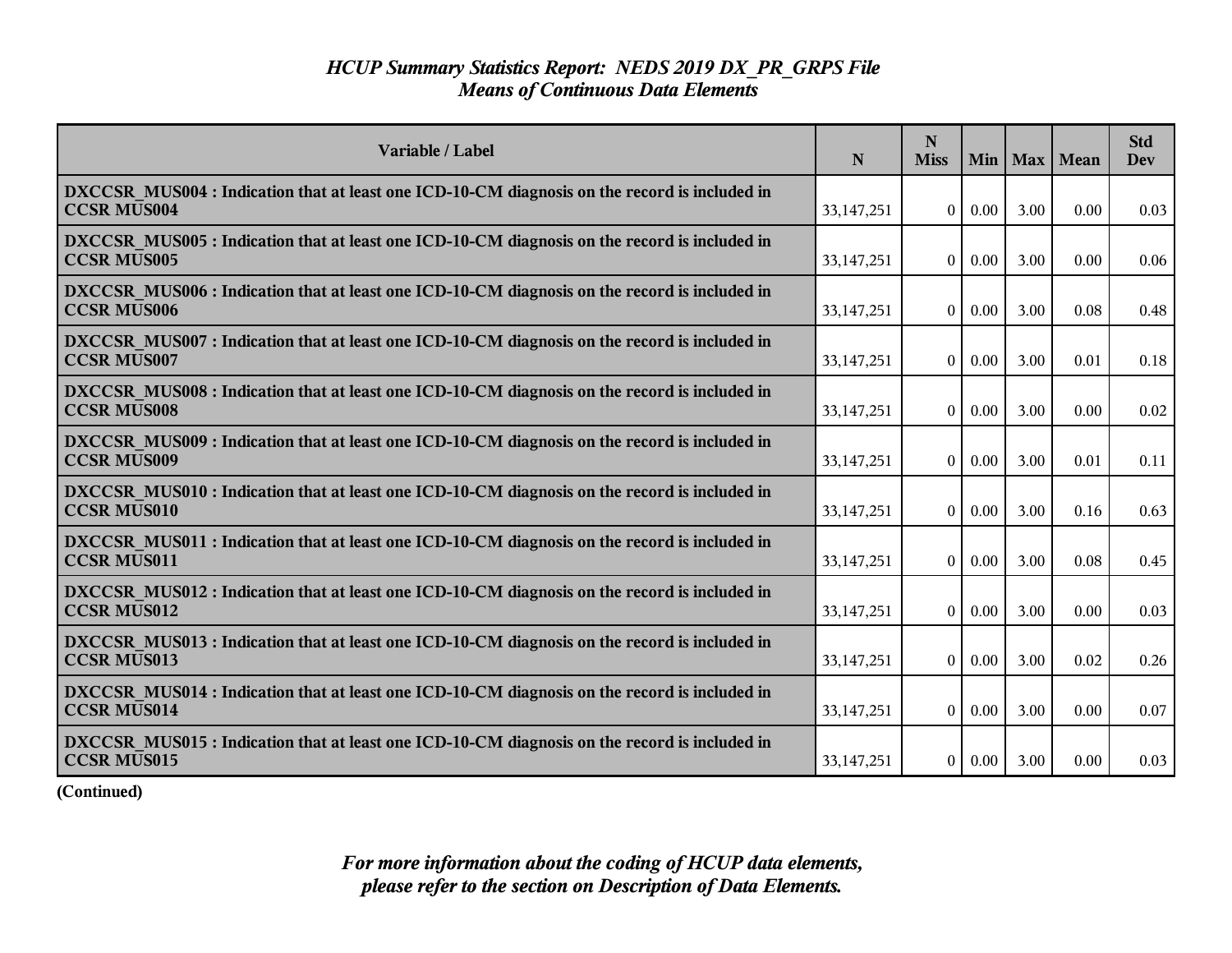| Variable / Label                                                                                                    | N            | N<br><b>Miss</b> | Min      |      | Max   Mean | <b>Std</b><br><b>Dev</b> |
|---------------------------------------------------------------------------------------------------------------------|--------------|------------------|----------|------|------------|--------------------------|
| DXCCSR MUS016 : Indication that at least one ICD-10-CM diagnosis on the record is included in<br><b>CCSR MUS016</b> | 33, 147, 251 | $\theta$         | 0.00     | 3.00 | 0.00       | 0.08                     |
| DXCCSR MUS017 : Indication that at least one ICD-10-CM diagnosis on the record is included in<br><b>CCSR MUS017</b> | 33,147,251   | $\theta$         | 0.00     | 3.00 | 0.00       | 0.03                     |
| DXCCSR MUS018 : Indication that at least one ICD-10-CM diagnosis on the record is included in<br><b>CCSR MUS018</b> | 33,147,251   | $\theta$         | 0.00     | 3.00 | 0.00       | 0.00                     |
| DXCCSR MUS019 : Indication that at least one ICD-10-CM diagnosis on the record is included in<br><b>CCSR MUS019</b> | 33, 147, 251 | $\mathbf{0}$     | 0.00     | 3.00 | 0.00       | 0.00                     |
| DXCCSR MUS020 : Indication that at least one ICD-10-CM diagnosis on the record is included in<br><b>CCSR MUS020</b> | 33,147,251   | $\overline{0}$   | 0.00     | 3.00 | 0.00       | 0.02                     |
| DXCCSR MUS021 : Indication that at least one ICD-10-CM diagnosis on the record is included in<br><b>CCSR MUS021</b> | 33,147,251   | $\overline{0}$   | 0.00     | 3.00 | 0.00       | 0.08                     |
| DXCCSR MUS022 : Indication that at least one ICD-10-CM diagnosis on the record is included in<br><b>CCSR MUS022</b> | 33,147,251   | $\theta$         | 0.00     | 3.00 | 0.01       | 0.14                     |
| DXCCSR MUS023 : Indication that at least one ICD-10-CM diagnosis on the record is included in<br><b>CCSR MUS023</b> | 33,147,251   | $\theta$         | 0.00     | 3.00 | 0.00       | 0.06                     |
| DXCCSR MUS024 : Indication that at least one ICD-10-CM diagnosis on the record is included in<br><b>CCSR MUS024</b> | 33, 147, 251 | $\overline{0}$   | 0.00     | 3.00 | 0.01       | 0.21                     |
| DXCCSR MUS025 : Indication that at least one ICD-10-CM diagnosis on the record is included in<br><b>CCSR MUS025</b> | 33, 147, 251 | $\theta$         | 0.00     | 3.00 | 0.04       | 0.33                     |
| DXCCSR MUS026 : Indication that at least one ICD-10-CM diagnosis on the record is included in<br><b>CCSR MUS026</b> | 33,147,251   | $\theta$         | $0.00\,$ | 3.00 | 0.02       | 0.21                     |
| DXCCSR MUS027 : Indication that at least one ICD-10-CM diagnosis on the record is included in<br><b>CCSR MUS027</b> | 33, 147, 251 | $\vert 0 \vert$  | $0.00\,$ | 3.00 | 0.00       | 0.01                     |

**(Continued)**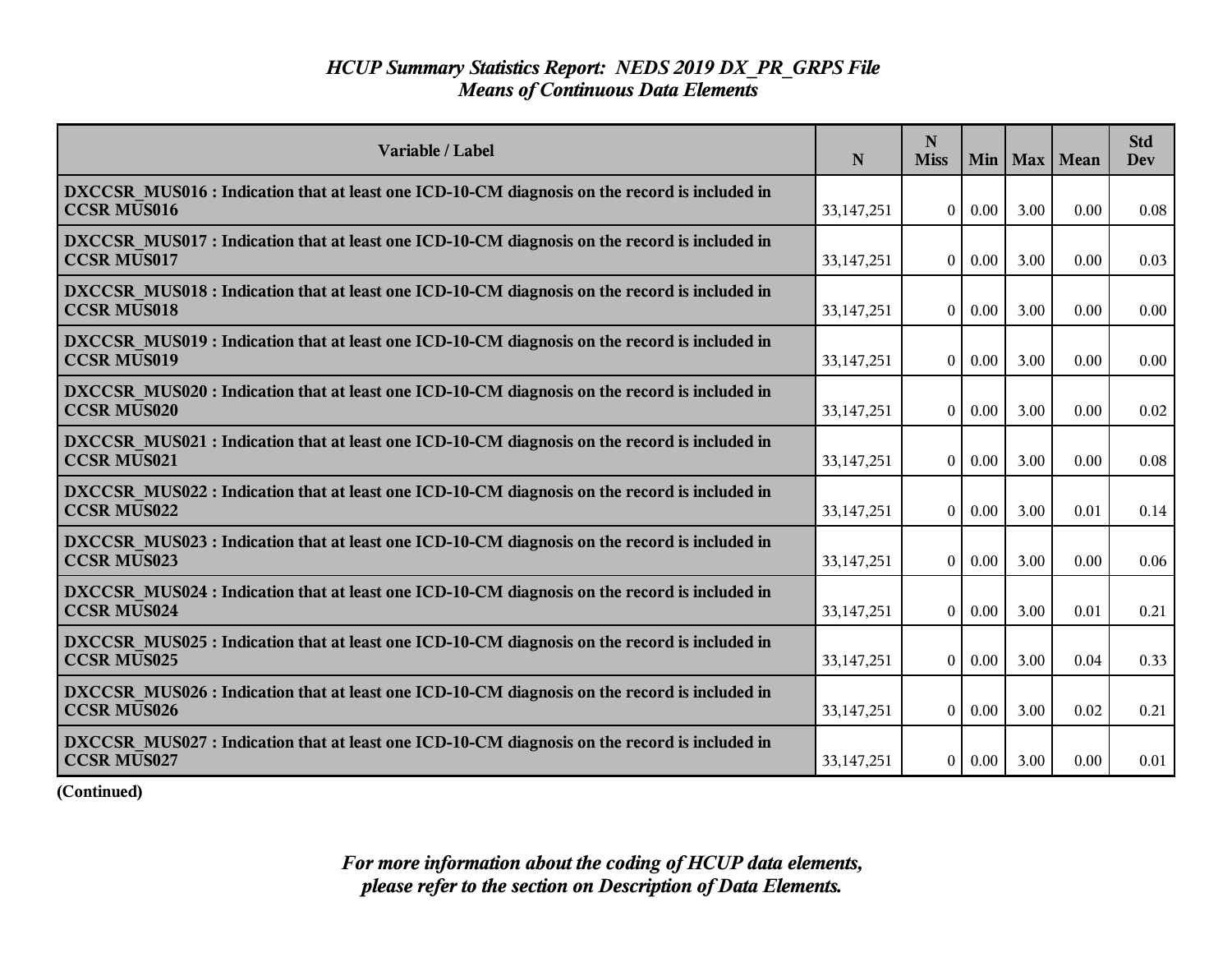| Variable / Label                                                                                                    | N            | N<br><b>Miss</b> | Min      |      | Max   Mean | <b>Std</b><br><b>Dev</b> |
|---------------------------------------------------------------------------------------------------------------------|--------------|------------------|----------|------|------------|--------------------------|
| DXCCSR MUS028 : Indication that at least one ICD-10-CM diagnosis on the record is included in<br><b>CCSR MUS028</b> | 33, 147, 251 | $\theta$         | 0.00     | 3.00 | 0.01       | 0.18                     |
| DXCCSR MUS029 : Indication that at least one ICD-10-CM diagnosis on the record is included in<br><b>CCSR MUS029</b> | 33, 147, 251 | $\theta$         | 0.00     | 3.00 | 0.00       | 0.06                     |
| DXCCSR MUS030 : Indication that at least one ICD-10-CM diagnosis on the record is included in<br><b>CCSR MUS030</b> | 33, 147, 251 | $\overline{0}$   | 0.00     | 3.00 | 0.00       | 0.07                     |
| DXCCSR MUS031 : Indication that at least one ICD-10-CM diagnosis on the record is included in<br><b>CCSR MUS031</b> | 33, 147, 251 | $\theta$         | 0.00     | 3.00 | 0.00       | 0.01                     |
| DXCCSR MUS032 : Indication that at least one ICD-10-CM diagnosis on the record is included in<br><b>CCSR MUS032</b> | 33, 147, 251 | $\overline{0}$   | 0.00     | 3.00 | 0.00       | 0.02                     |
| DXCCSR MUS033 : Indication that at least one ICD-10-CM diagnosis on the record is included in<br><b>CCSR MUS033</b> | 33,147,251   | $\overline{0}$   | 0.00     | 3.00 | 0.03       | 0.27                     |
| DXCCSR MUS034 : Indication that at least one ICD-10-CM diagnosis on the record is included in<br><b>CCSR MUS034</b> | 33,147,251   | $\overline{0}$   | 0.00     | 3.00 | 0.00       | 0.04                     |
| DXCCSR MUS035 : Indication that at least one ICD-10-CM diagnosis on the record is included in<br><b>CCSR MUS035</b> | 33, 147, 251 | $\theta$         | 0.00     | 3.00 | 0.00       | 0.01                     |
| DXCCSR MUS036 : Indication that at least one ICD-10-CM diagnosis on the record is included in<br><b>CCSR MUS036</b> | 33,147,251   | $\theta$         | 0.00     | 3.00 | 0.00       | 0.01                     |
| DXCCSR MUS037 : Indication that at least one ICD-10-CM diagnosis on the record is included in<br><b>CCSR MUS037</b> | 33, 147, 251 | $\theta$         | 0.00     | 3.00 | 0.00       | 0.04                     |
| DXCCSR MUS038 : Indication that at least one ICD-10-CM diagnosis on the record is included in<br><b>CCSR MUS038</b> | 33,147,251   | $\overline{0}$   | $0.00\,$ | 3.00 | 0.07       | 0.41                     |
| DXCCSR NEO001 : Indication that at least one ICD-10-CM diagnosis on the record is included in<br><b>CCSR NEO001</b> | 33, 147, 251 | 0 <sup>1</sup>   | $0.00\,$ | 3.00 | 0.00       | 0.01                     |

**(Continued)**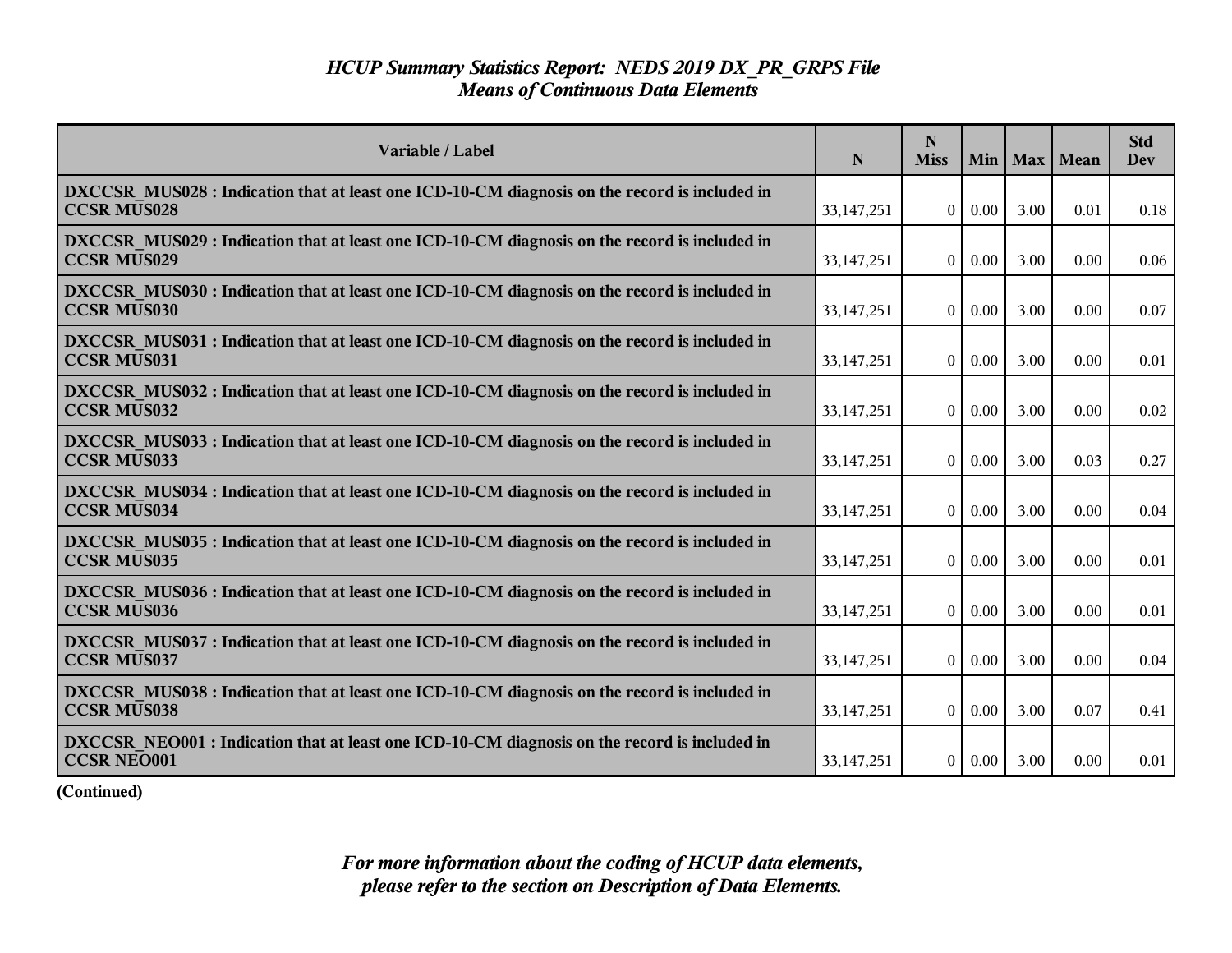| Variable / Label                                                                                                    | N            | N<br><b>Miss</b> | Min      |      | Max   Mean | <b>Std</b><br>Dev |
|---------------------------------------------------------------------------------------------------------------------|--------------|------------------|----------|------|------------|-------------------|
| DXCCSR NEO002 : Indication that at least one ICD-10-CM diagnosis on the record is included in<br><b>CCSR NEO002</b> | 33, 147, 251 | $\overline{0}$   | 0.00     | 3.00 | 0.00       | 0.03              |
| DXCCSR NEO003 : Indication that at least one ICD-10-CM diagnosis on the record is included in<br><b>CCSR NEO003</b> | 33,147,251   | $\overline{0}$   | $0.00\,$ | 3.00 | 0.00       | 0.02              |
| DXCCSR NEO004 : Indication that at least one ICD-10-CM diagnosis on the record is included in<br><b>CCSR NEO004</b> | 33,147,251   | $\theta$         | 0.00     | 3.00 | 0.00       | 0.01              |
| DXCCSR NEO005 : Indication that at least one ICD-10-CM diagnosis on the record is included in<br><b>CCSR NEO005</b> | 33, 147, 251 | $\overline{0}$   | 0.00     | 3.00 | 0.00       | 0.01              |
| DXCCSR_NEO006 : Indication that at least one ICD-10-CM diagnosis on the record is included in<br><b>CCSR NEO006</b> | 33,147,251   | $\overline{0}$   | 0.00     | 3.00 | 0.00       | 0.01              |
| DXCCSR NEO007: Indication that at least one ICD-10-CM diagnosis on the record is included in<br><b>CCSR NEO007</b>  | 33, 147, 251 | $\overline{0}$   | 0.00     | 3.00 | 0.00       | 0.03              |
| DXCCSR NEO008 : Indication that at least one ICD-10-CM diagnosis on the record is included in<br><b>CCSR NEO008</b> | 33,147,251   | $\theta$         | $0.00\,$ | 3.00 | 0.00       | 0.03              |
| DXCCSR NEO009 : Indication that at least one ICD-10-CM diagnosis on the record is included in<br><b>CCSR NEO009</b> | 33, 147, 251 | $\overline{0}$   | 0.00     | 3.00 | 0.00       | 0.02              |
| DXCCSR NEO010 : Indication that at least one ICD-10-CM diagnosis on the record is included in<br><b>CCSR NEO010</b> | 33,147,251   | $\theta$         | 0.00     | 3.00 | 0.00       | 0.03              |
| DXCCSR NEO011 : Indication that at least one ICD-10-CM diagnosis on the record is included in<br><b>CCSR NEO011</b> | 33, 147, 251 | $\theta$         | 0.00     | 3.00 | 0.00       | 0.01              |
| DXCCSR NEO012 : Indication that at least one ICD-10-CM diagnosis on the record is included in<br><b>CCSR NEO012</b> | 33, 147, 251 | $\overline{0}$   | $0.00\,$ | 3.00 | 0.00       | 0.05              |
| DXCCSR NEO013 : Indication that at least one ICD-10-CM diagnosis on the record is included in<br><b>CCSR NEO013</b> | 33, 147, 251 | $\overline{0}$   | 0.00     | 3.00 | 0.00       | 0.04              |

**(Continued)**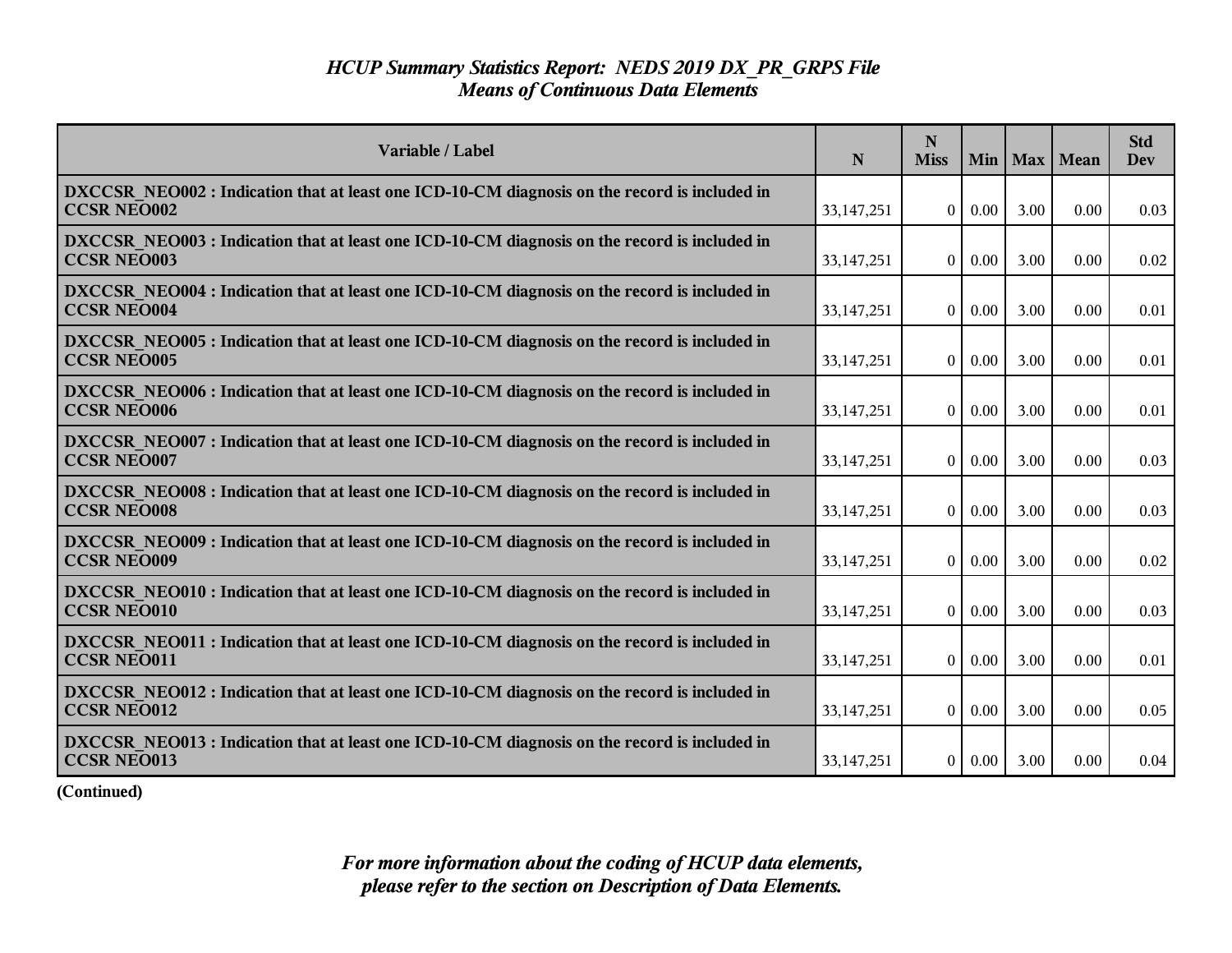| Variable / Label                                                                                                    | N            | N<br><b>Miss</b> | Min      |      | Max   Mean | <b>Std</b><br>Dev |
|---------------------------------------------------------------------------------------------------------------------|--------------|------------------|----------|------|------------|-------------------|
| DXCCSR NEO014 : Indication that at least one ICD-10-CM diagnosis on the record is included in<br><b>CCSR NEO014</b> | 33, 147, 251 | $\overline{0}$   | $0.00\,$ | 3.00 | 0.00       | 0.02              |
| DXCCSR NEO015 : Indication that at least one ICD-10-CM diagnosis on the record is included in<br><b>CCSR NEO015</b> | 33,147,251   | $\overline{0}$   | $0.00\,$ | 3.00 | 0.00       | 0.10              |
| DXCCSR NEO016 : Indication that at least one ICD-10-CM diagnosis on the record is included in<br><b>CCSR NEO016</b> | 33,147,251   | $\theta$         | 0.00     | 3.00 | 0.00       | 0.02              |
| DXCCSR NEO017 : Indication that at least one ICD-10-CM diagnosis on the record is included in<br><b>CCSR NEO017</b> | 33, 147, 251 | $\overline{0}$   | 0.00     | 3.00 | 0.00       | 0.06              |
| DXCCSR NEO018 : Indication that at least one ICD-10-CM diagnosis on the record is included in<br><b>CCSR NEO018</b> | 33,147,251   | $\overline{0}$   | 0.00     | 3.00 | 0.00       | 0.03              |
| DXCCSR NEO019: Indication that at least one ICD-10-CM diagnosis on the record is included in<br><b>CCSR NEO019</b>  | 33, 147, 251 | $\overline{0}$   | 0.00     | 3.00 | 0.00       | 0.02              |
| DXCCSR NEO020 : Indication that at least one ICD-10-CM diagnosis on the record is included in<br><b>CCSR NEO020</b> | 33, 147, 251 | $\theta$         | $0.00\,$ | 3.00 | 0.00       | 0.01              |
| DXCCSR NEO021 : Indication that at least one ICD-10-CM diagnosis on the record is included in<br><b>CCSR NEO021</b> | 33, 147, 251 | $\overline{0}$   | 0.00     | 3.00 | 0.00       | 0.03              |
| DXCCSR NEO022 : Indication that at least one ICD-10-CM diagnosis on the record is included in<br><b>CCSR NEO022</b> | 33,147,251   | $\theta$         | 0.00     | 3.00 | 0.01       | 0.15              |
| DXCCSR NEO023 : Indication that at least one ICD-10-CM diagnosis on the record is included in<br><b>CCSR NEO023</b> | 33, 147, 251 | $\theta$         | 0.00     | 3.00 | 0.00       | 0.03              |
| DXCCSR NEO024 : Indication that at least one ICD-10-CM diagnosis on the record is included in<br><b>CCSR NEO024</b> | 33, 147, 251 | $\overline{0}$   | $0.00\,$ | 3.00 | 0.00       | 0.03              |
| DXCCSR NEO025 : Indication that at least one ICD-10-CM diagnosis on the record is included in<br><b>CCSR NEO025</b> | 33, 147, 251 | $\overline{0}$   | 0.00     | 3.00 | 0.00       | 0.04              |

**(Continued)**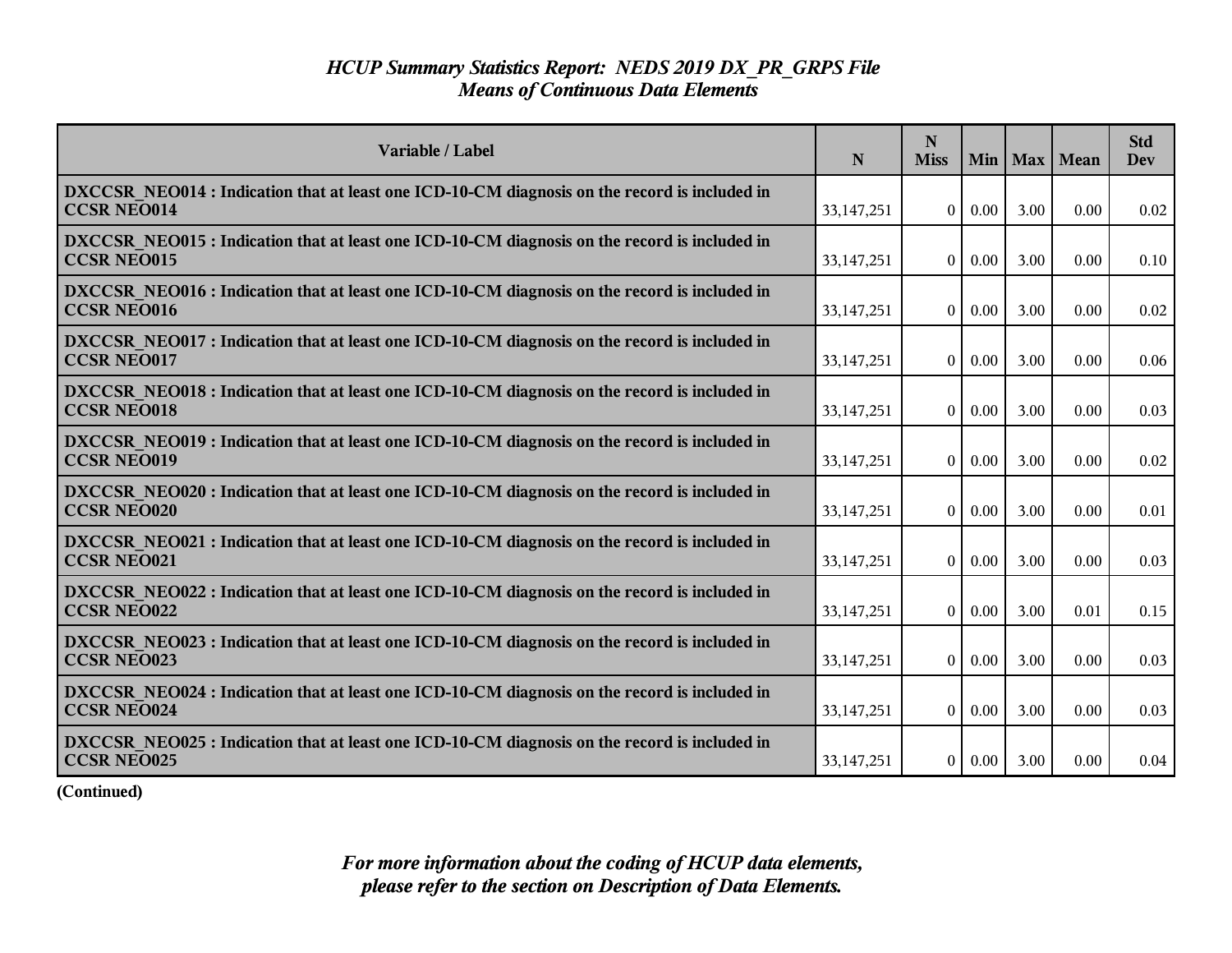| Variable / Label                                                                                                    | N            | N<br><b>Miss</b> | Min      |      | Max   Mean | <b>Std</b><br>Dev |
|---------------------------------------------------------------------------------------------------------------------|--------------|------------------|----------|------|------------|-------------------|
| DXCCSR NEO026 : Indication that at least one ICD-10-CM diagnosis on the record is included in<br><b>CCSR NEO026</b> | 33, 147, 251 | $\overline{0}$   | $0.00\,$ | 3.00 | 0.00       | 0.03              |
| DXCCSR NEO027 : Indication that at least one ICD-10-CM diagnosis on the record is included in<br><b>CCSR NEO027</b> | 33,147,251   | $\overline{0}$   | $0.00\,$ | 3.00 | 0.00       | 0.03              |
| DXCCSR NEO028 : Indication that at least one ICD-10-CM diagnosis on the record is included in<br><b>CCSR NEO028</b> | 33,147,251   | $\theta$         | 0.00     | 3.00 | 0.00       | 0.03              |
| DXCCSR NEO029 : Indication that at least one ICD-10-CM diagnosis on the record is included in<br><b>CCSR NEO029</b> | 33, 147, 251 | $\overline{0}$   | 0.00     | 3.00 | 0.00       | 0.02              |
| DXCCSR_NEO030: Indication that at least one ICD-10-CM diagnosis on the record is included in<br><b>CCSR NEO030</b>  | 33, 147, 251 | $\overline{0}$   | 0.00     | 3.00 | 0.00       | 0.11              |
| DXCCSR NEO031 : Indication that at least one ICD-10-CM diagnosis on the record is included in<br><b>CCSR NEO031</b> | 33, 147, 251 | $\overline{0}$   | 0.00     | 3.00 | 0.00       | 0.03              |
| DXCCSR NEO032 : Indication that at least one ICD-10-CM diagnosis on the record is included in<br><b>CCSR NEO032</b> | 33, 147, 251 | $\theta$         | $0.00\,$ | 3.00 | 0.00       | 0.04              |
| DXCCSR NEO033 : Indication that at least one ICD-10-CM diagnosis on the record is included in<br><b>CCSR NEO033</b> | 33, 147, 251 | $\overline{0}$   | 0.00     | 3.00 | 0.00       | 0.06              |
| DXCCSR NEO034 : Indication that at least one ICD-10-CM diagnosis on the record is included in<br><b>CCSR NEO034</b> | 33,147,251   | $\theta$         | 0.00     | 3.00 | 0.00       | 0.01              |
| DXCCSR NEO035 : Indication that at least one ICD-10-CM diagnosis on the record is included in<br><b>CCSR NEO035</b> | 33, 147, 251 | $\theta$         | 0.00     | 3.00 | 0.00       | 0.04              |
| DXCCSR NEO036 : Indication that at least one ICD-10-CM diagnosis on the record is included in<br><b>CCSR NEO036</b> | 33, 147, 251 | $\overline{0}$   | $0.00\,$ | 3.00 | 0.00       | 0.02              |
| DXCCSR NEO037 : Indication that at least one ICD-10-CM diagnosis on the record is included in<br><b>CCSR NEO037</b> | 33, 147, 251 | $\overline{0}$   | 0.00     | 3.00 | 0.00       | 0.01              |

**(Continued)**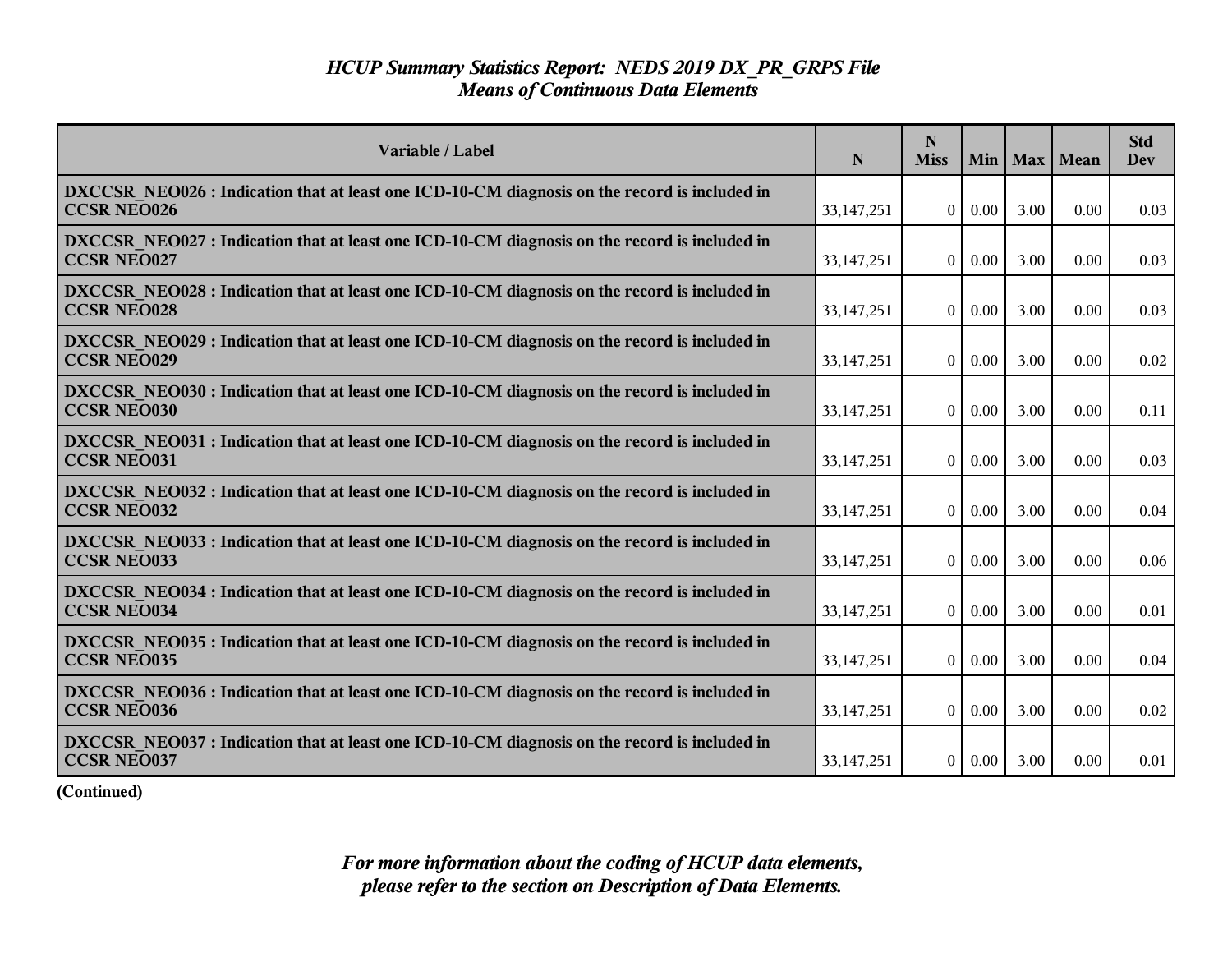| Variable / Label                                                                                                    | N            | N<br><b>Miss</b> | Min      |      | Max   Mean | <b>Std</b><br><b>Dev</b> |
|---------------------------------------------------------------------------------------------------------------------|--------------|------------------|----------|------|------------|--------------------------|
| DXCCSR NEO038 : Indication that at least one ICD-10-CM diagnosis on the record is included in<br><b>CCSR NEO038</b> | 33, 147, 251 | $\theta$         | 0.00     | 3.00 | 0.00       | 0.01                     |
| DXCCSR NEO039 : Indication that at least one ICD-10-CM diagnosis on the record is included in<br><b>CCSR NEO039</b> | 33, 147, 251 | $\theta$         | $0.00\,$ | 3.00 | 0.00       | 0.11                     |
| DXCCSR NEO040 : Indication that at least one ICD-10-CM diagnosis on the record is included in<br><b>CCSR NEO040</b> | 33, 147, 251 | $\overline{0}$   | 0.00     | 3.00 | 0.00       | 0.02                     |
| DXCCSR NEO041 : Indication that at least one ICD-10-CM diagnosis on the record is included in<br><b>CCSR NEO041</b> | 33,147,251   | $\theta$         | $0.00\,$ | 3.00 | 0.00       | 0.01                     |
| DXCCSR NEO042 : Indication that at least one ICD-10-CM diagnosis on the record is included in<br><b>CCSR NEO042</b> | 33, 147, 251 | $\overline{0}$   | 0.00     | 3.00 | 0.00       | 0.00                     |
| DXCCSR NEO043 : Indication that at least one ICD-10-CM diagnosis on the record is included in<br><b>CCSR NEO043</b> | 33, 147, 251 | $\overline{0}$   | 0.00     | 3.00 | 0.00       | 0.07                     |
| DXCCSR NEO044 : Indication that at least one ICD-10-CM diagnosis on the record is included in<br><b>CCSR NEO044</b> | 33,147,251   | $\overline{0}$   | 0.00     | 3.00 | 0.00       | 0.02                     |
| DXCCSR NEO045 : Indication that at least one ICD-10-CM diagnosis on the record is included in<br><b>CCSR NEO045</b> | 33, 147, 251 | $\overline{0}$   | 0.00     | 3.00 | 0.00       | 0.06                     |
| DXCCSR NEO046 : Indication that at least one ICD-10-CM diagnosis on the record is included in<br><b>CCSR NEO046</b> | 33, 147, 251 | $\theta$         | 0.00     | 3.00 | 0.00       | 0.01                     |
| DXCCSR NEO047 : Indication that at least one ICD-10-CM diagnosis on the record is included in<br><b>CCSR NEO047</b> | 33, 147, 251 | $\theta$         | 0.00     | 3.00 | 0.00       | 0.01                     |
| DXCCSR NEO048 : Indication that at least one ICD-10-CM diagnosis on the record is included in<br><b>CCSR NEO048</b> | 33,147,251   | $\overline{0}$   | $0.00\,$ | 3.00 | 0.00       | 0.05                     |
| DXCCSR NEO049 : Indication that at least one ICD-10-CM diagnosis on the record is included in<br><b>CCSR NEO049</b> | 33, 147, 251 | 0 <sup>1</sup>   | $0.00\,$ | 3.00 | 0.00       | 0.01                     |

**(Continued)**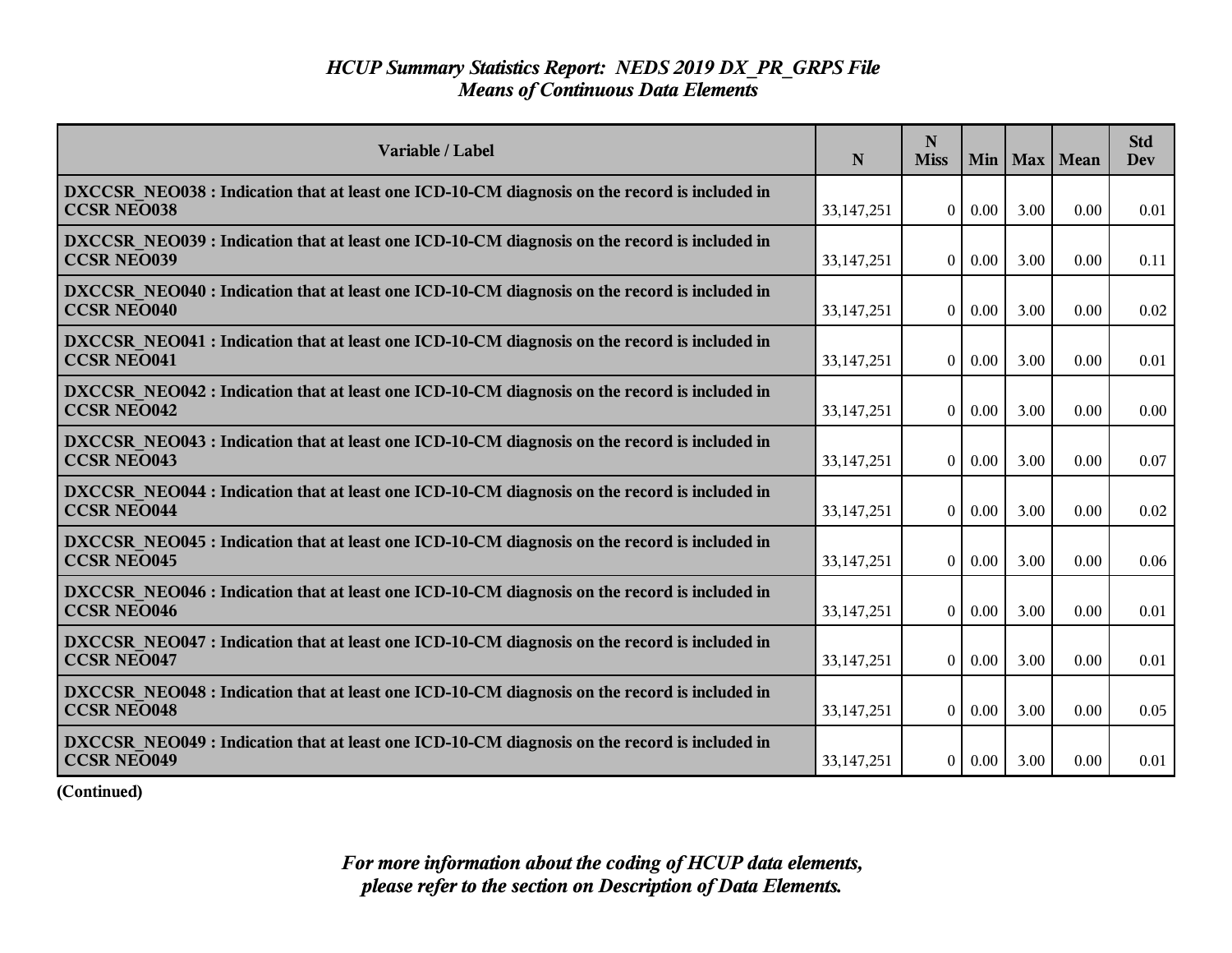| Variable / Label                                                                                                    | N            | N<br><b>Miss</b> | Min      |      | Max   Mean | <b>Std</b><br><b>Dev</b> |
|---------------------------------------------------------------------------------------------------------------------|--------------|------------------|----------|------|------------|--------------------------|
| DXCCSR NEO050 : Indication that at least one ICD-10-CM diagnosis on the record is included in<br><b>CCSR NEO050</b> | 33, 147, 251 | $\theta$         | 0.00     | 3.00 | 0.00       | 0.03                     |
| DXCCSR NEO051 : Indication that at least one ICD-10-CM diagnosis on the record is included in<br><b>CCSR NEO051</b> | 33, 147, 251 | $\theta$         | 0.00     | 3.00 | 0.00       | 0.08                     |
| DXCCSR_NEO052 : Indication that at least one ICD-10-CM diagnosis on the record is included in<br><b>CCSR NEO052</b> | 33, 147, 251 | $\overline{0}$   | 0.00     | 3.00 | 0.00       | 0.01                     |
| DXCCSR NEO053 : Indication that at least one ICD-10-CM diagnosis on the record is included in<br><b>CCSR NEO053</b> | 33, 147, 251 | $\theta$         | 0.00     | 3.00 | 0.00       | 0.00                     |
| DXCCSR NEO054 : Indication that at least one ICD-10-CM diagnosis on the record is included in<br><b>CCSR NEO054</b> | 33, 147, 251 | $\overline{0}$   | 0.00     | 3.00 | 0.00       | 0.00                     |
| DXCCSR NEO055 : Indication that at least one ICD-10-CM diagnosis on the record is included in<br><b>CCSR NEO055</b> | 33, 147, 251 | $\overline{0}$   | 0.00     | 3.00 | 0.00       | 0.00                     |
| DXCCSR NEO056 : Indication that at least one ICD-10-CM diagnosis on the record is included in<br><b>CCSR NEO056</b> | 33,147,251   | $\overline{0}$   | 0.00     | 3.00 | 0.00       | 0.02                     |
| DXCCSR NEO057 : Indication that at least one ICD-10-CM diagnosis on the record is included in<br><b>CCSR NEO057</b> | 33, 147, 251 | $\overline{0}$   | 0.00     | 3.00 | 0.00       | 0.03                     |
| DXCCSR NEO058 : Indication that at least one ICD-10-CM diagnosis on the record is included in<br><b>CCSR NEO058</b> | 33, 147, 251 | $\theta$         | 0.00     | 3.00 | 0.00       | 0.10                     |
| DXCCSR NEO059 : Indication that at least one ICD-10-CM diagnosis on the record is included in<br><b>CCSR NEO059</b> | 33, 147, 251 | $\theta$         | 0.00     | 3.00 | 0.00       | 0.04                     |
| DXCCSR NEO060 : Indication that at least one ICD-10-CM diagnosis on the record is included in<br><b>CCSR NEO060</b> | 33,147,251   | $\overline{0}$   | $0.00\,$ | 3.00 | 0.00       | 0.05                     |
| DXCCSR NEO061 : Indication that at least one ICD-10-CM diagnosis on the record is included in<br><b>CCSR NEO061</b> | 33, 147, 251 | 0 <sup>1</sup>   | $0.00\,$ | 3.00 | 0.00       | 0.07                     |

**(Continued)**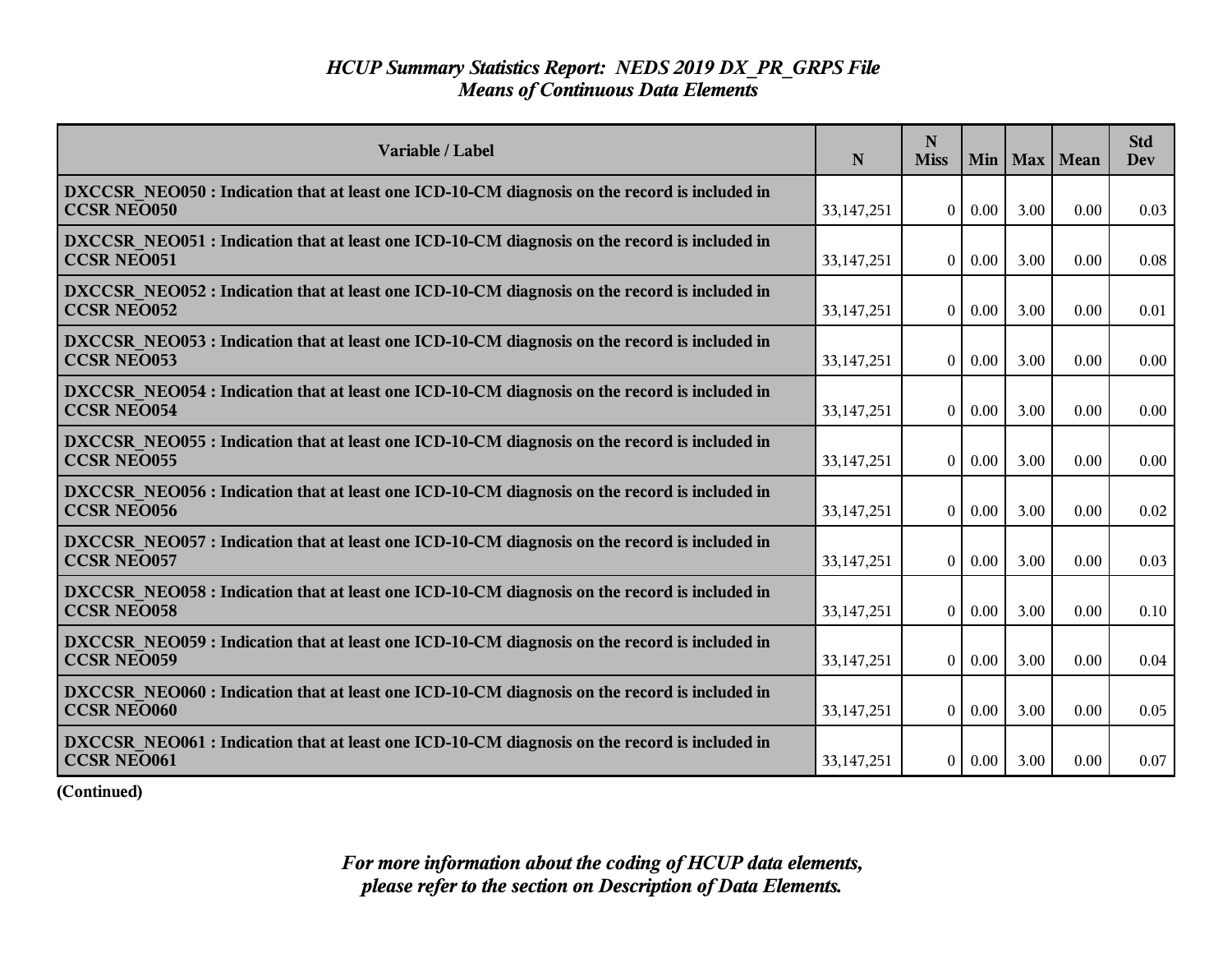| Variable / Label                                                                                                    | N            | N<br><b>Miss</b> | Min      |      | Max   Mean | <b>Std</b><br>Dev |
|---------------------------------------------------------------------------------------------------------------------|--------------|------------------|----------|------|------------|-------------------|
| DXCCSR NEO062 : Indication that at least one ICD-10-CM diagnosis on the record is included in<br><b>CCSR NEO062</b> | 33, 147, 251 | $\overline{0}$   | 0.00     | 3.00 | 0.00       | 0.04              |
| DXCCSR NEO063 : Indication that at least one ICD-10-CM diagnosis on the record is included in<br><b>CCSR NEO063</b> | 33,147,251   | $\overline{0}$   | $0.00\,$ | 3.00 | 0.00       | 0.01              |
| DXCCSR NEO064 : Indication that at least one ICD-10-CM diagnosis on the record is included in<br><b>CCSR NEO064</b> | 33,147,251   | $\theta$         | 0.00     | 3.00 | 0.00       | 0.05              |
| DXCCSR NEO065 : Indication that at least one ICD-10-CM diagnosis on the record is included in<br><b>CCSR NEO065</b> | 33, 147, 251 | $\overline{0}$   | 0.00     | 3.00 | 0.00       | 0.09              |
| DXCCSR_NEO066 : Indication that at least one ICD-10-CM diagnosis on the record is included in<br><b>CCSR NEO066</b> | 33,147,251   | $\overline{0}$   | 0.00     | 3.00 | 0.00       | 0.04              |
| DXCCSR NEO067: Indication that at least one ICD-10-CM diagnosis on the record is included in<br><b>CCSR NEO067</b>  | 33, 147, 251 | $\overline{0}$   | 0.00     | 3.00 | 0.00       | 0.02              |
| DXCCSR NEO068 : Indication that at least one ICD-10-CM diagnosis on the record is included in<br><b>CCSR NEO068</b> | 33, 147, 251 | $\theta$         | 0.00     | 3.00 | 0.00       | 0.07              |
| DXCCSR NEO069 : Indication that at least one ICD-10-CM diagnosis on the record is included in<br><b>CCSR NEO069</b> | 33, 147, 251 | $\overline{0}$   | 0.00     | 3.00 | 0.00       | 0.02              |
| DXCCSR NEO070 : Indication that at least one ICD-10-CM diagnosis on the record is included in<br><b>CCSR NEO070</b> | 33,147,251   | $\theta$         | 0.00     | 3.00 | 0.02       | 0.23              |
| DXCCSR NEO071 : Indication that at least one ICD-10-CM diagnosis on the record is included in<br><b>CCSR NEO071</b> | 33, 147, 251 | $\overline{0}$   | 0.00     | 3.00 | 0.00       | 0.05              |
| DXCCSR NEO072 : Indication that at least one ICD-10-CM diagnosis on the record is included in<br><b>CCSR NEO072</b> | 33, 147, 251 | $\overline{0}$   | $0.00\,$ | 3.00 | 0.01       | 0.13              |
| DXCCSR NEO073 : Indication that at least one ICD-10-CM diagnosis on the record is included in<br><b>CCSR NEO073</b> | 33, 147, 251 | $\overline{0}$   | 0.00     | 3.00 | 0.01       | 0.21              |

**(Continued)**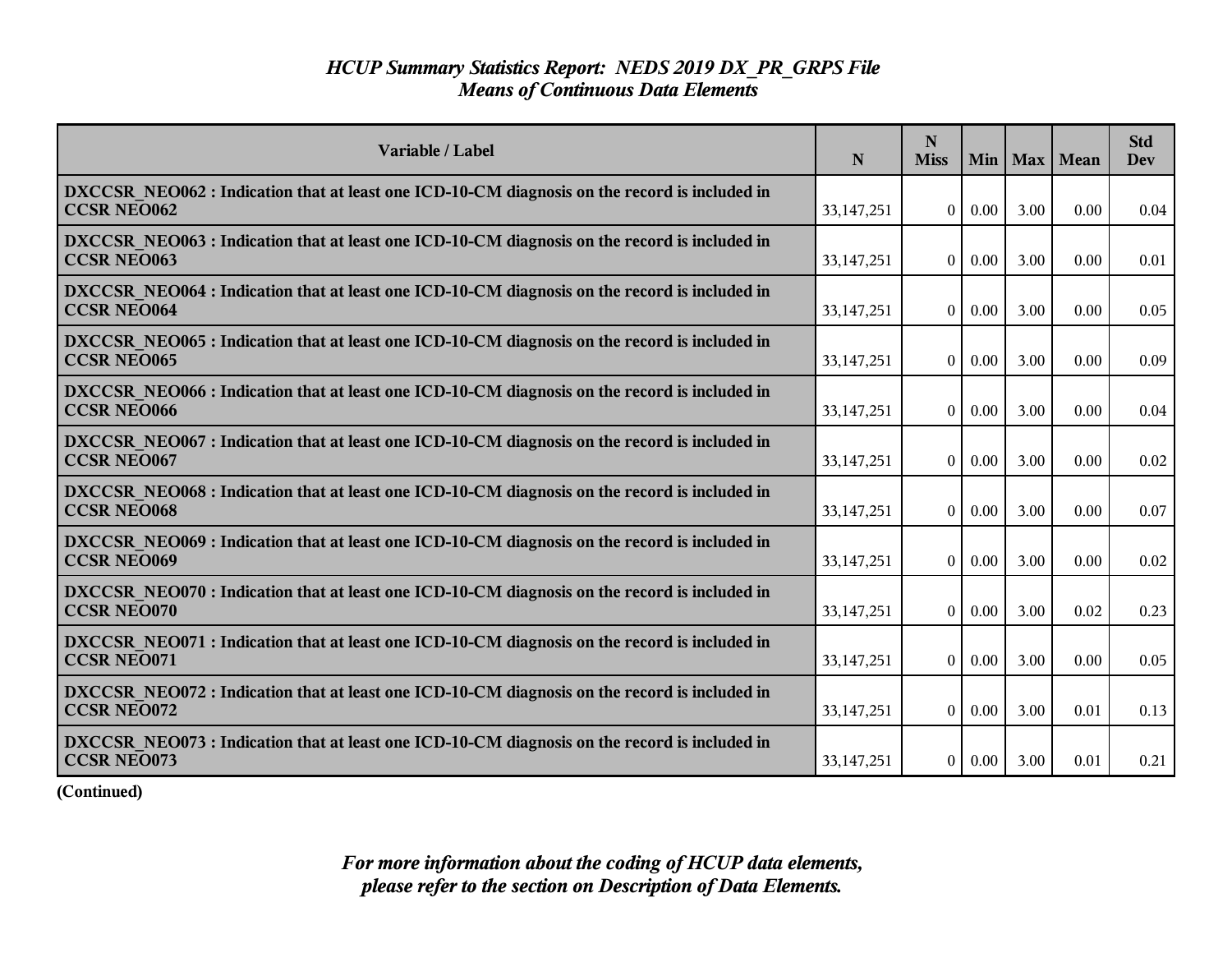| Variable / Label                                                                                                    | N            | N<br><b>Miss</b> | Min      |      | Max   Mean | <b>Std</b><br>Dev |
|---------------------------------------------------------------------------------------------------------------------|--------------|------------------|----------|------|------------|-------------------|
| DXCCSR NEO074 : Indication that at least one ICD-10-CM diagnosis on the record is included in<br><b>CCSR NEO074</b> | 33, 147, 251 | $\overline{0}$   | $0.00\,$ | 3.00 | 0.01       | 0.17              |
| DXCCSR NVS001 : Indication that at least one ICD-10-CM diagnosis on the record is included in<br><b>CCSR NVS001</b> | 33,147,251   | $\overline{0}$   | $0.00\,$ | 3.00 | 0.00       | 0.04              |
| DXCCSR NVS002 : Indication that at least one ICD-10-CM diagnosis on the record is included in<br><b>CCSR NVS002</b> | 33,147,251   | $\theta$         | 0.00     | 3.00 | 0.00       | 0.03              |
| DXCCSR NVS003 : Indication that at least one ICD-10-CM diagnosis on the record is included in<br><b>CCSR NVS003</b> | 33, 147, 251 | $\overline{0}$   | 0.00     | 3.00 | 0.00       | 0.03              |
| DXCCSR NVS004 : Indication that at least one ICD-10-CM diagnosis on the record is included in<br><b>CCSR NVS004</b> | 33,147,251   | $\overline{0}$   | 0.00     | 3.00 | 0.01       | 0.19              |
| DXCCSR NVS005 : Indication that at least one ICD-10-CM diagnosis on the record is included in<br><b>CCSR NVS005</b> | 33, 147, 251 | $\overline{0}$   | 0.00     | 3.00 | 0.01       | 0.13              |
| DXCCSR NVS006 : Indication that at least one ICD-10-CM diagnosis on the record is included in<br><b>CCSR NVS006</b> | 33, 147, 251 | $\theta$         | $0.00\,$ | 3.00 | 0.02       | 0.24              |
| DXCCSR NVS007 : Indication that at least one ICD-10-CM diagnosis on the record is included in<br><b>CCSR NVS007</b> | 33, 147, 251 | $\overline{0}$   | 0.00     | 3.00 | 0.00       | 0.12              |
| DXCCSR NVS008 : Indication that at least one ICD-10-CM diagnosis on the record is included in<br><b>CCSR NVS008</b> | 33,147,251   | $\theta$         | 0.00     | 3.00 | 0.01       | 0.21              |
| DXCCSR NVS009 : Indication that at least one ICD-10-CM diagnosis on the record is included in<br><b>CCSR NVS009</b> | 33, 147, 251 | $\overline{0}$   | 0.00     | 3.00 | 0.06       | 0.38              |
| DXCCSR NVS010 : Indication that at least one ICD-10-CM diagnosis on the record is included in<br><b>CCSR NVS010</b> | 33, 147, 251 | $\overline{0}$   | $0.00\,$ | 3.00 | 0.11       | 0.51              |
| DXCCSR NVS011 : Indication that at least one ICD-10-CM diagnosis on the record is included in<br><b>CCSR NVS011</b> | 33, 147, 251 | $\overline{0}$   | 0.00     | 3.00 | 0.07       | 0.44              |

**(Continued)**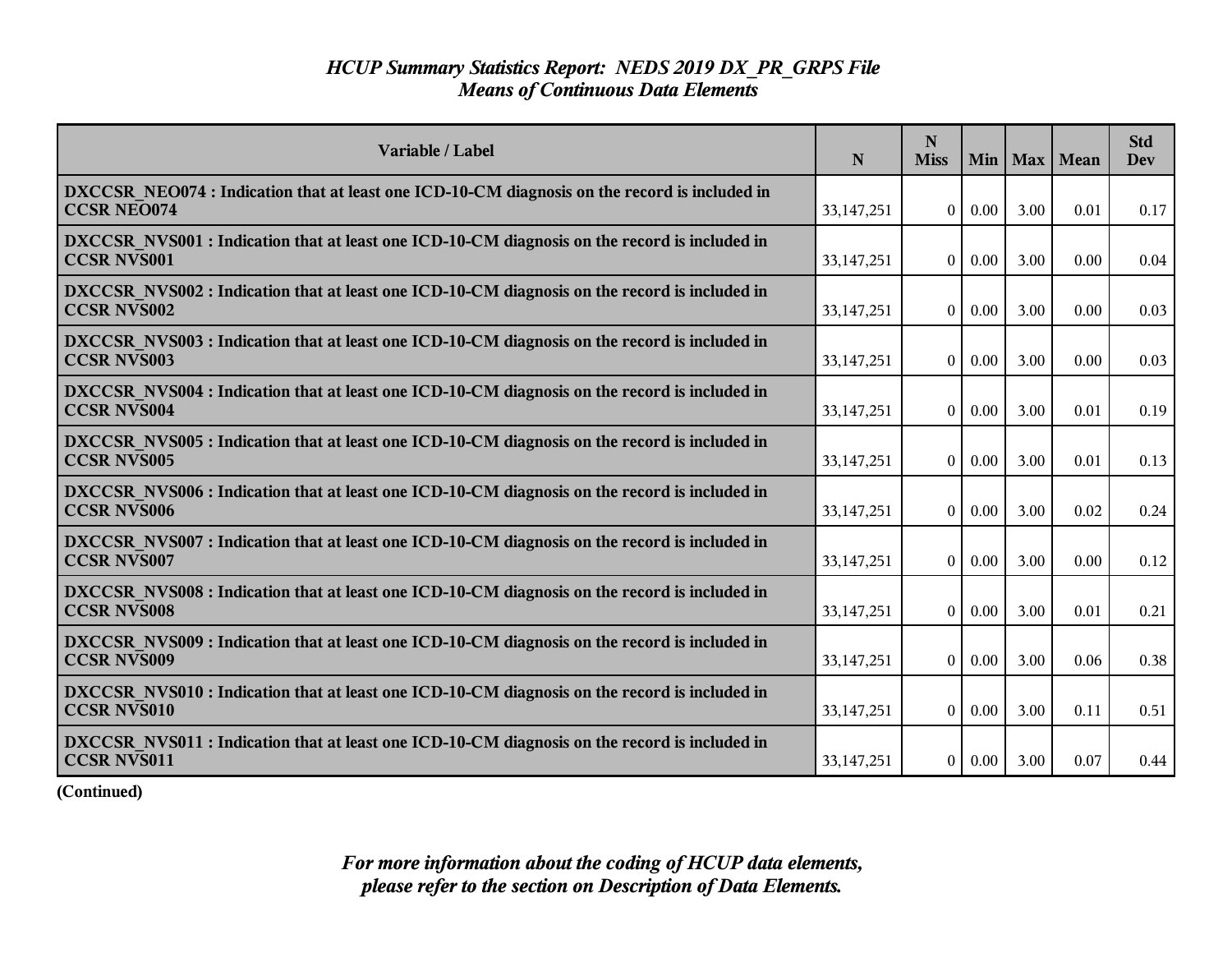| Variable / Label                                                                                                    | N            | N<br><b>Miss</b> | Min      |      | Max   Mean | <b>Std</b><br>Dev |
|---------------------------------------------------------------------------------------------------------------------|--------------|------------------|----------|------|------------|-------------------|
| DXCCSR NVS012 : Indication that at least one ICD-10-CM diagnosis on the record is included in<br><b>CCSR NVS012</b> | 33, 147, 251 | $\overline{0}$   | $0.00\,$ | 3.00 | 0.00       | 0.08              |
| DXCCSR NVS013 : Indication that at least one ICD-10-CM diagnosis on the record is included in<br><b>CCSR NVS013</b> | 33,147,251   | $\overline{0}$   | $0.00\,$ | 3.00 | 0.00       | 0.11              |
| DXCCSR NVS014 : Indication that at least one ICD-10-CM diagnosis on the record is included in<br><b>CCSR NVS014</b> | 33,147,251   | $\theta$         | 0.00     | 3.00 | 0.00       | 0.04              |
| DXCCSR NVS015 : Indication that at least one ICD-10-CM diagnosis on the record is included in<br><b>CCSR NVS015</b> | 33, 147, 251 | $\overline{0}$   | 0.00     | 3.00 | 0.04       | 0.35              |
| DXCCSR_NVS016 : Indication that at least one ICD-10-CM diagnosis on the record is included in<br><b>CCSR NVS016</b> | 33,147,251   | $\overline{0}$   | 0.00     | 3.00 | 0.09       | 0.51              |
| DXCCSR NVS017 : Indication that at least one ICD-10-CM diagnosis on the record is included in<br><b>CCSR NVS017</b> | 33, 147, 251 | $\overline{0}$   | 0.00     | 3.00 | 0.01       | 0.14              |
| DXCCSR NVS018 : Indication that at least one ICD-10-CM diagnosis on the record is included in<br><b>CCSR NVS018</b> | 33, 147, 251 | $\theta$         | $0.00\,$ | 3.00 | 0.00       | 0.09              |
| DXCCSR NVS019 : Indication that at least one ICD-10-CM diagnosis on the record is included in<br><b>CCSR NVS019</b> | 33, 147, 251 | $\overline{0}$   | 0.00     | 3.00 | 0.09       | 0.51              |
| DXCCSR NVS020 : Indication that at least one ICD-10-CM diagnosis on the record is included in<br><b>CCSR NVS020</b> | 33,147,251   | $\theta$         | 0.00     | 3.00 | 0.07       | 0.45              |
| DXCCSR NVS021 : Indication that at least one ICD-10-CM diagnosis on the record is included in<br><b>CCSR NVS021</b> | 33, 147, 251 | $\theta$         | 0.00     | 3.00 | 0.00       | 0.03              |
| DXCCSR NVS022 : Indication that at least one ICD-10-CM diagnosis on the record is included in<br><b>CCSR NVS022</b> | 33, 147, 251 | $\overline{0}$   | $0.00\,$ | 3.00 | 0.00       | 0.02              |
| DXCCSR PNL001 : Indication that at least one ICD-10-CM diagnosis on the record is included in<br><b>CCSR PNL001</b> | 33, 147, 251 | 0 <sup>1</sup>   | 0.00     | 3.00 | 0.00       | 0.01              |

**(Continued)**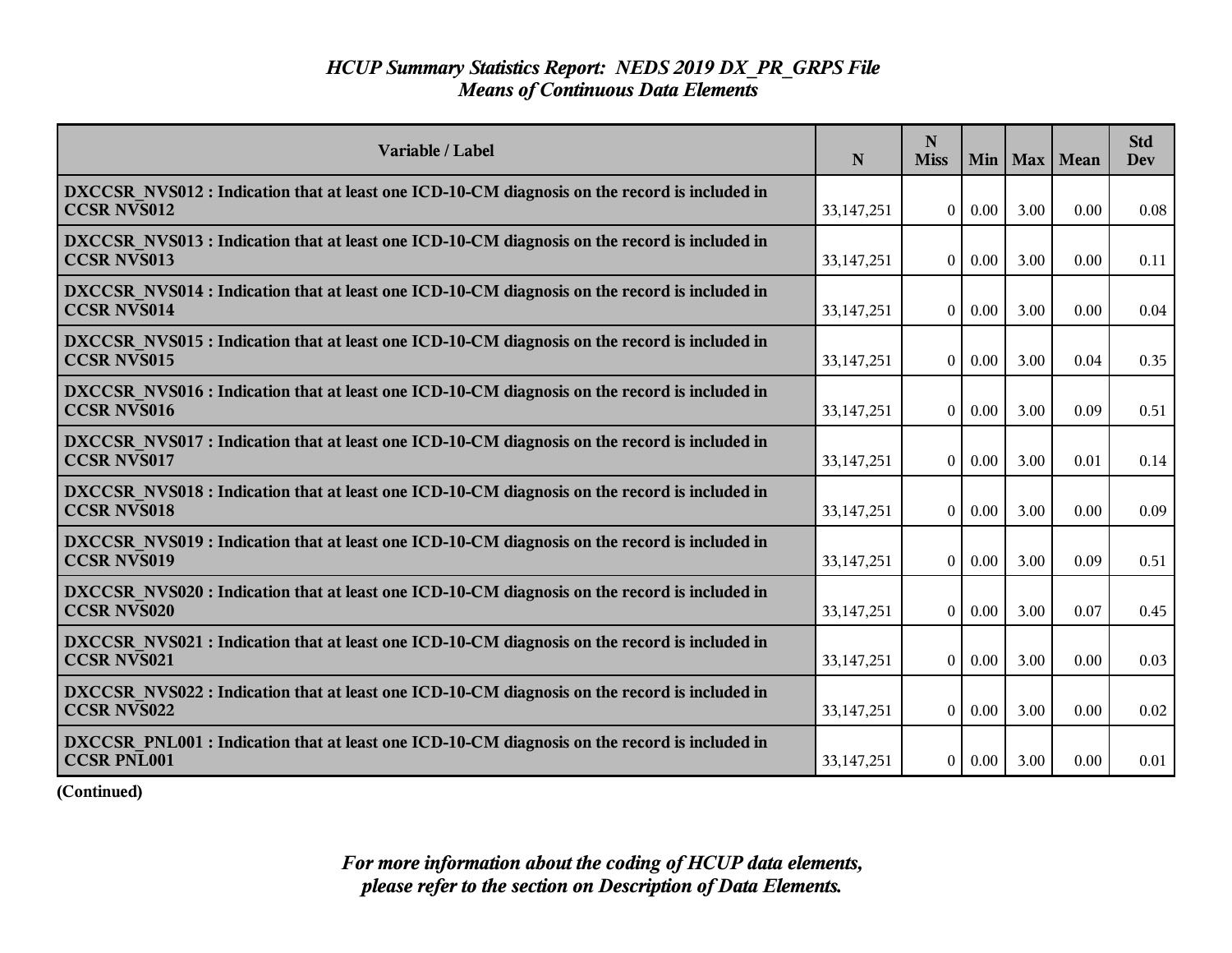| Variable / Label                                                                                                    | $\mathbf N$  | N<br><b>Miss</b> |          |      | Min   Max   Mean | <b>Std</b><br><b>Dev</b> |
|---------------------------------------------------------------------------------------------------------------------|--------------|------------------|----------|------|------------------|--------------------------|
| DXCCSR PNL002 : Indication that at least one ICD-10-CM diagnosis on the record is included in<br><b>CCSR PNL002</b> | 33, 147, 251 | $\overline{0}$   | $0.00\,$ | 3.00 | 0.00             | 0.04                     |
| DXCCSR PNL003 : Indication that at least one ICD-10-CM diagnosis on the record is included in<br><b>CCSR PNL003</b> | 33, 147, 251 | $\overline{0}$   | $0.00\,$ | 3.00 | 0.00             | 0.02                     |
| DXCCSR PNL004 : Indication that at least one ICD-10-CM diagnosis on the record is included in<br><b>CCSR PNL004</b> | 33,147,251   | $\theta$         | $0.00\,$ | 3.00 | 0.00             | 0.02                     |
| DXCCSR PNL005 : Indication that at least one ICD-10-CM diagnosis on the record is included in<br><b>CCSR PNL005</b> | 33,147,251   | $\overline{0}$   | $0.00\,$ | 3.00 | 0.00             | 0.02                     |
| DXCCSR_PNL006 : Indication that at least one ICD-10-CM diagnosis on the record is included in<br><b>CCSR PNL006</b> | 33, 147, 251 | $\overline{0}$   | 0.00     | 3.00 | 0.00             | 0.04                     |
| DXCCSR PNL007 : Indication that at least one ICD-10-CM diagnosis on the record is included in<br><b>CCSR PNL007</b> | 33,147,251   | $\overline{0}$   | 0.00     | 3.00 | 0.00             | 0.03                     |
| DXCCSR PNL008 : Indication that at least one ICD-10-CM diagnosis on the record is included in<br><b>CCSR PNL008</b> | 33,147,251   | $\theta$         | $0.00\,$ | 3.00 | 0.00             | 0.01                     |
| DXCCSR PNL009 : Indication that at least one ICD-10-CM diagnosis on the record is included in<br><b>CCSR PNL009</b> | 33,147,251   | $\overline{0}$   | $0.00\,$ | 3.00 | 0.00             | 0.03                     |
| DXCCSR PNL010 : Indication that at least one ICD-10-CM diagnosis on the record is included in<br><b>CCSR PNL010</b> | 33,147,251   | $\overline{0}$   | 0.00     | 3.00 | 0.00             | 0.02                     |
| DXCCSR PNL011 : Indication that at least one ICD-10-CM diagnosis on the record is included in<br><b>CCSR PNL011</b> | 33,147,251   | $\overline{0}$   | $0.00\,$ | 3.00 | 0.00             | 0.02                     |
| DXCCSR PNL012 : Indication that at least one ICD-10-CM diagnosis on the record is included in<br><b>CCSR PNL012</b> | 33, 147, 251 | $\overline{0}$   | $0.00\,$ | 3.00 | 0.00             | 0.04                     |
| DXCCSR PNL013 : Indication that at least one ICD-10-CM diagnosis on the record is included in<br><b>CCSR PNL013</b> | 33,147,251   | $\overline{0}$   | $0.00\,$ | 3.00 | 0.00             | 0.05                     |

**(Continued)**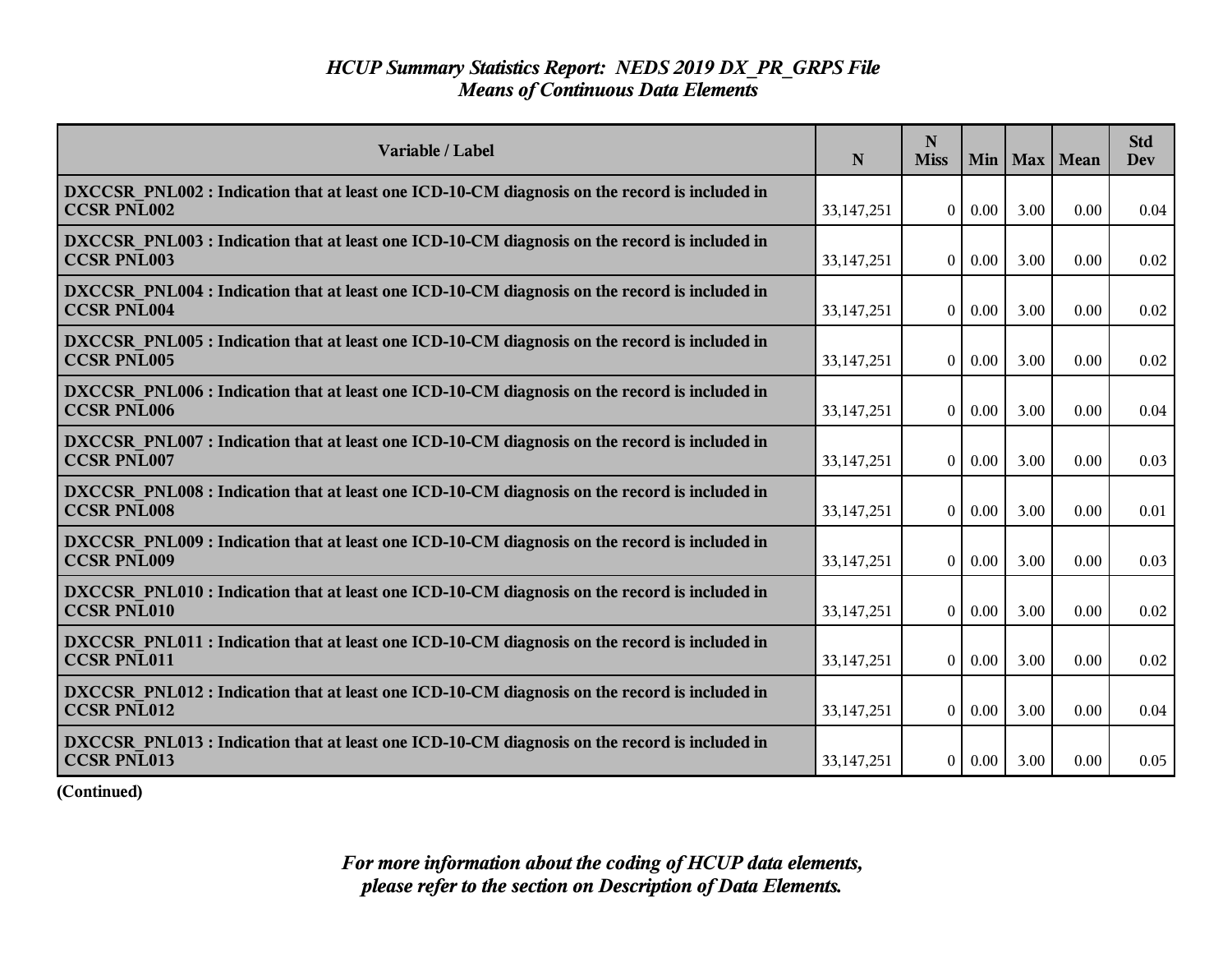| Variable / Label                                                                                                    | N            | N<br><b>Miss</b> |          |      | Min   Max   Mean | <b>Std</b><br><b>Dev</b> |
|---------------------------------------------------------------------------------------------------------------------|--------------|------------------|----------|------|------------------|--------------------------|
| DXCCSR PNL014 : Indication that at least one ICD-10-CM diagnosis on the record is included in<br><b>CCSR PNL014</b> | 33, 147, 251 | $\Omega$         | 0.00     | 3.00 | 0.00             | 0.01                     |
| DXCCSR PNL015 : Indication that at least one ICD-10-CM diagnosis on the record is included in<br><b>CCSR PNL015</b> | 33, 147, 251 | $\theta$         | 0.00     | 3.00 | 0.00             | 0.02                     |
| DXCCSR PRG001 : Indication that at least one ICD-10-CM diagnosis on the record is included in<br><b>CCSR PRG001</b> | 33,147,251   | $\theta$         | 0.00     | 3.00 | 0.00             | 0.02                     |
| DXCCSR_PRG002 : Indication that at least one ICD-10-CM diagnosis on the record is included in<br><b>CCSR PRG002</b> | 33, 147, 251 | $\overline{0}$   | 0.00     | 3.00 | 0.08             | 0.47                     |
| DXCCSR_PRG003 : Indication that at least one ICD-10-CM diagnosis on the record is included in<br><b>CCSR PRG003</b> | 33, 147, 251 | $\theta$         | 0.00     | 3.00 | 0.00             | 0.05                     |
| DXCCSR PRG004 : Indication that at least one ICD-10-CM diagnosis on the record is included in<br><b>CCSR PRG004</b> | 33,147,251   | $\overline{0}$   | 0.00     | 3.00 | 0.00             | 0.01                     |
| DXCCSR PRG005 : Indication that at least one ICD-10-CM diagnosis on the record is included in<br><b>CCSR PRG005</b> | 33,147,251   | $\theta$         | 0.00     | 3.00 | 0.00             | 0.02                     |
| DXCCSR PRG006 : Indication that at least one ICD-10-CM diagnosis on the record is included in<br><b>CCSR PRG006</b> | 33, 147, 251 | $\theta$         | 0.00     | 3.00 | 0.00             | 0.03                     |
| DXCCSR PRG007: Indication that at least one ICD-10-CM diagnosis on the record is included in<br><b>CCSR PRG007</b>  | 33, 147, 251 | $\overline{0}$   | 0.00     | 3.00 | 0.00             | 0.02                     |
| DXCCSR PRG008 : Indication that at least one ICD-10-CM diagnosis on the record is included in<br><b>CCSR PRG008</b> | 33, 147, 251 | $\overline{0}$   | 0.00     | 3.00 | 0.00             | 0.10                     |
| DXCCSR PRG009 : Indication that at least one ICD-10-CM diagnosis on the record is included in<br><b>CCSR PRG009</b> | 33, 147, 251 | $\Omega$         | $0.00\,$ | 3.00 | 0.01             | 0.10                     |
| DXCCSR_PRG010 : Indication that at least one ICD-10-CM diagnosis on the record is included in<br><b>CCSR PRG010</b> | 33, 147, 251 | $\overline{0}$   | $0.00\,$ | 3.00 | 0.00             | 0.06                     |

**(Continued)**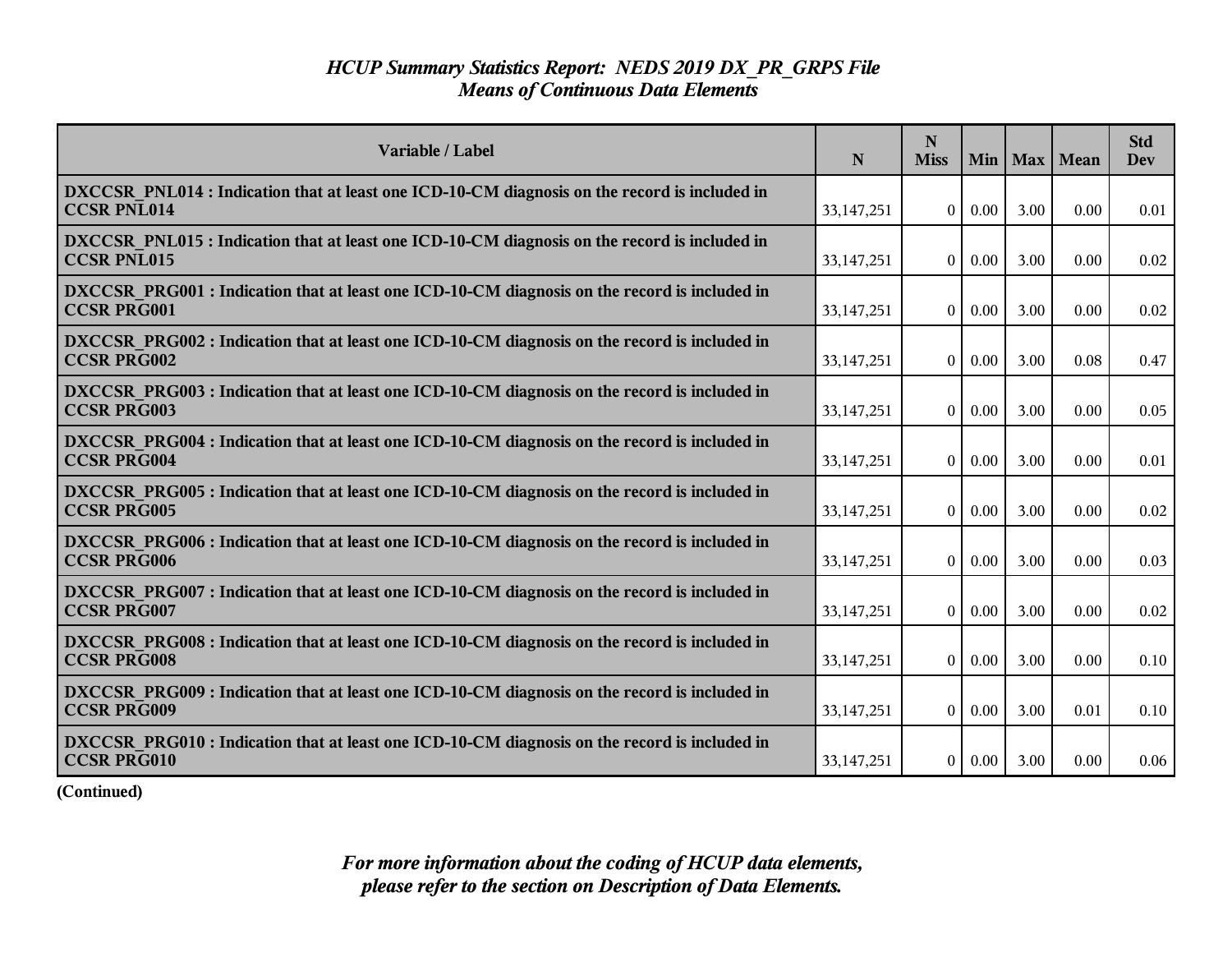| Variable / Label                                                                                                    | $\mathbf N$  | N<br><b>Miss</b> |          |      | Min   Max   Mean | <b>Std</b><br><b>Dev</b> |
|---------------------------------------------------------------------------------------------------------------------|--------------|------------------|----------|------|------------------|--------------------------|
| DXCCSR PRG011 : Indication that at least one ICD-10-CM diagnosis on the record is included in<br><b>CCSR PRG011</b> | 33, 147, 251 | $\overline{0}$   | $0.00\,$ | 3.00 | 0.00             | 0.07                     |
| DXCCSR PRG012 : Indication that at least one ICD-10-CM diagnosis on the record is included in<br><b>CCSR PRG012</b> | 33, 147, 251 | $\overline{0}$   | $0.00\,$ | 3.00 | 0.00             | 0.05                     |
| DXCCSR PRG013 : Indication that at least one ICD-10-CM diagnosis on the record is included in<br><b>CCSR PRG013</b> | 33,147,251   | $\theta$         | $0.00\,$ | 3.00 | 0.00             | 0.07                     |
| DXCCSR PRG014 : Indication that at least one ICD-10-CM diagnosis on the record is included in<br><b>CCSR PRG014</b> | 33,147,251   | $\overline{0}$   | $0.00\,$ | 3.00 | 0.00             | 0.04                     |
| DXCCSR_PRG015: Indication that at least one ICD-10-CM diagnosis on the record is included in<br><b>CCSR PRG015</b>  | 33, 147, 251 | $\overline{0}$   | 0.00     | 3.00 | 0.00             | 0.04                     |
| DXCCSR PRG016 : Indication that at least one ICD-10-CM diagnosis on the record is included in<br><b>CCSR PRG016</b> | 33,147,251   | $\overline{0}$   | 0.00     | 3.00 | 0.00             | 0.07                     |
| DXCCSR PRG017: Indication that at least one ICD-10-CM diagnosis on the record is included in<br><b>CCSR PRG017</b>  | 33,147,251   | $\theta$         | $0.00\,$ | 3.00 | 0.00             | 0.06                     |
| DXCCSR PRG018 : Indication that at least one ICD-10-CM diagnosis on the record is included in<br><b>CCSR PRG018</b> | 33, 147, 251 | $\overline{0}$   | $0.00\,$ | 3.00 | 0.00             | 0.04                     |
| DXCCSR PRG019 : Indication that at least one ICD-10-CM diagnosis on the record is included in<br><b>CCSR PRG019</b> | 33,147,251   | $\overline{0}$   | 0.00     | 3.00 | 0.00             | 0.08                     |
| DXCCSR PRG020 : Indication that at least one ICD-10-CM diagnosis on the record is included in<br><b>CCSR PRG020</b> | 33,147,251   | $\overline{0}$   | $0.00\,$ | 3.00 | 0.00             | 0.10                     |
| DXCCSR_PRG021 : Indication that at least one ICD-10-CM diagnosis on the record is included in<br><b>CCSR PRG021</b> | 33, 147, 251 | $\overline{0}$   | $0.00\,$ | 3.00 | 0.00             | 0.03                     |
| DXCCSR PRG022 : Indication that at least one ICD-10-CM diagnosis on the record is included in<br><b>CCSR PRG022</b> | 33,147,251   | $\overline{0}$   | $0.00\,$ | 3.00 | 0.00             | 0.04                     |

**(Continued)**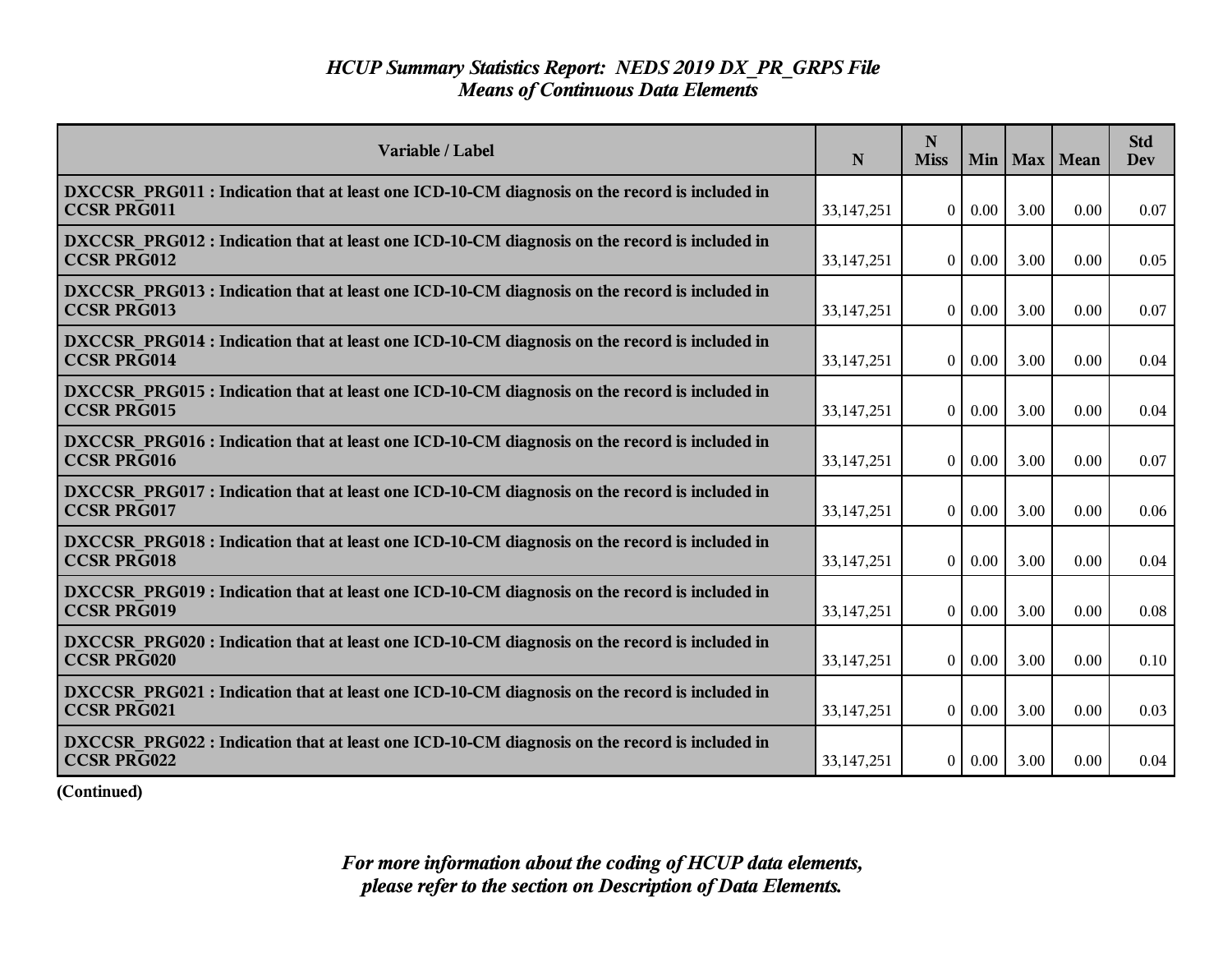| Variable / Label                                                                                                    | N            | N<br><b>Miss</b> |          |      | Min   Max   Mean | <b>Std</b><br><b>Dev</b> |
|---------------------------------------------------------------------------------------------------------------------|--------------|------------------|----------|------|------------------|--------------------------|
| DXCCSR PRG023 : Indication that at least one ICD-10-CM diagnosis on the record is included in<br><b>CCSR PRG023</b> | 33, 147, 251 | $\overline{0}$   | $0.00\,$ | 3.00 | 0.01             | 0.13                     |
| DXCCSR PRG024 : Indication that at least one ICD-10-CM diagnosis on the record is included in<br><b>CCSR PRG024</b> | 33, 147, 251 | $\theta$         | $0.00\,$ | 3.00 | 0.00             | 0.10                     |
| DXCCSR PRG025 : Indication that at least one ICD-10-CM diagnosis on the record is included in<br><b>CCSR PRG025</b> | 33,147,251   | $\overline{0}$   | $0.00\,$ | 3.00 | 0.00             | 0.01                     |
| DXCCSR_PRG026 : Indication that at least one ICD-10-CM diagnosis on the record is included in<br><b>CCSR PRG026</b> | 33,147,251   | $\theta$         | $0.00\,$ | 3.00 | 0.00             | 0.11                     |
| DXCCSR PRG027 : Indication that at least one ICD-10-CM diagnosis on the record is included in<br><b>CCSR PRG027</b> | 33, 147, 251 | 0 <sup>1</sup>   | $0.00\,$ | 3.00 | 0.00             | 0.09                     |
| DXCCSR PRG028 : Indication that at least one ICD-10-CM diagnosis on the record is included in<br><b>CCSR PRG028</b> | 33,147,251   | $\overline{0}$   | 0.00     | 3.00 | 0.03             | 0.25                     |
| DXCCSR PRG029 : Indication that at least one ICD-10-CM diagnosis on the record is included in<br><b>CCSR PRG029</b> | 33,147,251   | $\overline{0}$   | $0.00\,$ | 3.00 | 0.00             | 0.10                     |
| DXCCSR PRG030 : Indication that at least one ICD-10-CM diagnosis on the record is included in<br><b>CCSR PRG030</b> | 33,147,251   | $\overline{0}$   | $0.00\,$ | 3.00 | 0.01             | 0.18                     |
| DXCCSR RSP001 : Indication that at least one ICD-10-CM diagnosis on the record is included in<br><b>CCSR RSP001</b> | 33,147,251   | $\Omega$         | 0.00     | 3.00 | 0.02             | 0.19                     |
| DXCCSR RSP002 : Indication that at least one ICD-10-CM diagnosis on the record is included in<br><b>CCSR RSP002</b> | 33,147,251   | $\theta$         | 0.00     | 3.00 | 0.05             | 0.36                     |
| DXCCSR RSP003 : Indication that at least one ICD-10-CM diagnosis on the record is included in<br><b>CCSR RSP003</b> | 33,147,251   | $\overline{0}$   | $0.00\,$ | 3.00 | 0.02             | 0.18                     |
| DXCCSR RSP004 : Indication that at least one ICD-10-CM diagnosis on the record is included in<br><b>CCSR RSP004</b> | 33, 147, 251 | 0 <sup>1</sup>   | $0.00\,$ | 3.00 | 0.00             | 0.09                     |

**(Continued)**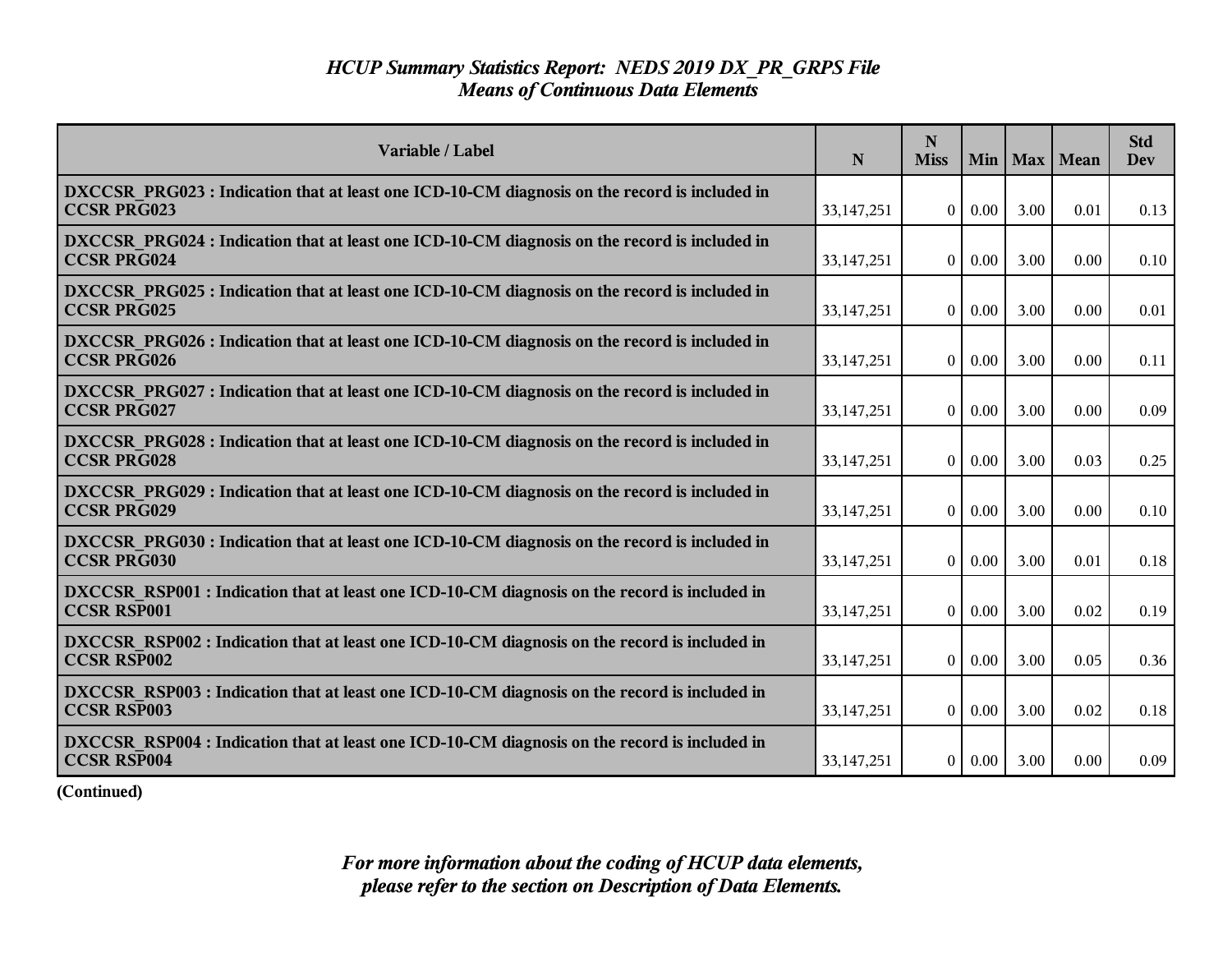| Variable / Label                                                                                                    | N            | N<br><b>Miss</b> | Min      |      | Max   Mean | <b>Std</b><br>Dev |
|---------------------------------------------------------------------------------------------------------------------|--------------|------------------|----------|------|------------|-------------------|
| DXCCSR RSP005 : Indication that at least one ICD-10-CM diagnosis on the record is included in<br><b>CCSR RSP005</b> | 33, 147, 251 | $\overline{0}$   | $0.00\,$ | 3.00 | 0.03       | 0.26              |
| DXCCSR RSP006 : Indication that at least one ICD-10-CM diagnosis on the record is included in<br><b>CCSR RSP006</b> | 33,147,251   | $\overline{0}$   | $0.00\,$ | 3.00 | 0.08       | 0.40              |
| DXCCSR RSP007 : Indication that at least one ICD-10-CM diagnosis on the record is included in<br><b>CCSR RSP007</b> | 33,147,251   | $\theta$         | 0.00     | 3.00 | 0.02       | 0.25              |
| DXCCSR RSP008 : Indication that at least one ICD-10-CM diagnosis on the record is included in<br><b>CCSR RSP008</b> | 33, 147, 251 | $\overline{0}$   | 0.00     | 3.00 | 0.16       | 0.65              |
| DXCCSR RSP009 : Indication that at least one ICD-10-CM diagnosis on the record is included in<br><b>CCSR RSP009</b> | 33,147,251   | $\overline{0}$   | 0.00     | 3.00 | 0.15       | 0.64              |
| DXCCSR RSP010 : Indication that at least one ICD-10-CM diagnosis on the record is included in<br><b>CCSR RSP010</b> | 33, 147, 251 | $\overline{0}$   | 0.00     | 3.00 | 0.01       | 0.18              |
| DXCCSR RSP011 : Indication that at least one ICD-10-CM diagnosis on the record is included in<br><b>CCSR RSP011</b> | 33,147,251   | $\theta$         | $0.00\,$ | 3.00 | 0.03       | 0.31              |
| DXCCSR RSP012 : Indication that at least one ICD-10-CM diagnosis on the record is included in<br><b>CCSR RSP012</b> | 33, 147, 251 | $\overline{0}$   | 0.00     | 3.00 | 0.07       | 0.45              |
| DXCCSR RSP013 : Indication that at least one ICD-10-CM diagnosis on the record is included in<br><b>CCSR RSP013</b> | 33,147,251   | $\theta$         | 0.00     | 3.00 | 0.00       | 0.06              |
| DXCCSR RSP014 : Indication that at least one ICD-10-CM diagnosis on the record is included in<br><b>CCSR RSP014</b> | 33, 147, 251 | $\theta$         | 0.00     | 3.00 | 0.00       | 0.07              |
| DXCCSR_RSP015 : Indication that at least one ICD-10-CM diagnosis on the record is included in<br><b>CCSR RSP015</b> | 33, 147, 251 | $\overline{0}$   | $0.00\,$ | 3.00 | 0.00       | 0.03              |
| DXCCSR RSP016 : Indication that at least one ICD-10-CM diagnosis on the record is included in<br><b>CCSR RSP016</b> | 33, 147, 251 | $\overline{0}$   | 0.00     | 3.00 | 0.02       | 0.23              |

**(Continued)**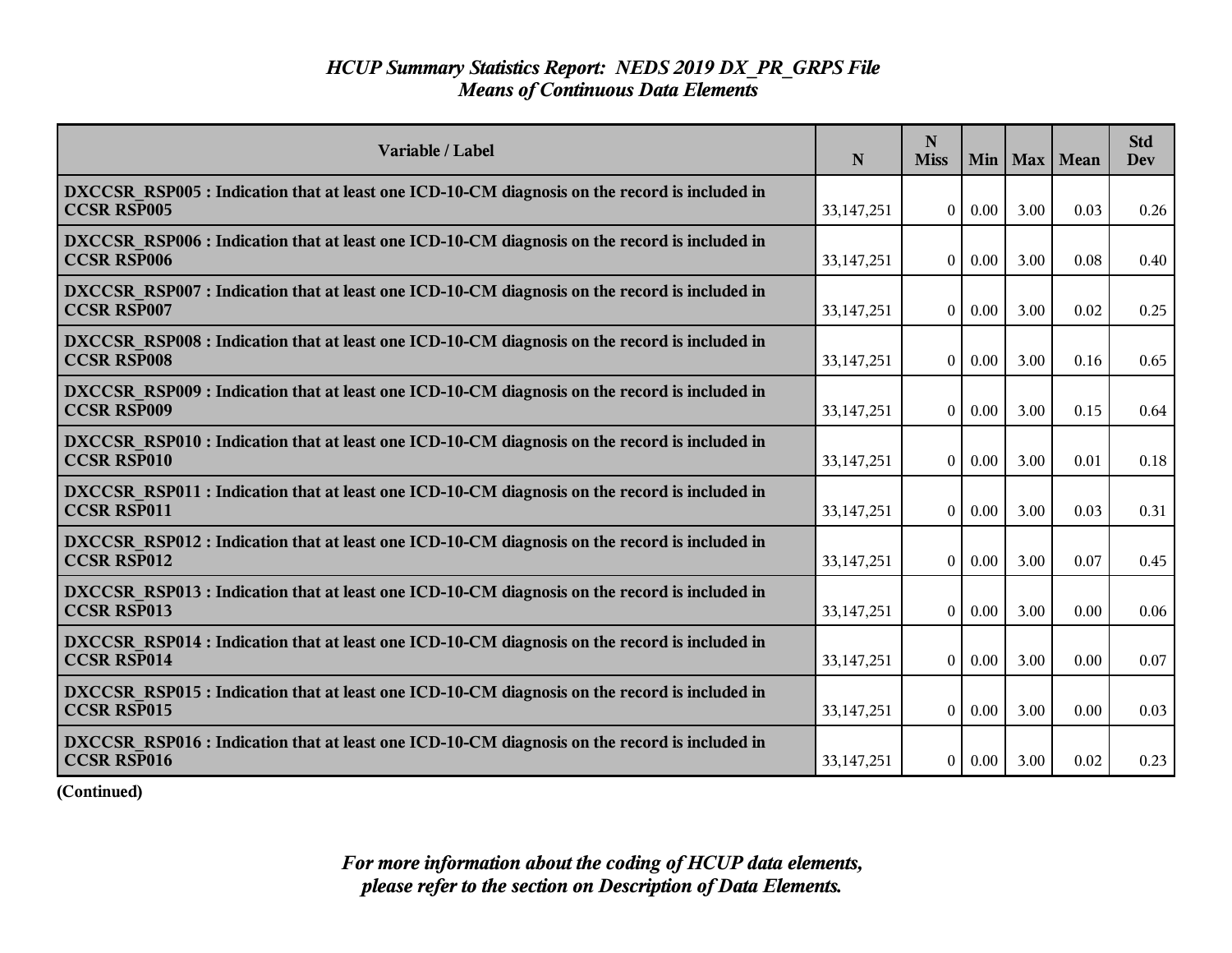| Variable / Label                                                                                                    | N            | N<br><b>Miss</b> | Min      |      | Max   Mean | <b>Std</b><br>Dev |
|---------------------------------------------------------------------------------------------------------------------|--------------|------------------|----------|------|------------|-------------------|
| DXCCSR RSP017 : Indication that at least one ICD-10-CM diagnosis on the record is included in<br><b>CCSR RSP017</b> | 33, 147, 251 | $\overline{0}$   | $0.00\,$ | 3.00 | 0.00       | 0.08              |
| DXCCSR SKN001 : Indication that at least one ICD-10-CM diagnosis on the record is included in<br><b>CCSR SKN001</b> | 33,147,251   | $\overline{0}$   | $0.00\,$ | 3.00 | 0.06       | 0.37              |
| DXCCSR SKN002 : Indication that at least one ICD-10-CM diagnosis on the record is included in<br><b>CCSR SKN002</b> | 33,147,251   | $\theta$         | 0.00     | 3.00 | 0.03       | 0.26              |
| DXCCSR SKN003 : Indication that at least one ICD-10-CM diagnosis on the record is included in<br><b>CCSR SKN003</b> | 33, 147, 251 | $\overline{0}$   | 0.00     | 3.00 | 0.02       | 0.24              |
| DXCCSR SKN004 : Indication that at least one ICD-10-CM diagnosis on the record is included in<br><b>CCSR SKN004</b> | 33,147,251   | $\overline{0}$   | 0.00     | 3.00 | 0.01       | 0.20              |
| DXCCSR SKN005 : Indication that at least one ICD-10-CM diagnosis on the record is included in<br><b>CCSR SKN005</b> | 33, 147, 251 | $\overline{0}$   | 0.00     | 3.00 | 0.01       | 0.11              |
| DXCCSR SKN006 : Indication that at least one ICD-10-CM diagnosis on the record is included in<br><b>CCSR SKN006</b> | 33,147,251   | $\theta$         | $0.00\,$ | 3.00 | 0.00       | 0.06              |
| DXCCSR SKN007 : Indication that at least one ICD-10-CM diagnosis on the record is included in<br><b>CCSR SKN007</b> | 33, 147, 251 | $\overline{0}$   | 0.00     | 3.00 | 0.02       | 0.21              |
| DXCCSR SYM001 : Indication that at least one ICD-10-CM diagnosis on the record is included in<br><b>CCSR SYM001</b> | 33,147,251   | $\theta$         | 0.00     | 3.00 | 0.03       | 0.27              |
| DXCCSR SYM002 : Indication that at least one ICD-10-CM diagnosis on the record is included in<br><b>CCSR SYM002</b> | 33, 147, 251 | $\overline{0}$   | 0.00     | 3.00 | 0.05       | 0.38              |
| DXCCSR SYM003 : Indication that at least one ICD-10-CM diagnosis on the record is included in<br><b>CCSR SYM003</b> | 33, 147, 251 | $\overline{0}$   | $0.00\,$ | 3.00 | 0.02       | 0.22              |
| DXCCSR SYM004 : Indication that at least one ICD-10-CM diagnosis on the record is included in<br><b>CCSR SYM004</b> | 33, 147, 251 | $\overline{0}$   | 0.00     | 3.00 | 0.15       | 0.64              |

**(Continued)**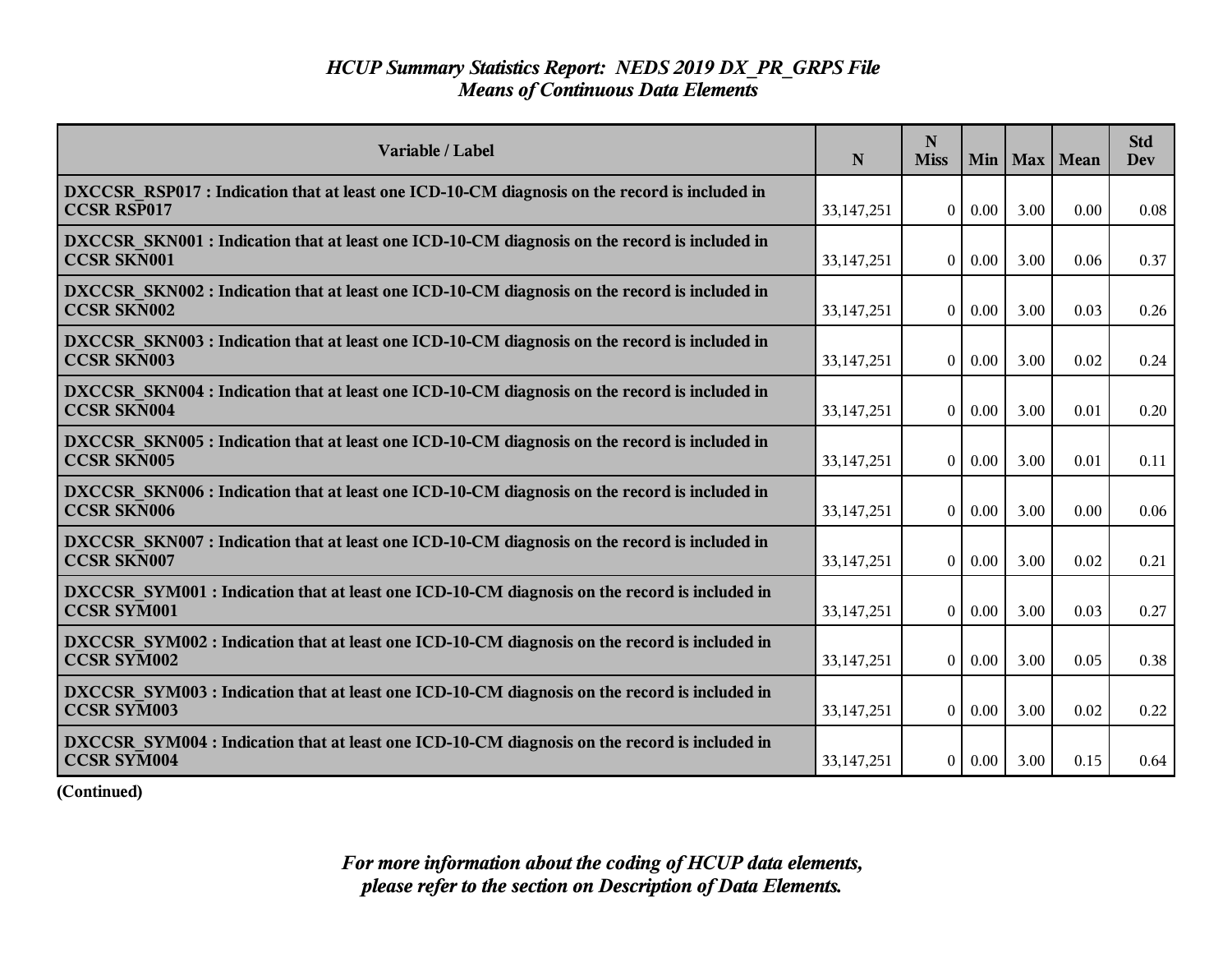| Variable / Label                                                                                                    | N            | N<br><b>Miss</b> |          |      | Min   Max   Mean | <b>Std</b><br>Dev |
|---------------------------------------------------------------------------------------------------------------------|--------------|------------------|----------|------|------------------|-------------------|
| DXCCSR SYM005 : Indication that at least one ICD-10-CM diagnosis on the record is included in<br><b>CCSR SYM005</b> | 33, 147, 251 | $\theta$         | 0.00     | 3.00 | 0.02             | 0.24              |
| DXCCSR_SYM006 : Indication that at least one ICD-10-CM diagnosis on the record is included in<br><b>CCSR SYM006</b> | 33,147,251   | $\Omega$         | 0.00     | 3.00 | 0.22             | 0.71              |
| DXCCSR SYM007: Indication that at least one ICD-10-CM diagnosis on the record is included in<br><b>CCSR SYM007</b>  | 33,147,251   | $\Omega$         | 0.00     | 3.00 | 0.06             | 0.40              |
| DXCCSR SYM008 : Indication that at least one ICD-10-CM diagnosis on the record is included in<br><b>CCSR SYM008</b> | 33,147,251   | $\Omega$         | 0.00     | 3.00 | 0.01             | 0.18              |
| DXCCSR SYM009 : Indication that at least one ICD-10-CM diagnosis on the record is included in<br><b>CCSR SYM009</b> | 33, 147, 251 | $\theta$         | 0.00     | 3.00 | 0.00             | 0.02              |
| DXCCSR SYM010 : Indication that at least one ICD-10-CM diagnosis on the record is included in<br><b>CCSR SYM010</b> | 33, 147, 251 | $\theta$         | $0.00\,$ | 3.00 | 0.15             | 0.62              |
| DXCCSR SYM011 : Indication that at least one ICD-10-CM diagnosis on the record is included in<br><b>CCSR SYM011</b> | 33, 147, 251 | $\theta$         | 0.00     | 3.00 | 0.05             | 0.37              |
| DXCCSR SYM012 : Indication that at least one ICD-10-CM diagnosis on the record is included in<br><b>CCSR SYM012</b> | 33, 147, 251 | $\Omega$         | 0.00     | 3.00 | 0.11             | 0.54              |
| DXCCSR SYM013 : Indication that at least one ICD-10-CM diagnosis on the record is included in<br>CCSR SYM013        | 33, 147, 251 | $\overline{0}$   | $0.00\,$ | 3.00 | 0.17             | 0.66              |
| DXCCSR SYM014 : Indication that at least one ICD-10-CM diagnosis on the record is included in<br><b>CCSR SYM014</b> | 33,147,251   | $\overline{0}$   | 0.00     | 3.00 | 0.05             | 0.37              |
| DXCCSR SYM015 : Indication that at least one ICD-10-CM diagnosis on the record is included in<br><b>CCSR SYM015</b> | 33,147,251   | $\overline{0}$   | $0.00\,$ | 3.00 | 0.06             | 0.38              |

**(Continued)**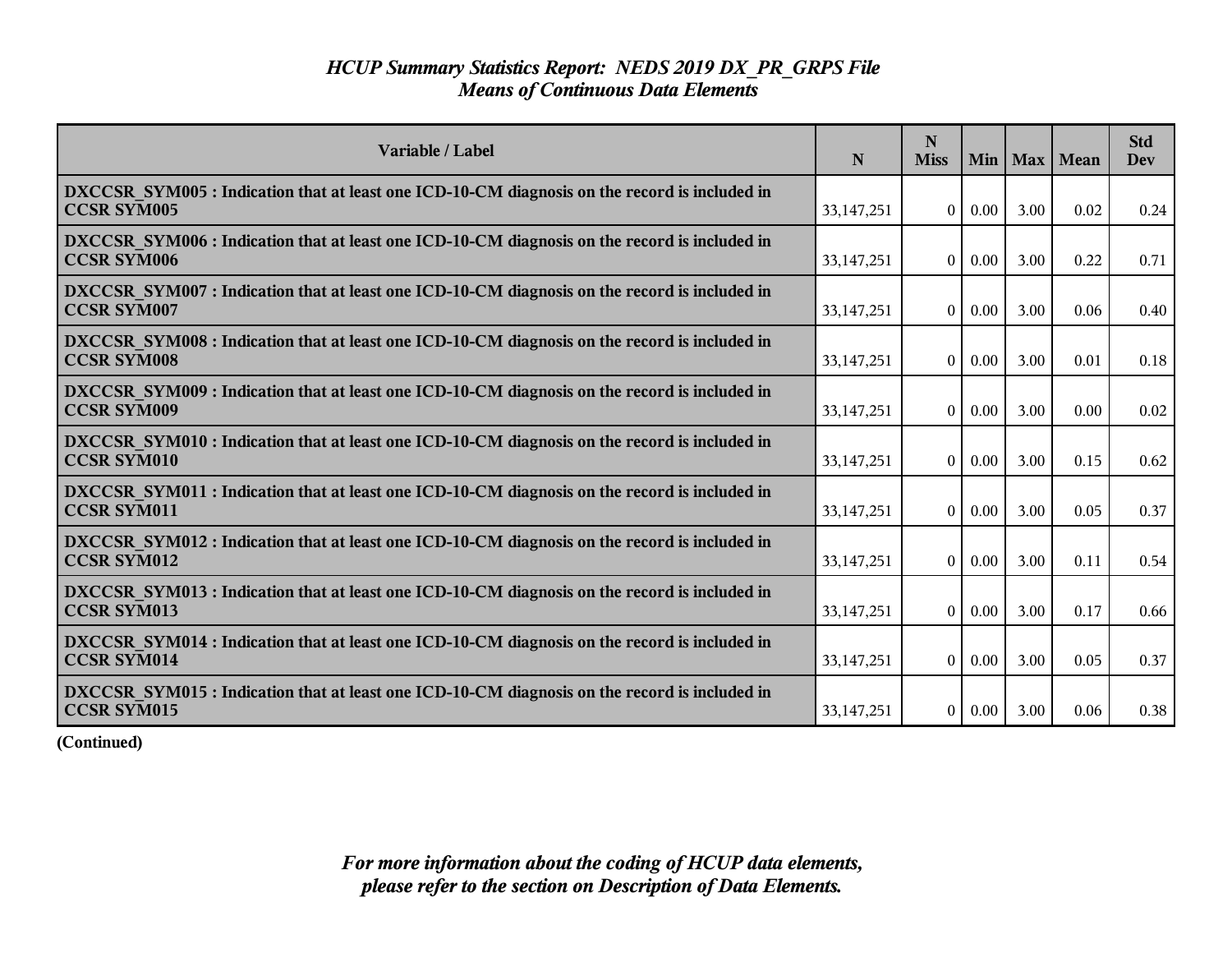| Variable / Label                                                                                                           | N            | N<br><b>Miss</b> |      |      | Min   Max   Mean | <b>Std</b><br>Dev |
|----------------------------------------------------------------------------------------------------------------------------|--------------|------------------|------|------|------------------|-------------------|
| <b>DXCCSR</b> SYM016 : Indication that at least one ICD-10-CM diagnosis on the record is included in<br><b>CCSR SYM016</b> | 33, 147, 251 | $\Omega$         | 0.00 | 3.00 | 0.09             | 0.50              |
| <b>DXCCSR SYM017 : Indication that at least one ICD-10-CM diagnosis on the record is included in</b><br>CCSR SYM017        | 33, 147, 251 | 0                | 0.00 | 3.00 | 0.12             | 0.58              |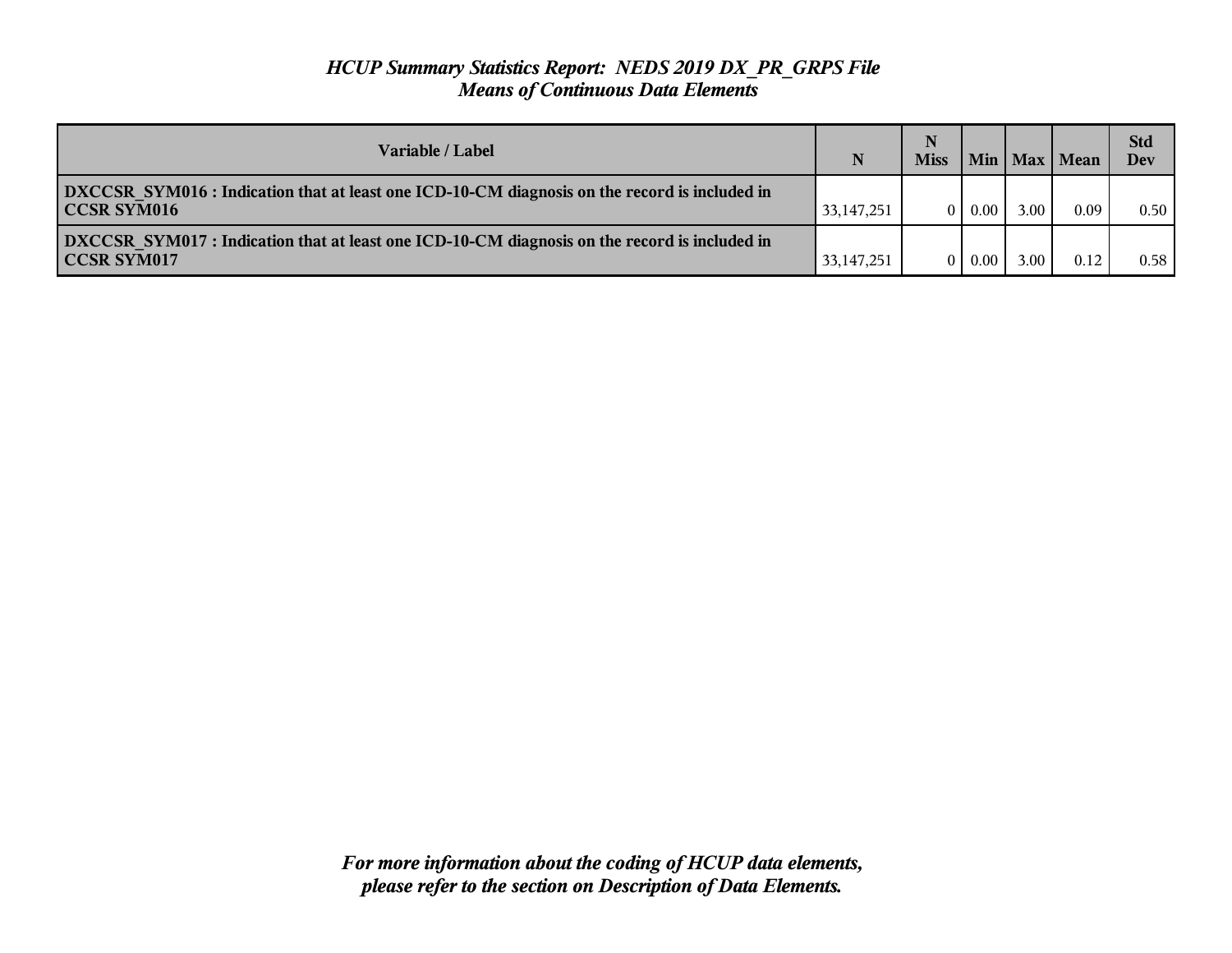#### *HCUP Summary Statistics Report: NEDS 2019 DX\_PR\_GRPS File Frequency Distribution for CMR\_AIDS*

| <b>CMR AIDS</b>               | Frequency  | <b>Percent</b> |
|-------------------------------|------------|----------------|
| 0: Comorbidity is not present | 33,013,573 | 99.60          |
| 1: Comorbidity is present     | 133,678    | 0.40           |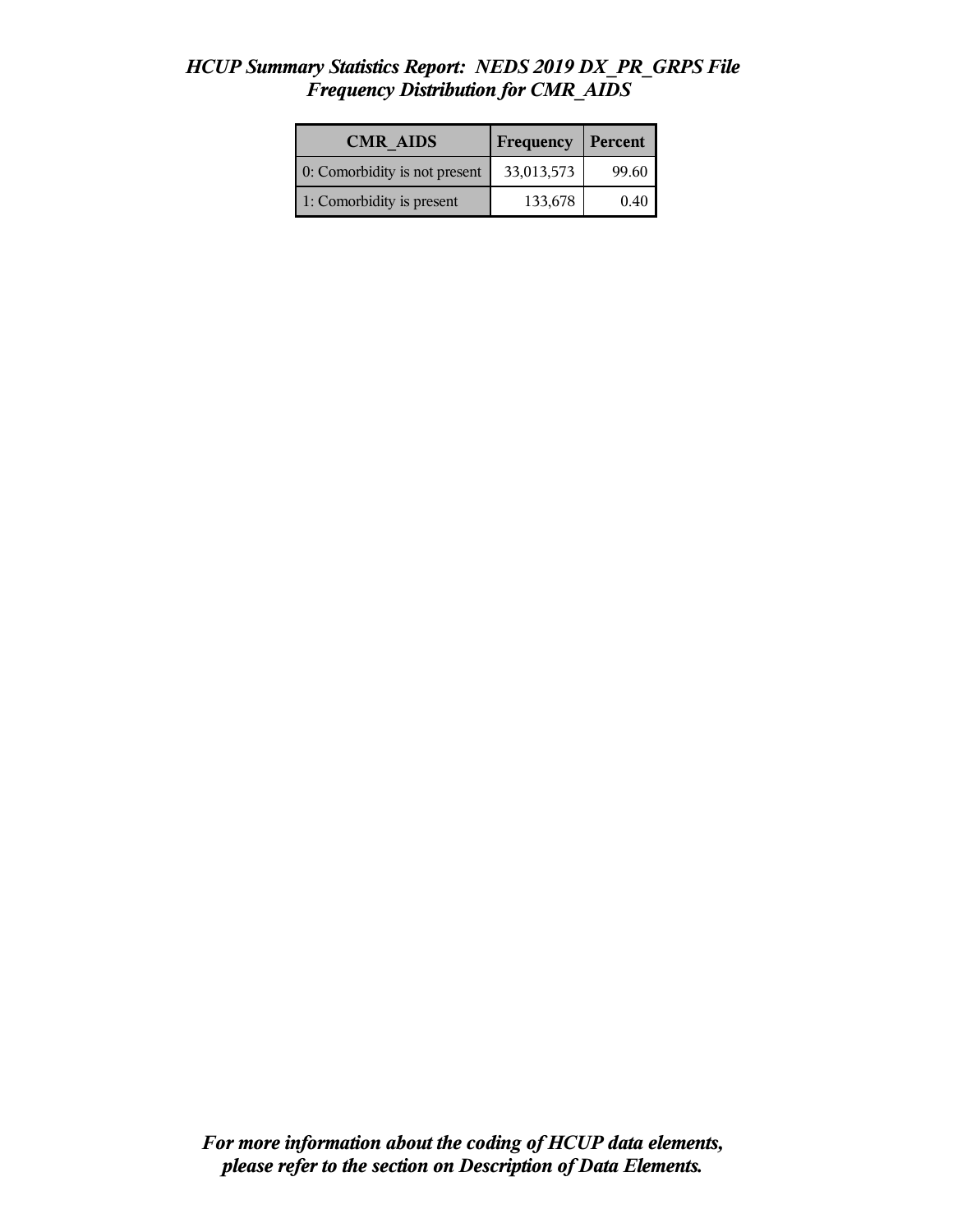#### *HCUP Summary Statistics Report: NEDS 2019 DX\_PR\_GRPS File Frequency Distribution for CMR\_ALCOHOL*

| <b>CMR ALCOHOL</b>            | <b>Frequency</b> | <b>Percent</b> |
|-------------------------------|------------------|----------------|
| 0: Comorbidity is not present | 32,534,531       | 98.15          |
| 1: Comorbidity is present     | 612,720          | 1.85           |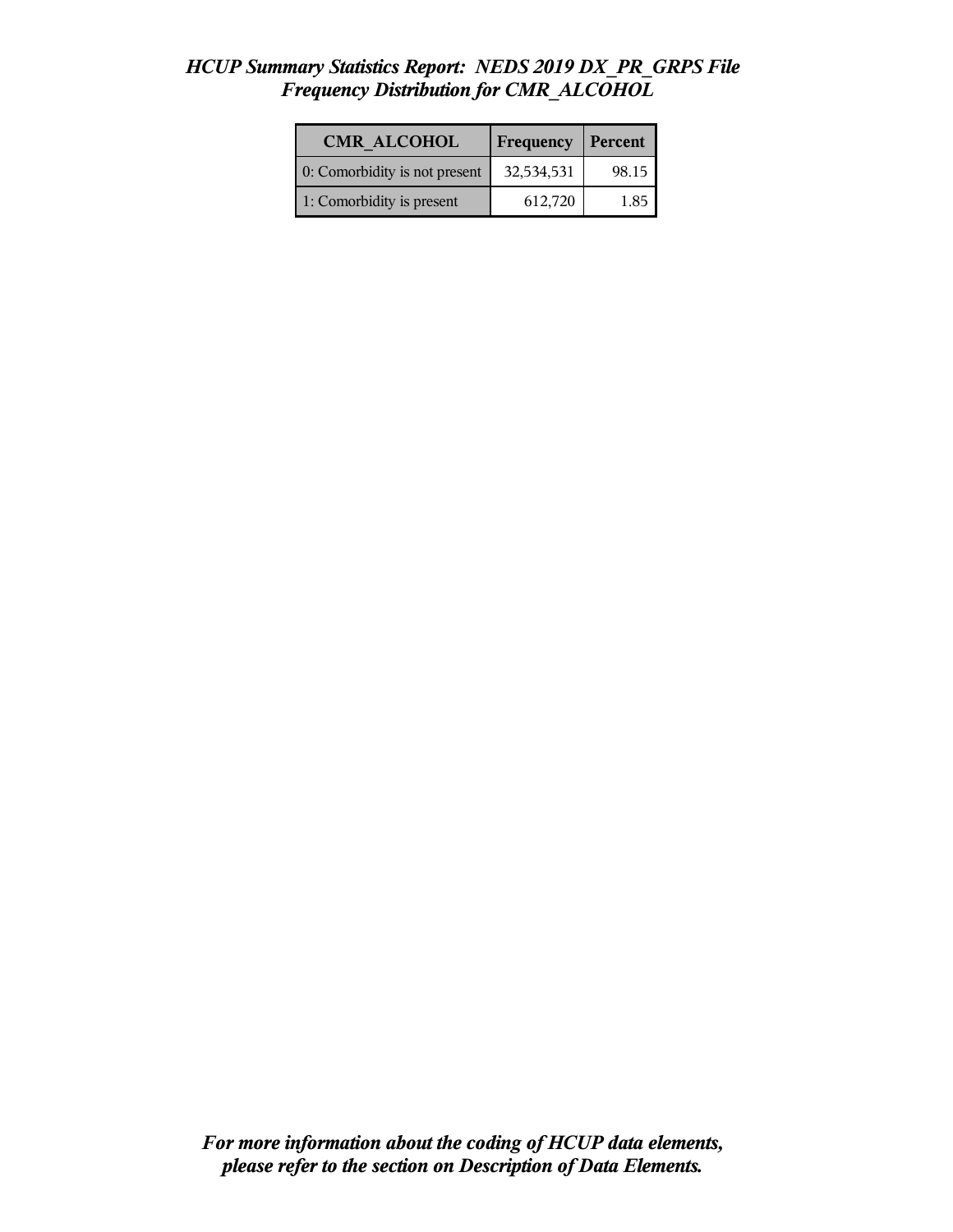#### *HCUP Summary Statistics Report: NEDS 2019 DX\_PR\_GRPS File Frequency Distribution for CMR\_ARTH*

| <b>CMR ARTH</b>               | <b>Frequency</b> | <b>Percent</b> |
|-------------------------------|------------------|----------------|
| 0: Comorbidity is not present | 32,775,837       | 98.88          |
| 1: Comorbidity is present     | 371,414          | 1 1 2          |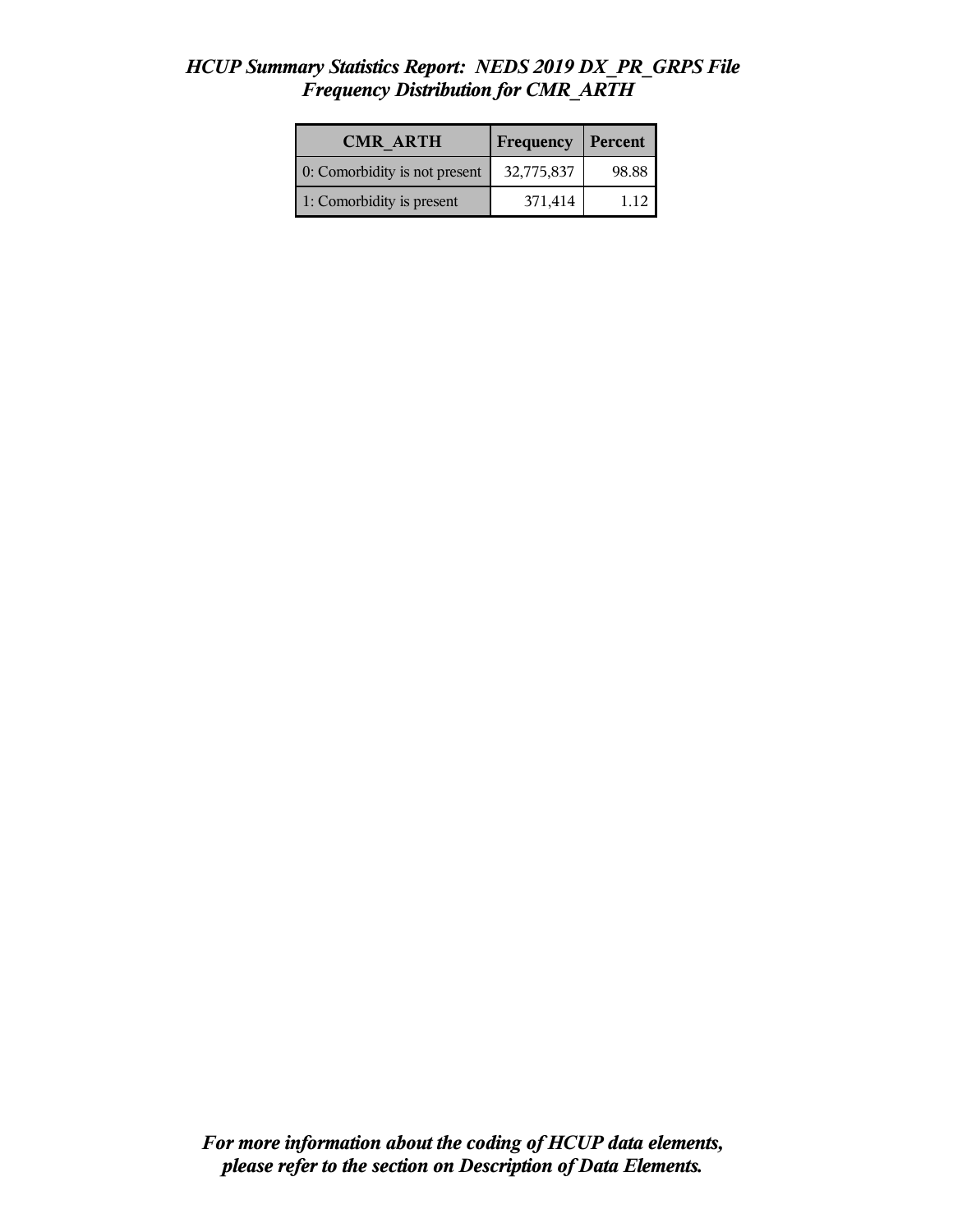## *HCUP Summary Statistics Report: NEDS 2019 DX\_PR\_GRPS File Frequency Distribution for CMR\_CANCER\_LEUK*

| CMR CANCER LEUK   Frequency   |            | Percent |
|-------------------------------|------------|---------|
| 0: Comorbidity is not present | 33,094,938 | 99.84   |
| 1: Comorbidity is present     | 52,313     | 0.16    |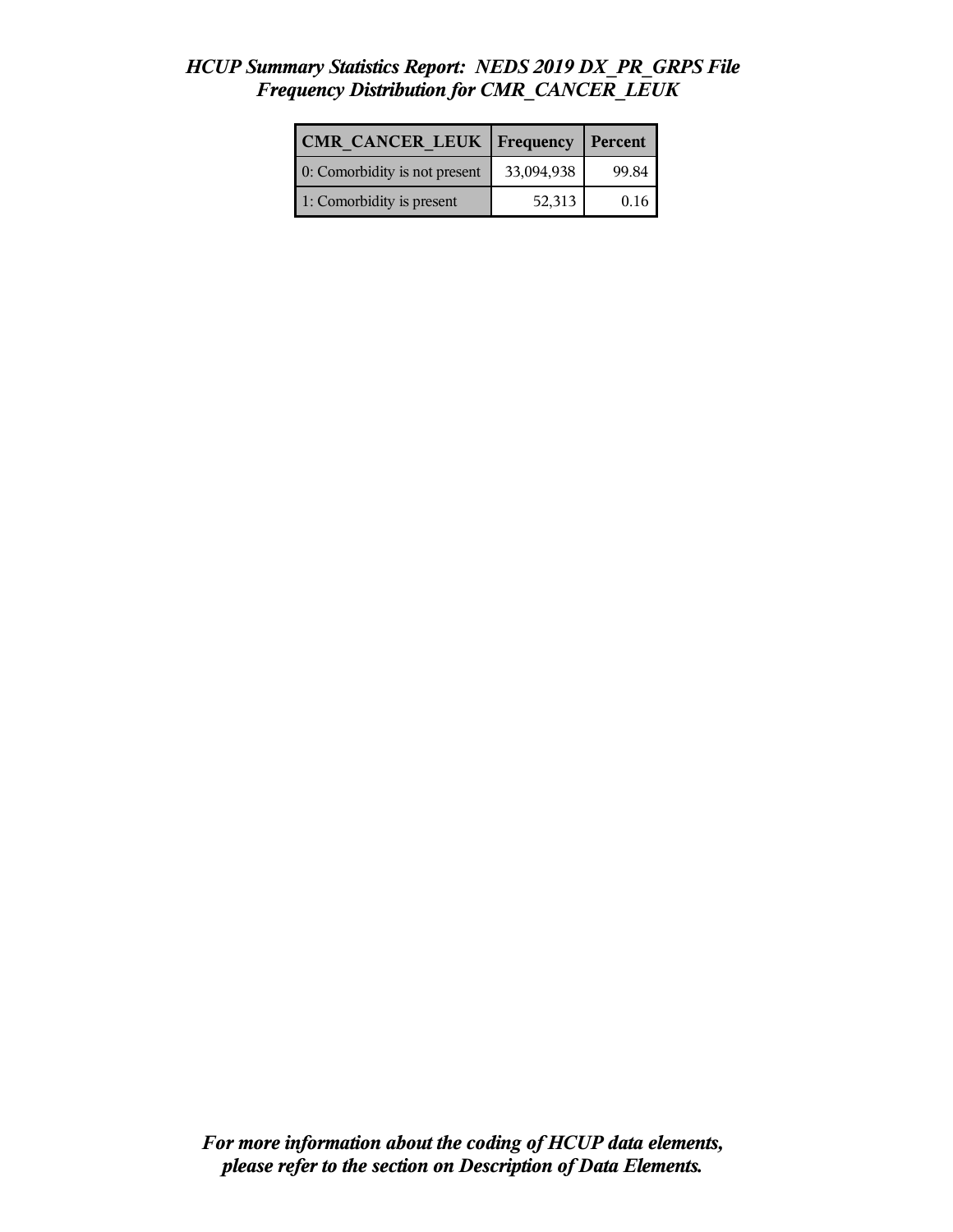## *HCUP Summary Statistics Report: NEDS 2019 DX\_PR\_GRPS File Frequency Distribution for CMR\_CANCER\_LYMPH*

| CMR CANCER LYMPH   Frequency  |            | Percent |
|-------------------------------|------------|---------|
| 0: Comorbidity is not present | 33,078,534 | 99.79   |
| 1: Comorbidity is present     | 68,717     | 0.21    |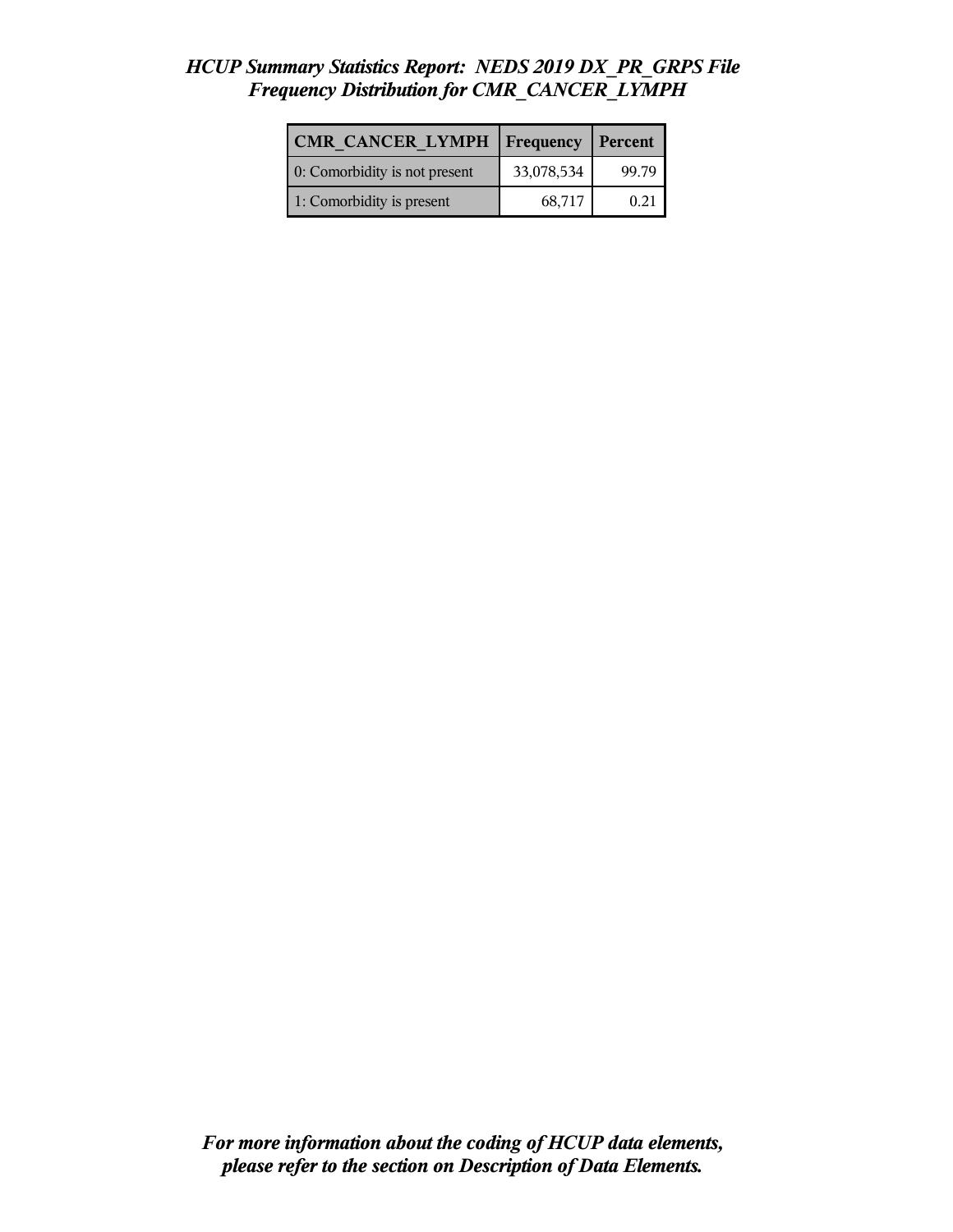## *HCUP Summary Statistics Report: NEDS 2019 DX\_PR\_GRPS File Frequency Distribution for CMR\_CANCER\_METS*

| <b>CMR CANCER METS   Frequency</b> |            | Percent |
|------------------------------------|------------|---------|
| 0: Comorbidity is not present      | 32,936,898 | 99.37   |
| 1: Comorbidity is present          | 210,353    | 0.63    |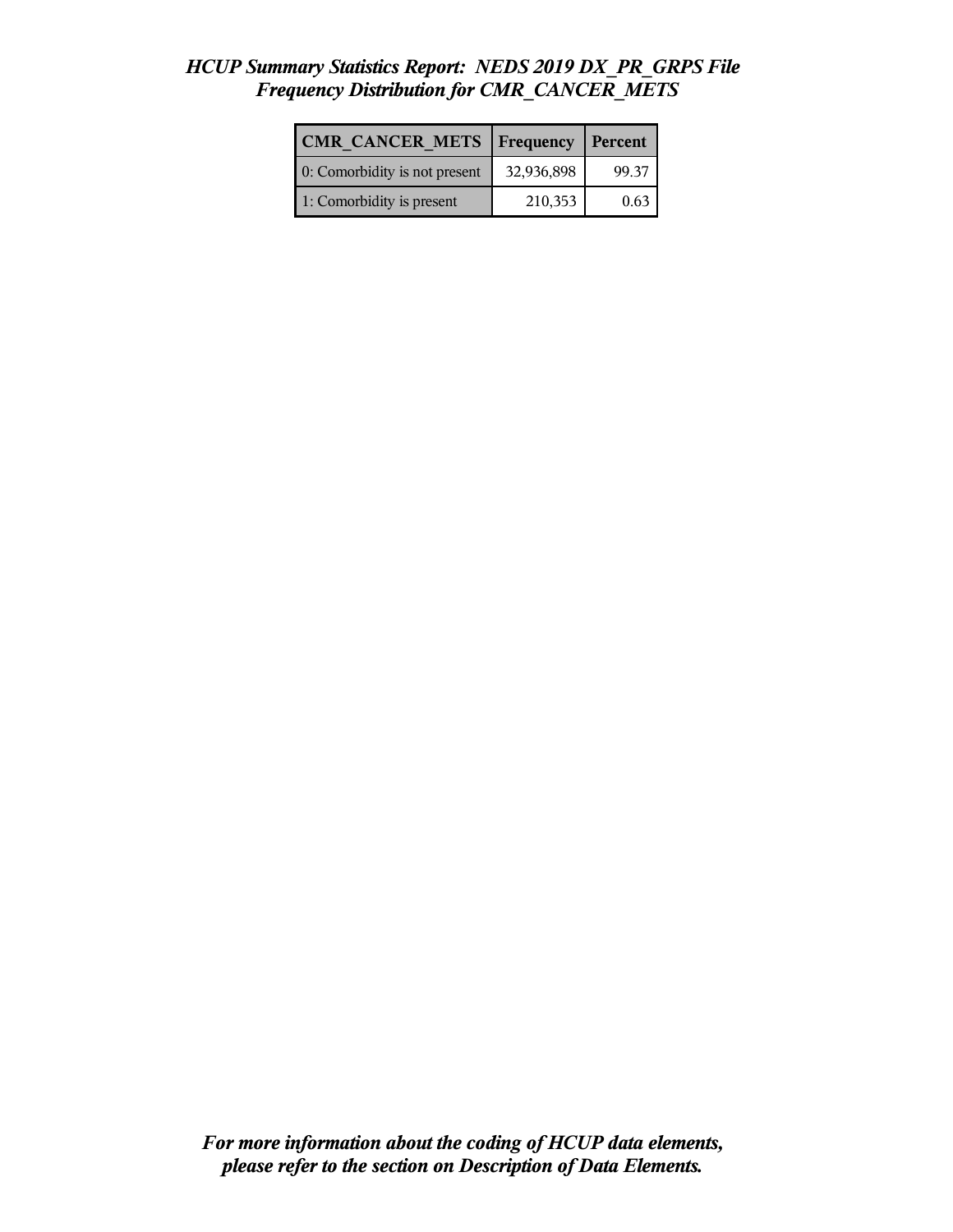## *HCUP Summary Statistics Report: NEDS 2019 DX\_PR\_GRPS File Frequency Distribution for CMR\_CANCER\_NSITU*

| <b>CMR CANCER NSITU</b>       | Frequency  | Percent |
|-------------------------------|------------|---------|
| 0: Comorbidity is not present | 33,144,655 | 99.99   |
| 1: Comorbidity is present     | 2,596      | 0.01    |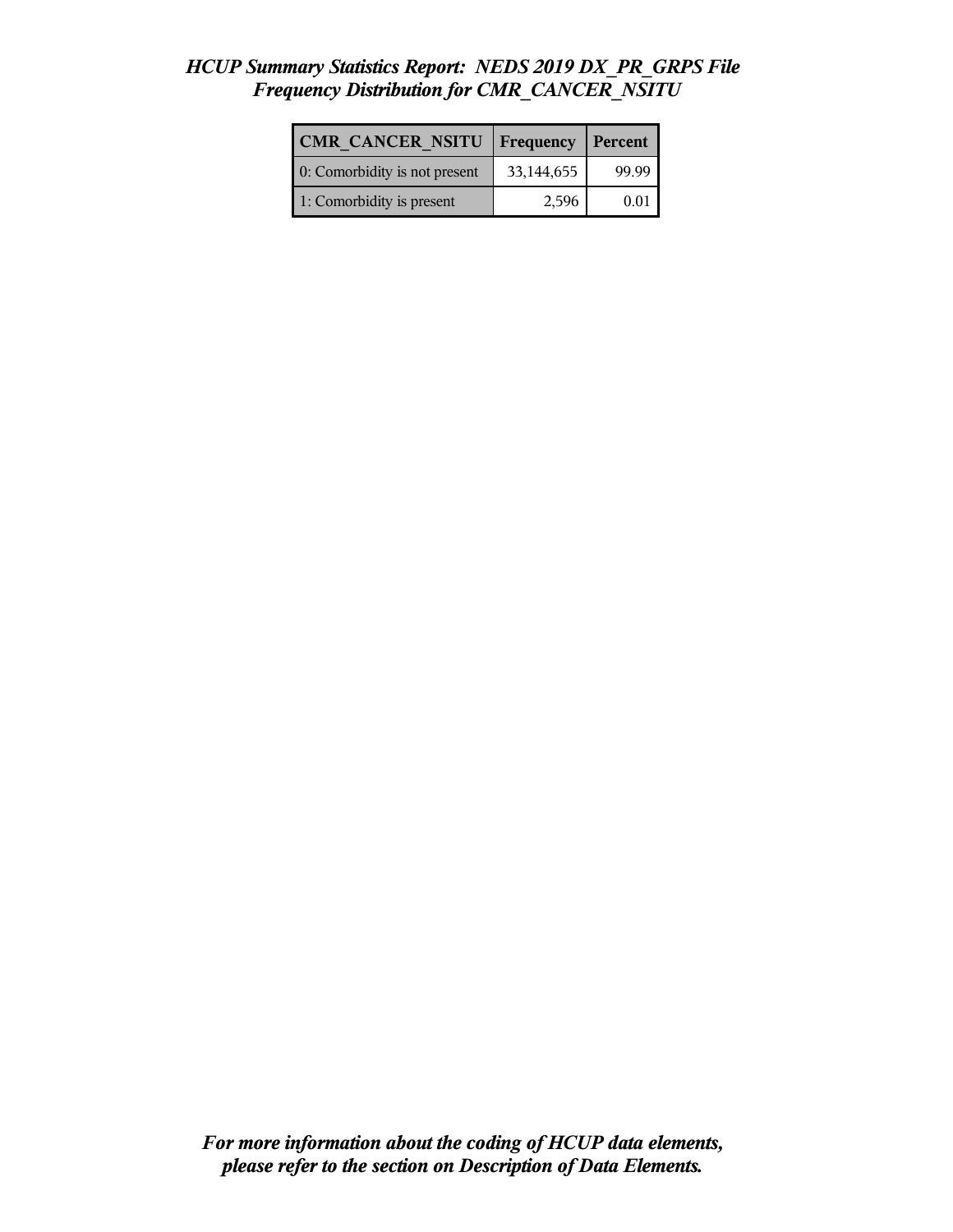## *HCUP Summary Statistics Report: NEDS 2019 DX\_PR\_GRPS File Frequency Distribution for CMR\_CANCER\_SOLID*

| CMR CANCER SOLID              | <b>Frequency</b> | Percent |
|-------------------------------|------------------|---------|
| 0: Comorbidity is not present | 32,883,909       | 99.21   |
| 1: Comorbidity is present     | 263,342          | 0.79    |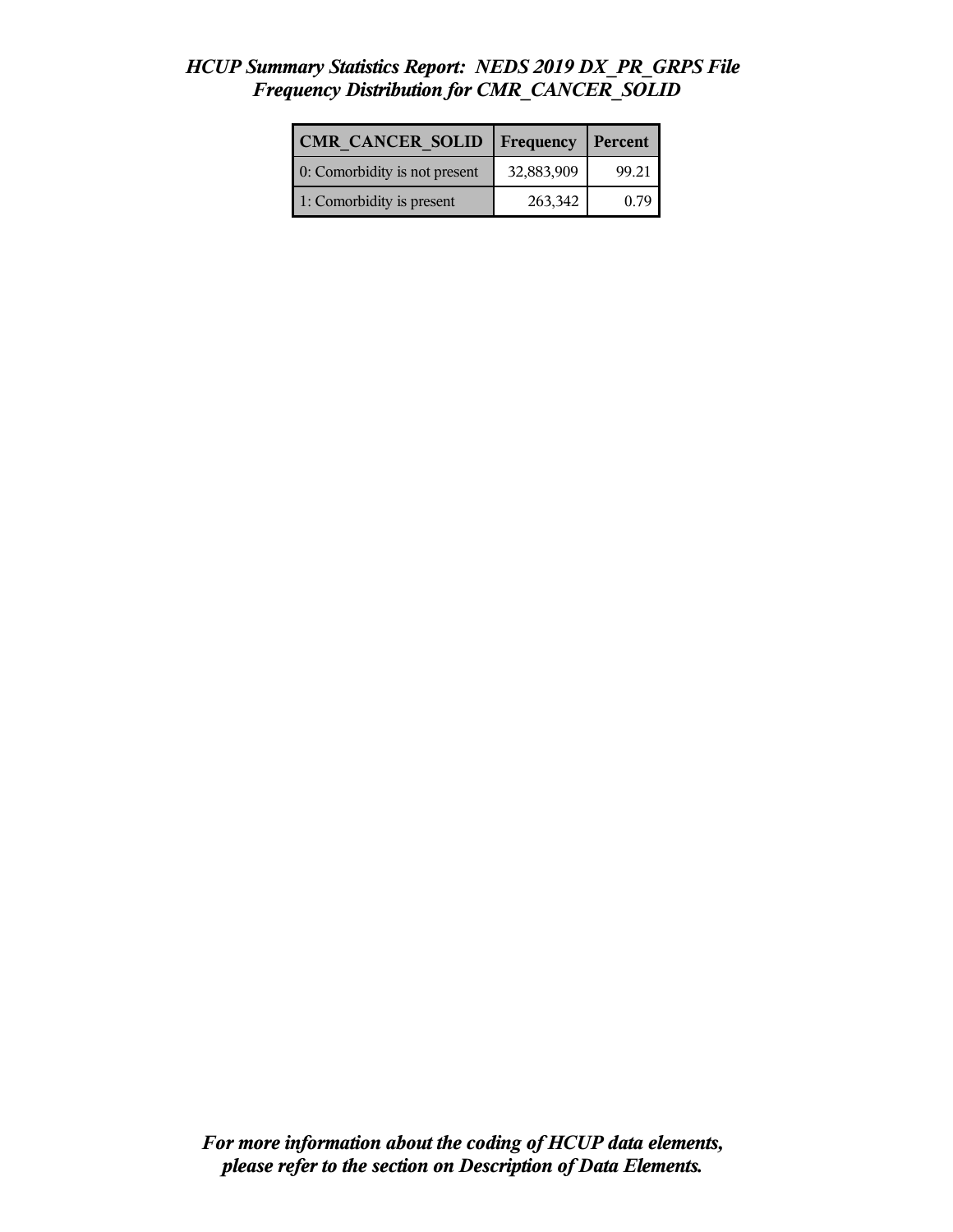#### *HCUP Summary Statistics Report: NEDS 2019 DX\_PR\_GRPS File Frequency Distribution for CMR\_DEMENTIA*

| <b>CMR DEMENTIA</b>           | <b>Frequency</b> | Percent |
|-------------------------------|------------------|---------|
| 0: Comorbidity is not present | 32,455,533       | 97.91   |
| 1: Comorbidity is present     | 691,718          | 2.09    |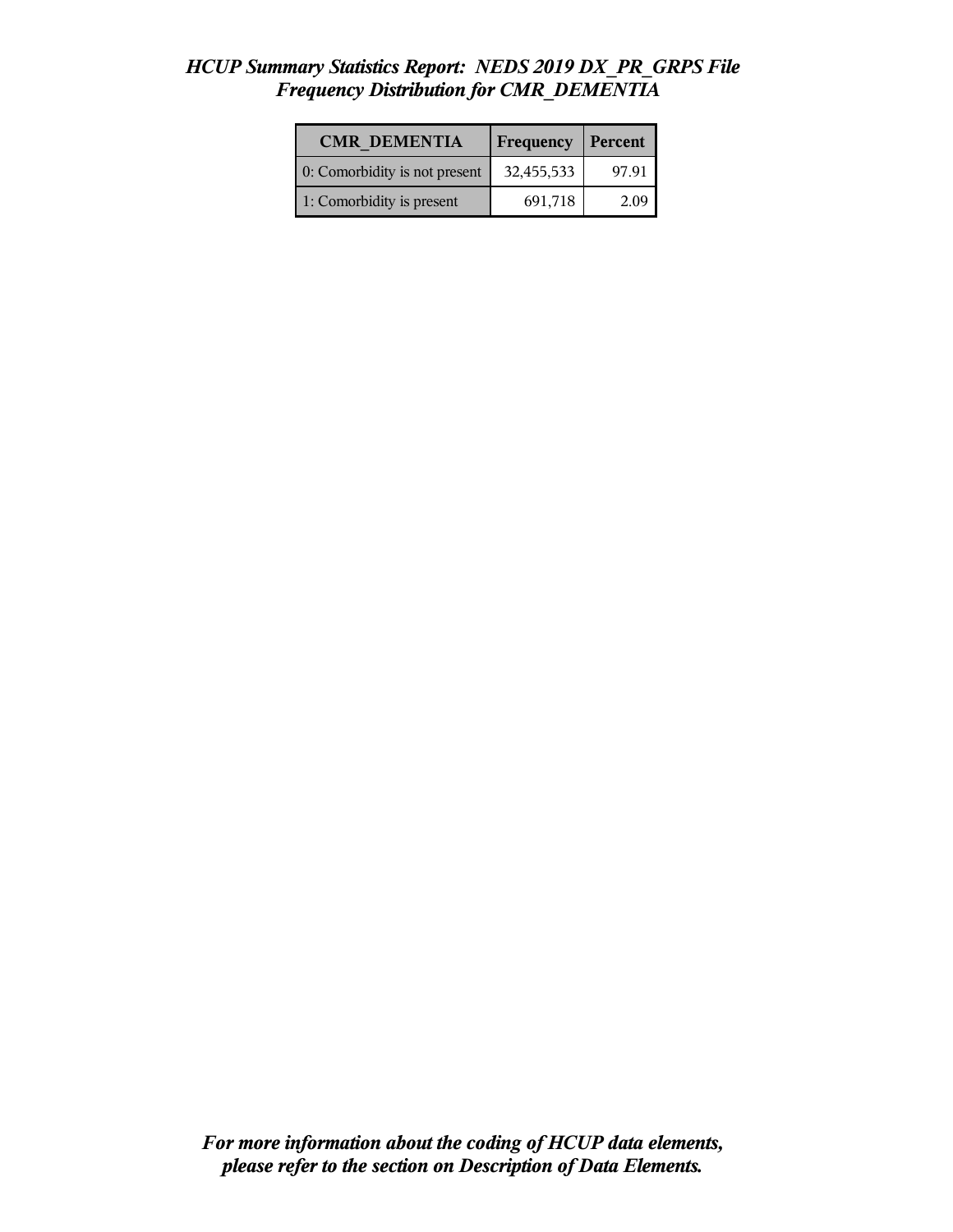## *HCUP Summary Statistics Report: NEDS 2019 DX\_PR\_GRPS File Frequency Distribution for CMR\_DEPRESS*

| <b>CMR DEPRESS</b>            | <b>Frequency</b> | Percent |
|-------------------------------|------------------|---------|
| 0: Comorbidity is not present | 31,615,619       | 95.38   |
| 1: Comorbidity is present     | 1,531,632        | 4 62    |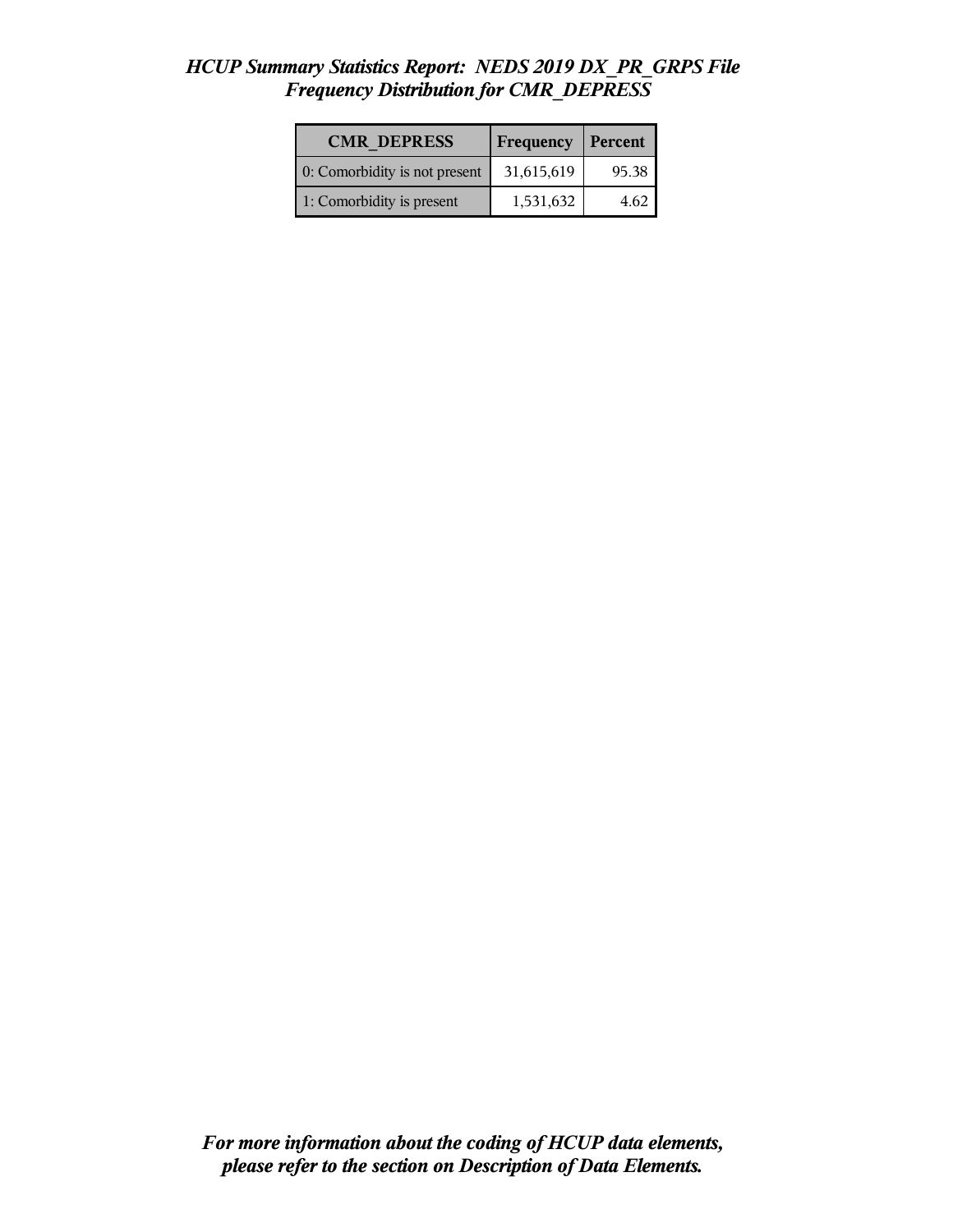#### *HCUP Summary Statistics Report: NEDS 2019 DX\_PR\_GRPS File Frequency Distribution for CMR\_DIAB\_CX*

| <b>CMR DIAB CX</b>            | Frequency  | Percent |
|-------------------------------|------------|---------|
| 0: Comorbidity is not present | 31,466,425 | 94.93   |
| 1: Comorbidity is present     | 1,680,826  | 5.07    |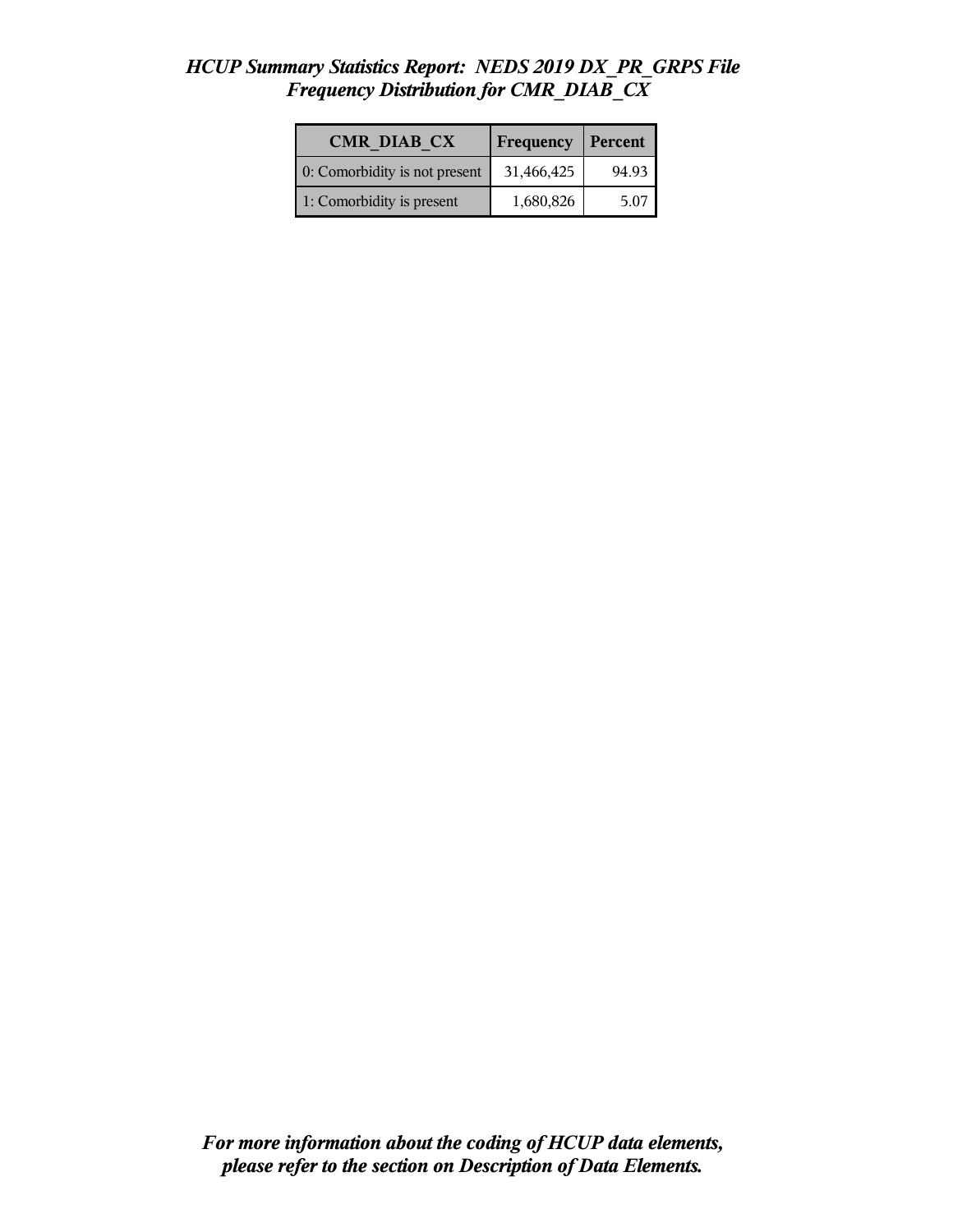## *HCUP Summary Statistics Report: NEDS 2019 DX\_PR\_GRPS File Frequency Distribution for CMR\_DIAB\_UNCX*

| <b>CMR DIAB UNCX</b>          | Frequency  | Percent |
|-------------------------------|------------|---------|
| 0: Comorbidity is not present | 30,835,484 | 93.03   |
| 1: Comorbidity is present     | 2,311,767  | 6 ዓ7    |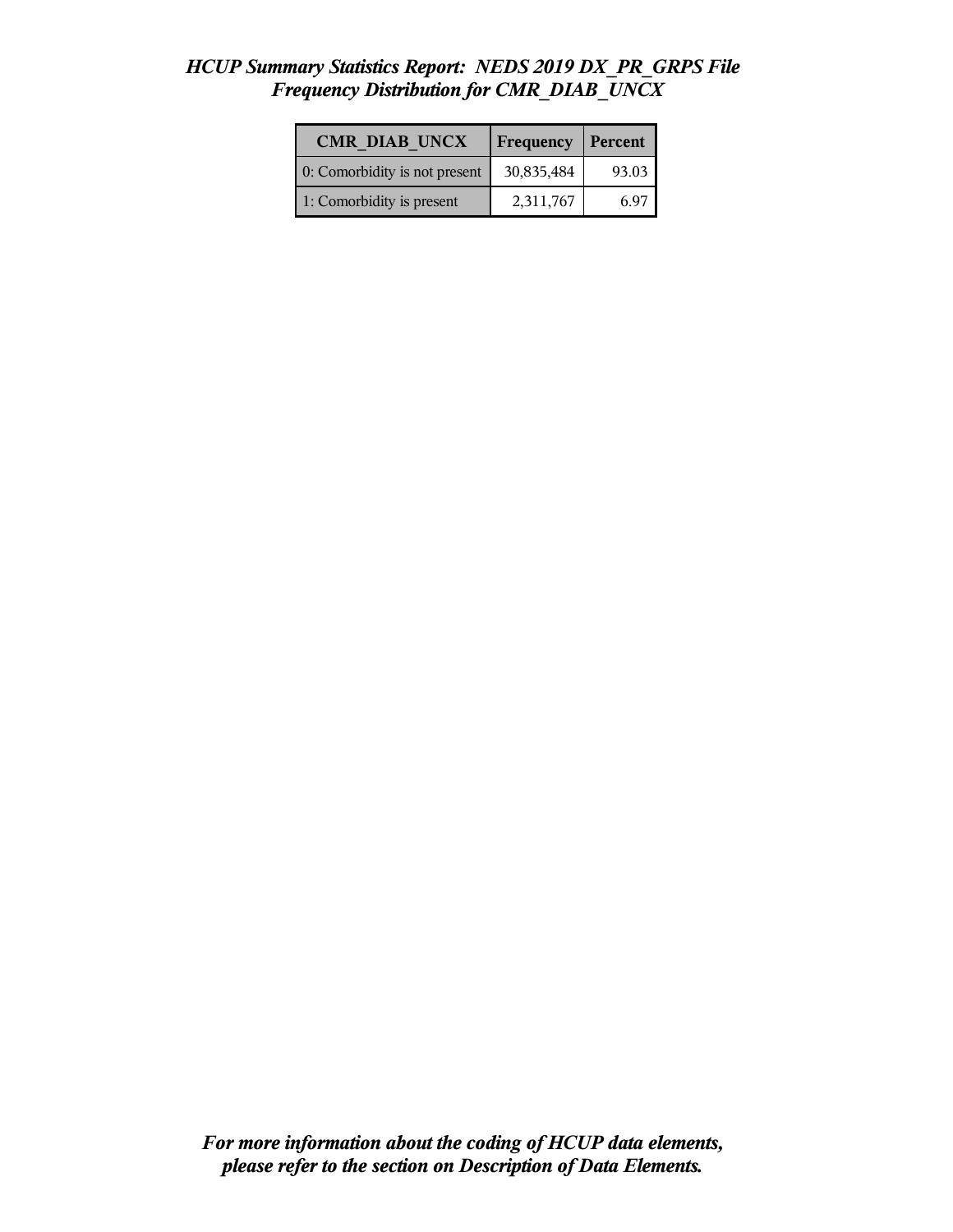#### *HCUP Summary Statistics Report: NEDS 2019 DX\_PR\_GRPS File Frequency Distribution for CMR\_DRUG\_ABUSE*

| <b>CMR DRUG ABUSE</b>         | Frequency  | <b>Percent</b> |
|-------------------------------|------------|----------------|
| 0: Comorbidity is not present | 32,482,445 | 97.99          |
| 1: Comorbidity is present     | 664,806    | 2.01           |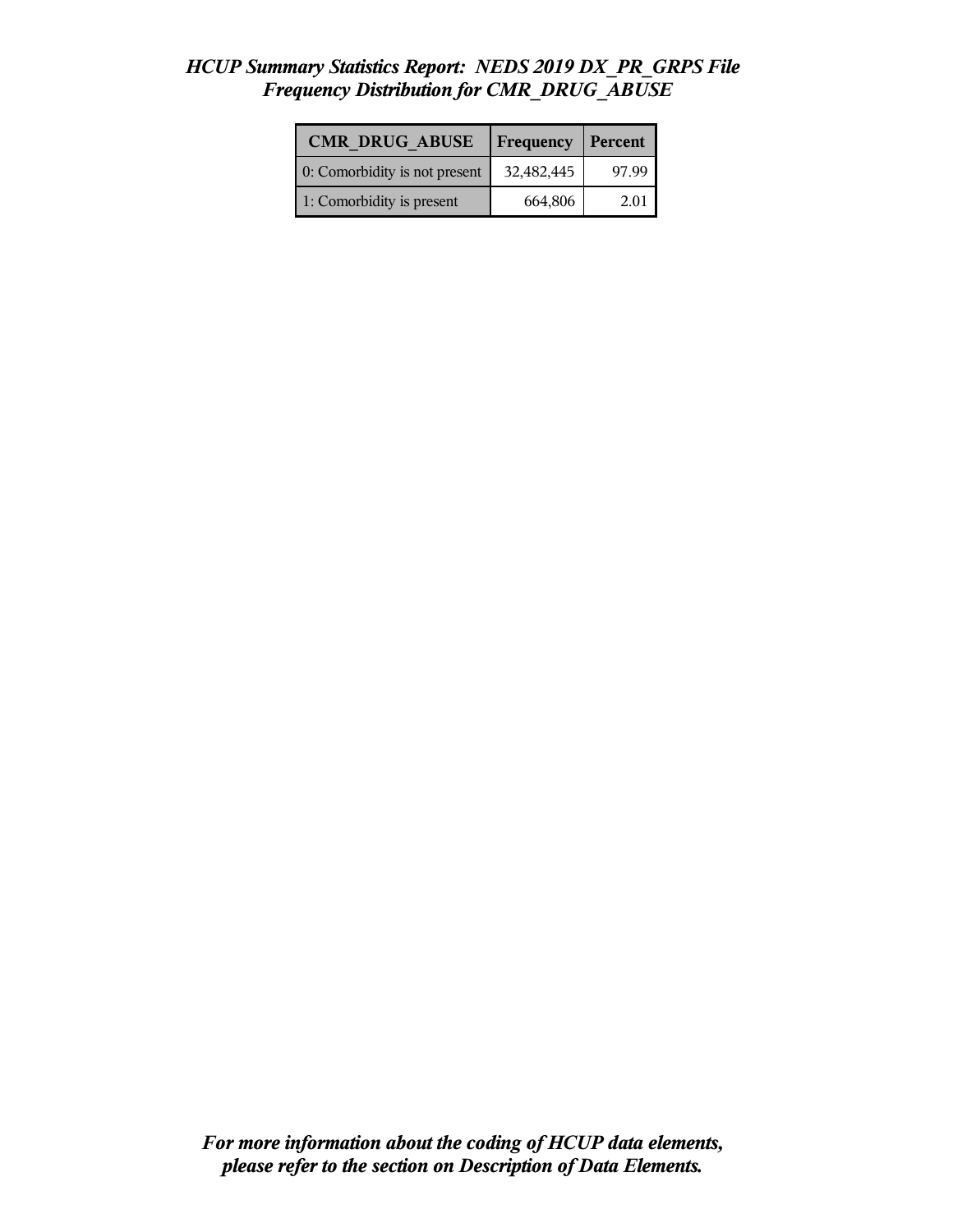#### *HCUP Summary Statistics Report: NEDS 2019 DX\_PR\_GRPS File Frequency Distribution for CMR\_HTN\_CX*

| <b>CMR HTN CX</b>             | <b>Frequency</b> | Percent |
|-------------------------------|------------------|---------|
| 0: Comorbidity is not present | 31,014,364       | 93.57   |
| 1: Comorbidity is present     | 2,132,887        | 6.43    |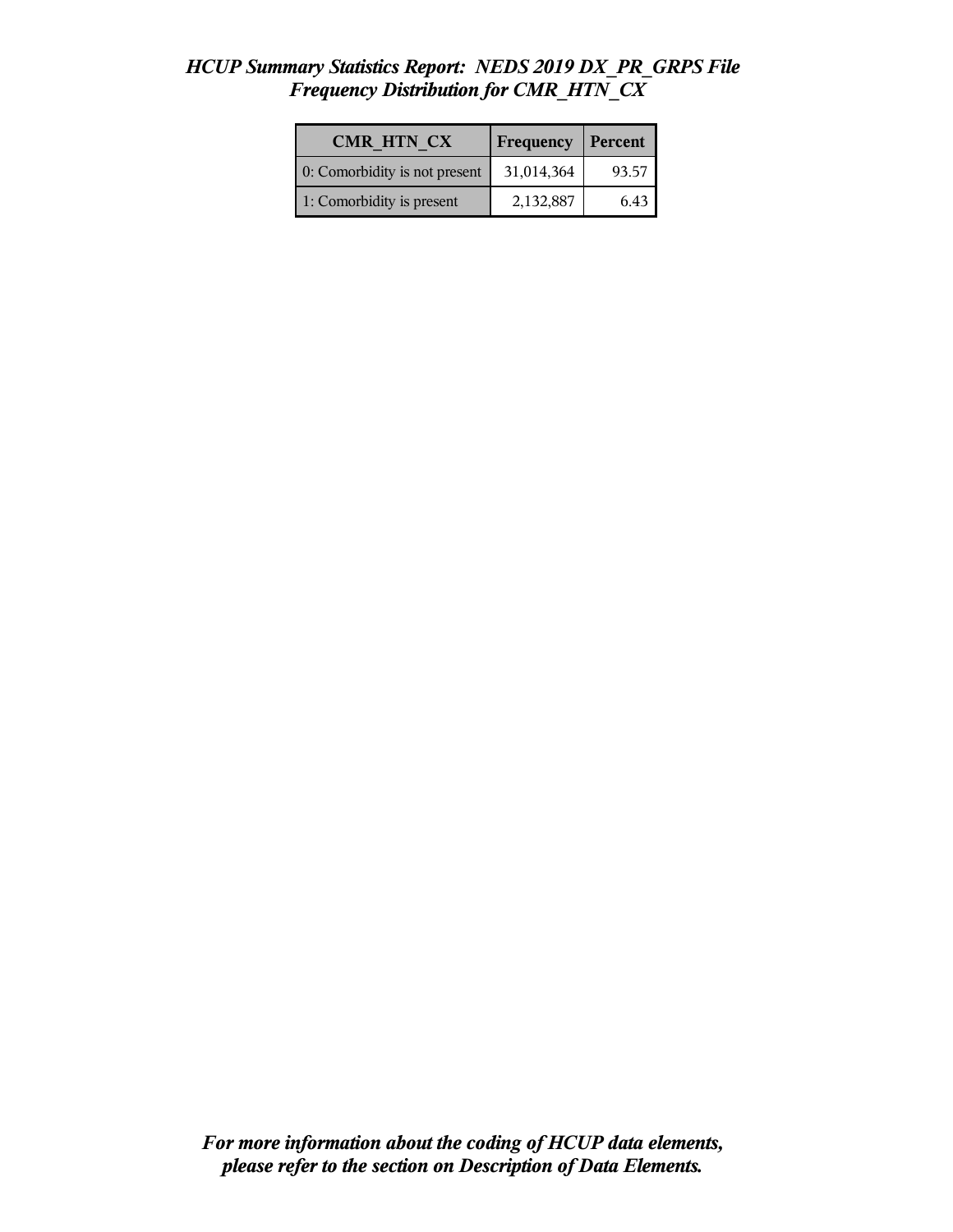#### *HCUP Summary Statistics Report: NEDS 2019 DX\_PR\_GRPS File Frequency Distribution for CMR\_HTN\_UNCX*

| <b>CMR HTN UNCX</b>           | Frequency  | Percent |
|-------------------------------|------------|---------|
| 0: Comorbidity is not present | 26,987,229 | 81.42   |
| 1: Comorbidity is present     | 6,160,022  | 18.58   |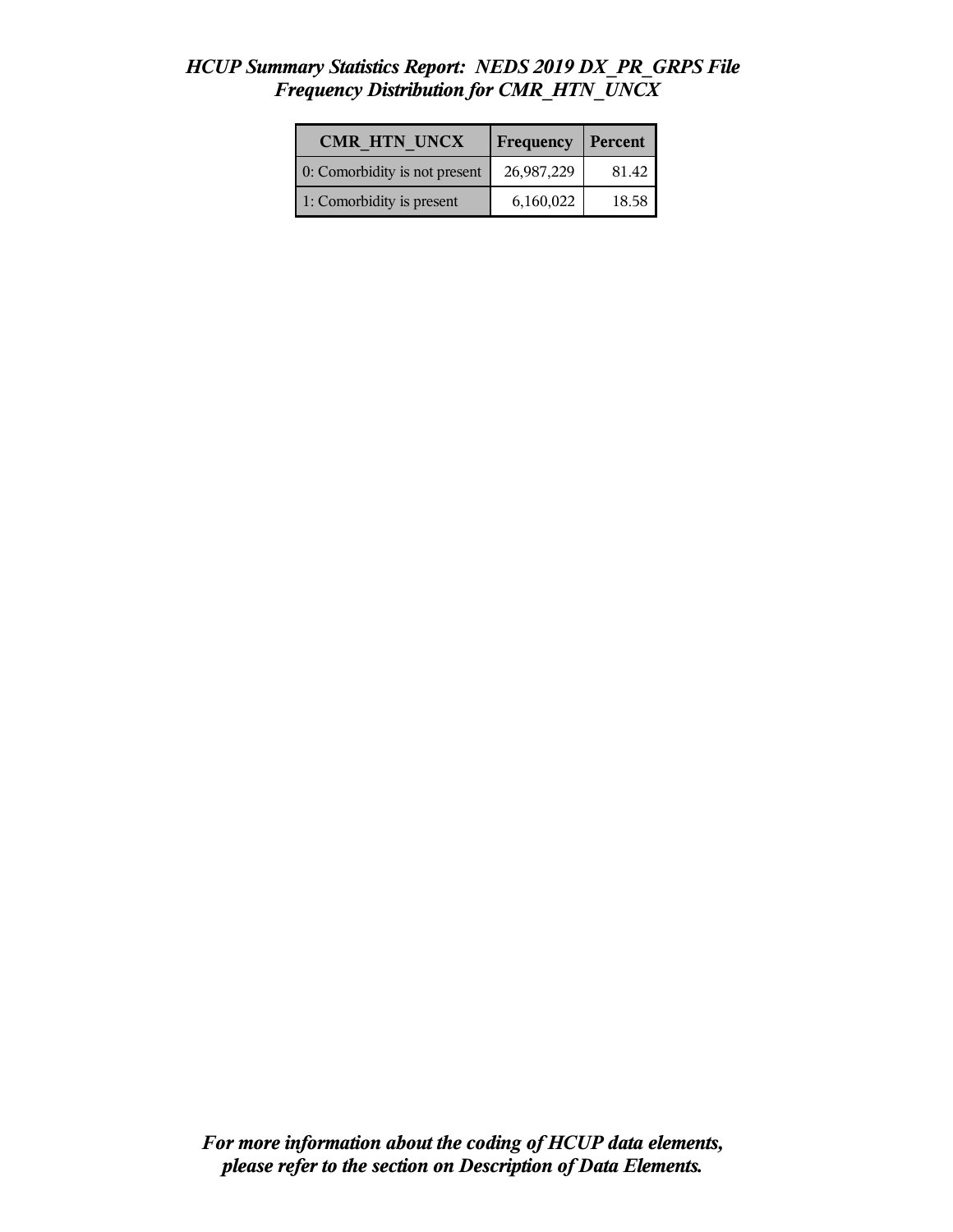## *HCUP Summary Statistics Report: NEDS 2019 DX\_PR\_GRPS File Frequency Distribution for CMR\_LUNG\_CHRONIC*

| CMR LUNG CHRONIC              | Frequency  | Percent |
|-------------------------------|------------|---------|
| 0: Comorbidity is not present | 29,994,988 | 90.49   |
| 1: Comorbidity is present     | 3,152,263  | 9.51    |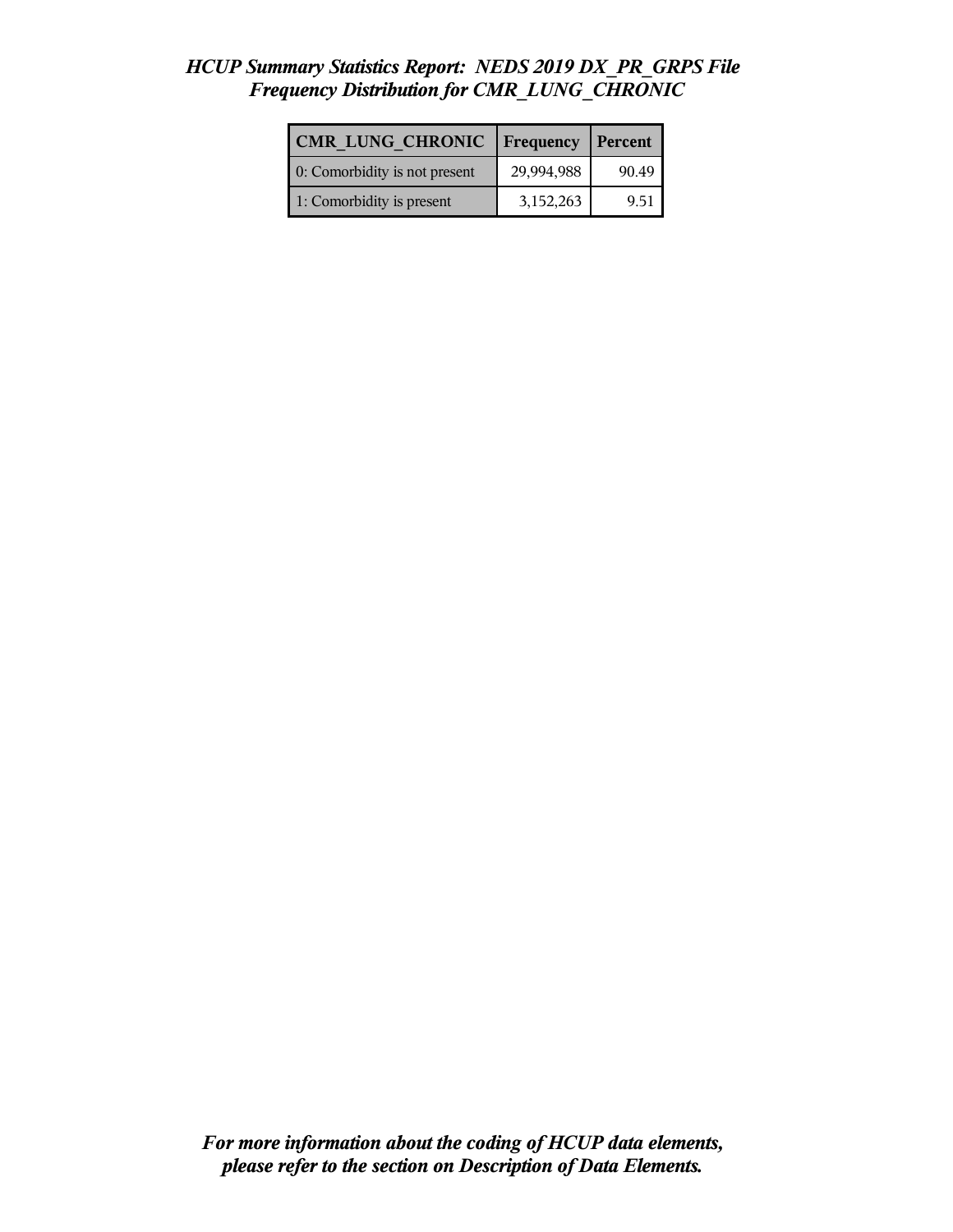#### *HCUP Summary Statistics Report: NEDS 2019 DX\_PR\_GRPS File Frequency Distribution for CMR\_OBESE*

| <b>CMR OBESE</b>              | Frequency  | Percent |
|-------------------------------|------------|---------|
| 0: Comorbidity is not present | 31,687,428 | 95.60   |
| 1: Comorbidity is present     | 1,459,823  | 440     |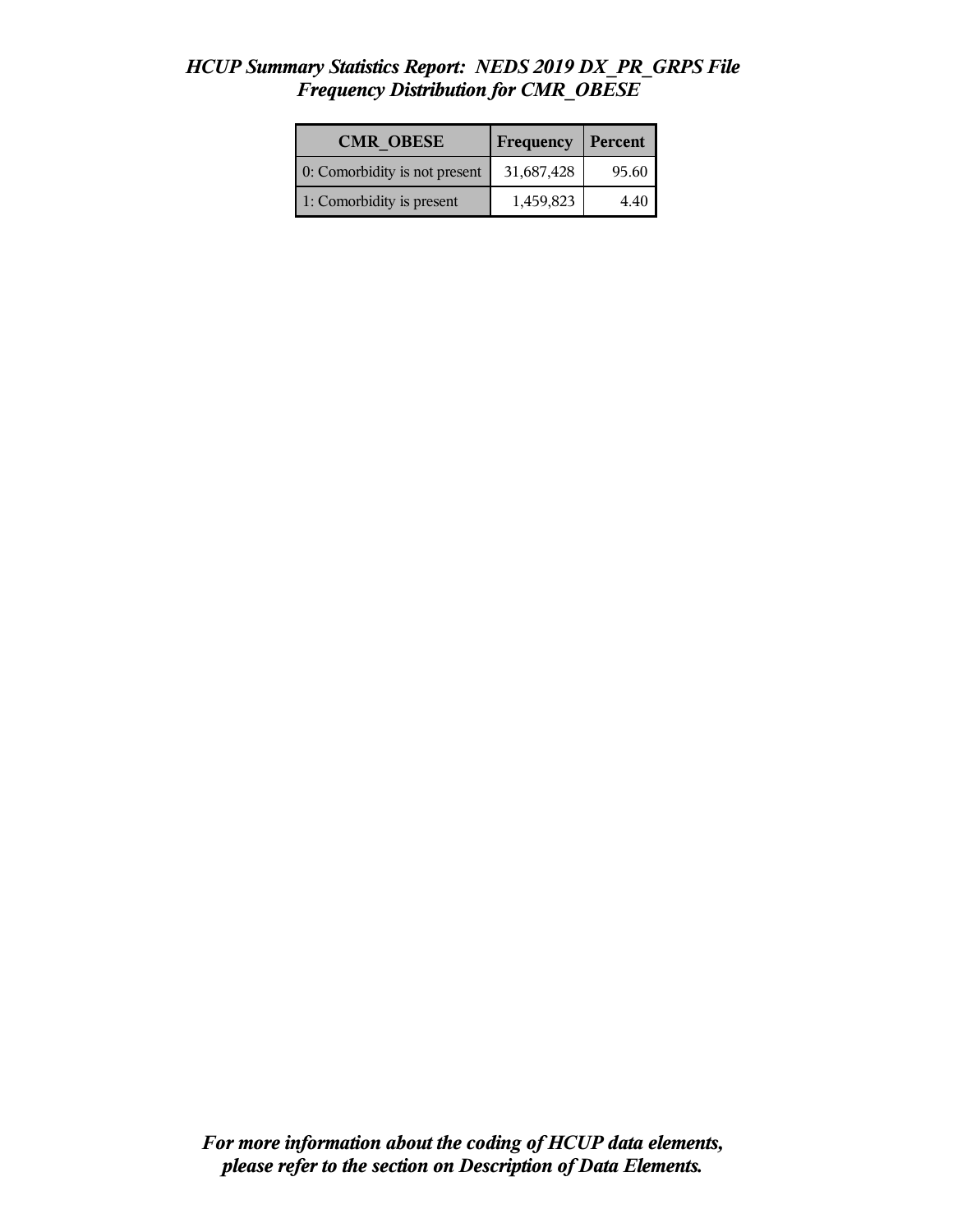#### *HCUP Summary Statistics Report: NEDS 2019 DX\_PR\_GRPS File Frequency Distribution for CMR\_PERIVASC*

| <b>CMR PERIVASC</b>           | Frequency  | Percent |
|-------------------------------|------------|---------|
| 0: Comorbidity is not present | 32,627,552 | 98.43   |
| 1: Comorbidity is present     | 519,699    | 157     |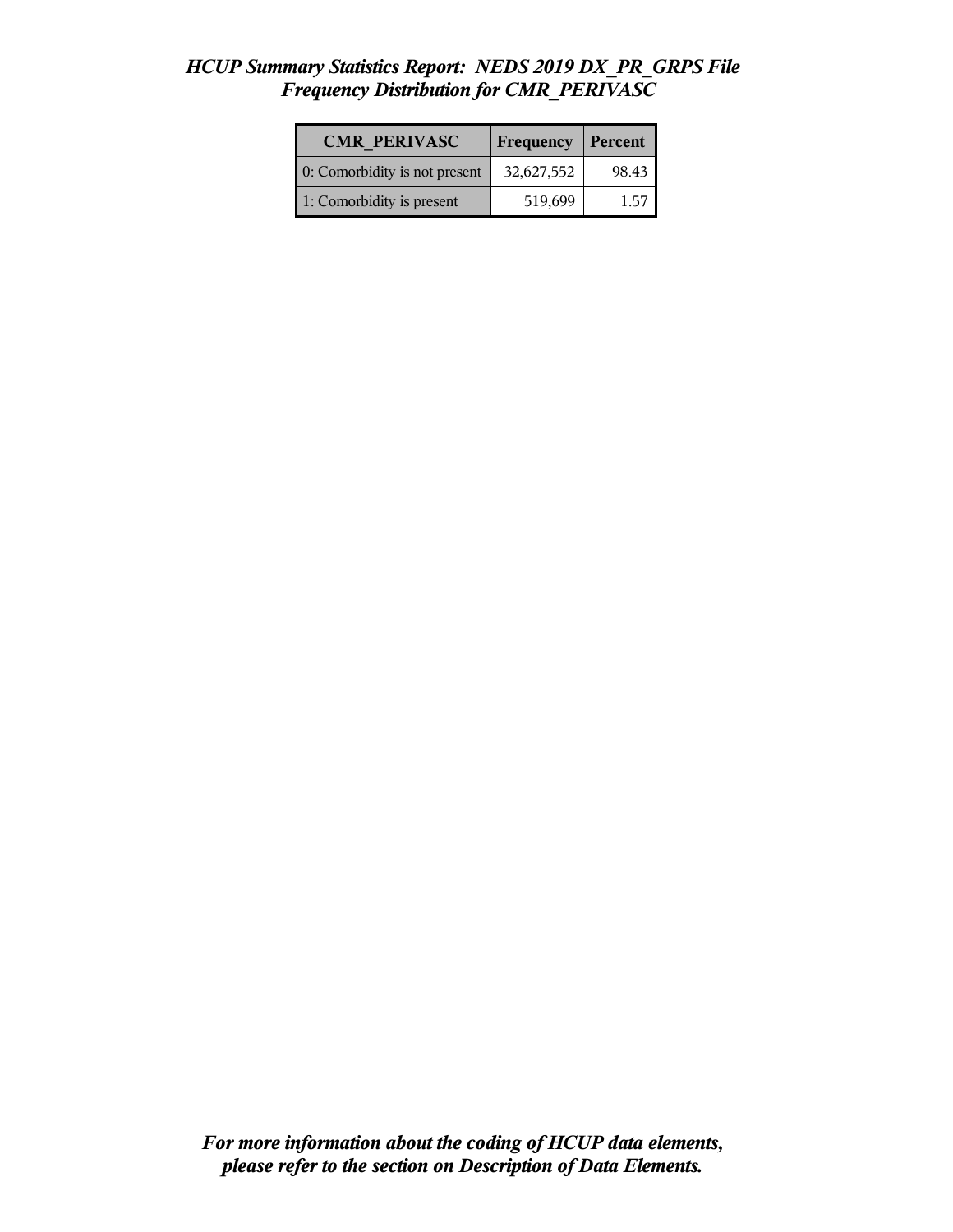## *HCUP Summary Statistics Report: NEDS 2019 DX\_PR\_GRPS File Frequency Distribution for CMR\_THYROID\_HYPO*

| <b>CMR THYROID HYPO</b>       | <b>Frequency</b> | Percent |
|-------------------------------|------------------|---------|
| 0: Comorbidity is not present | 31,829,280       | 96.02   |
| 1: Comorbidity is present     | 1,317,971        | 3.98    |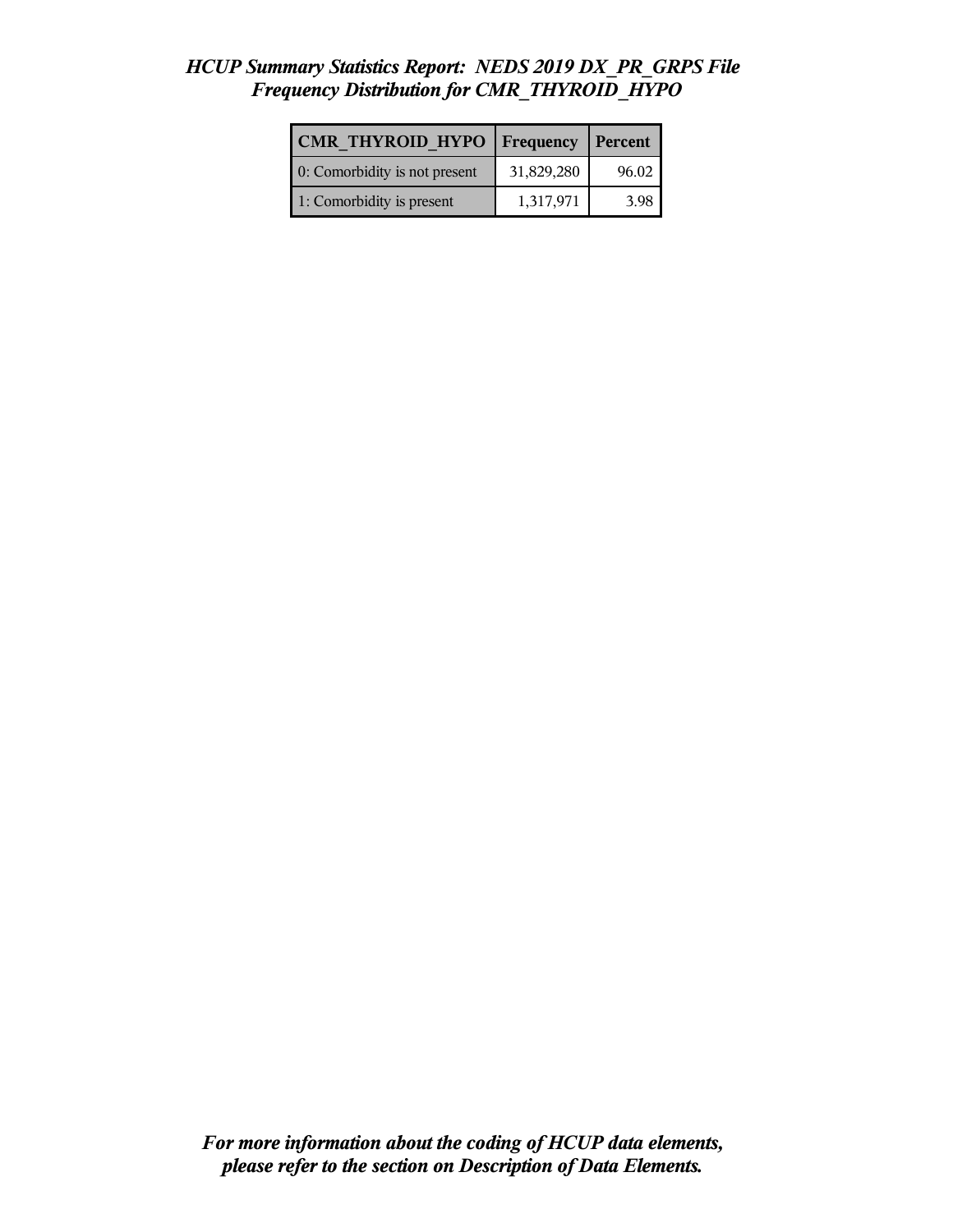## *HCUP Summary Statistics Report: NEDS 2019 DX\_PR\_GRPS File Frequency Distribution for CMR\_THYROID\_OTH*

| <b>CMR THYROID OTH</b>        | <b>Frequency</b> | <b>Percent</b> |
|-------------------------------|------------------|----------------|
| 0: Comorbidity is not present | 33,007,627       | 99.58          |
| 1: Comorbidity is present     | 139,624          | 0.42           |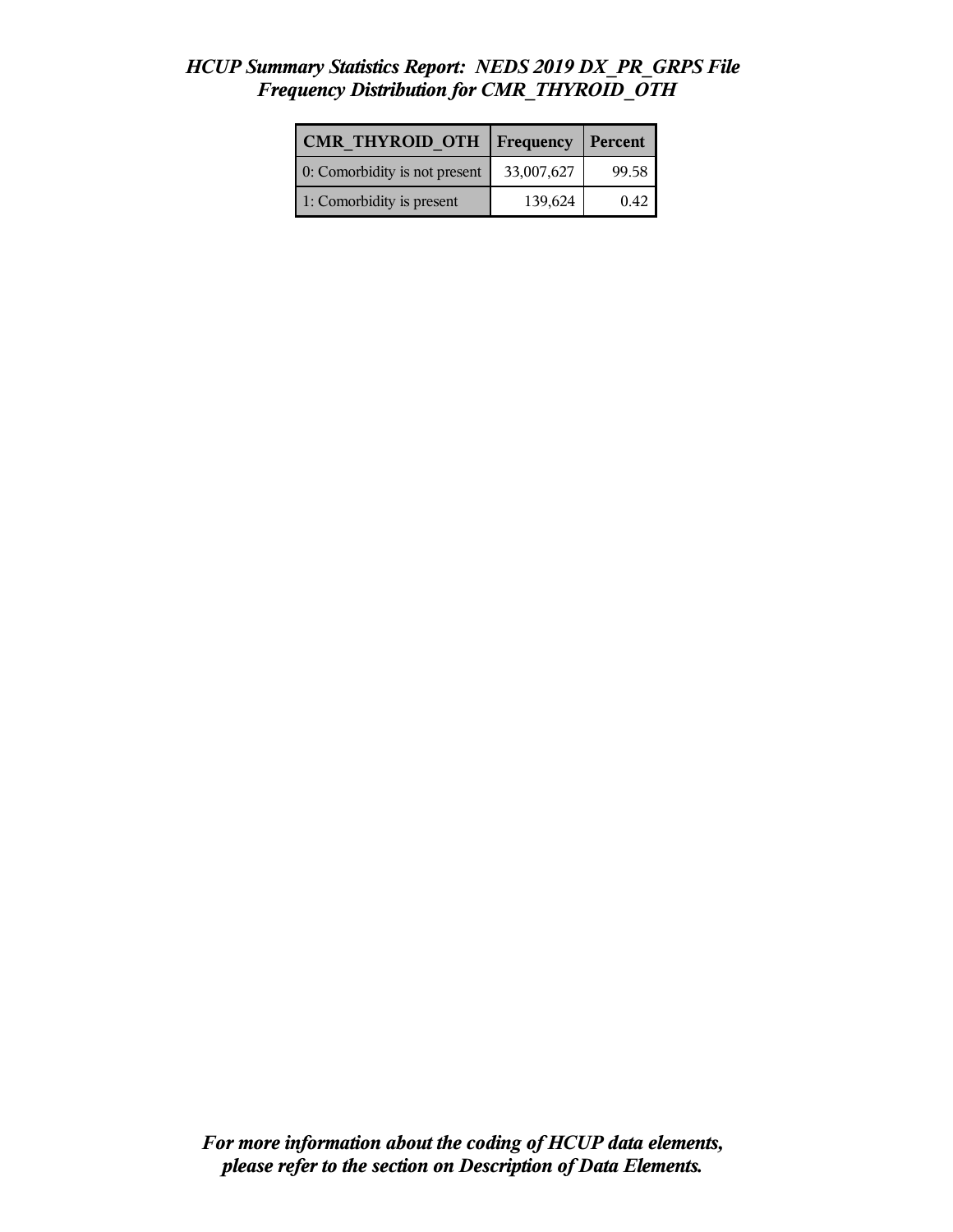#### *HCUP Summary Statistics Report: NEDS 2019 DX\_PR\_GRPS File Frequency Distribution for CMR\_VERSION*

| <b>CMR VERSION   Frequency   Percent</b> |              |        |
|------------------------------------------|--------------|--------|
| l 2021.1                                 | 33, 147, 251 | 100.00 |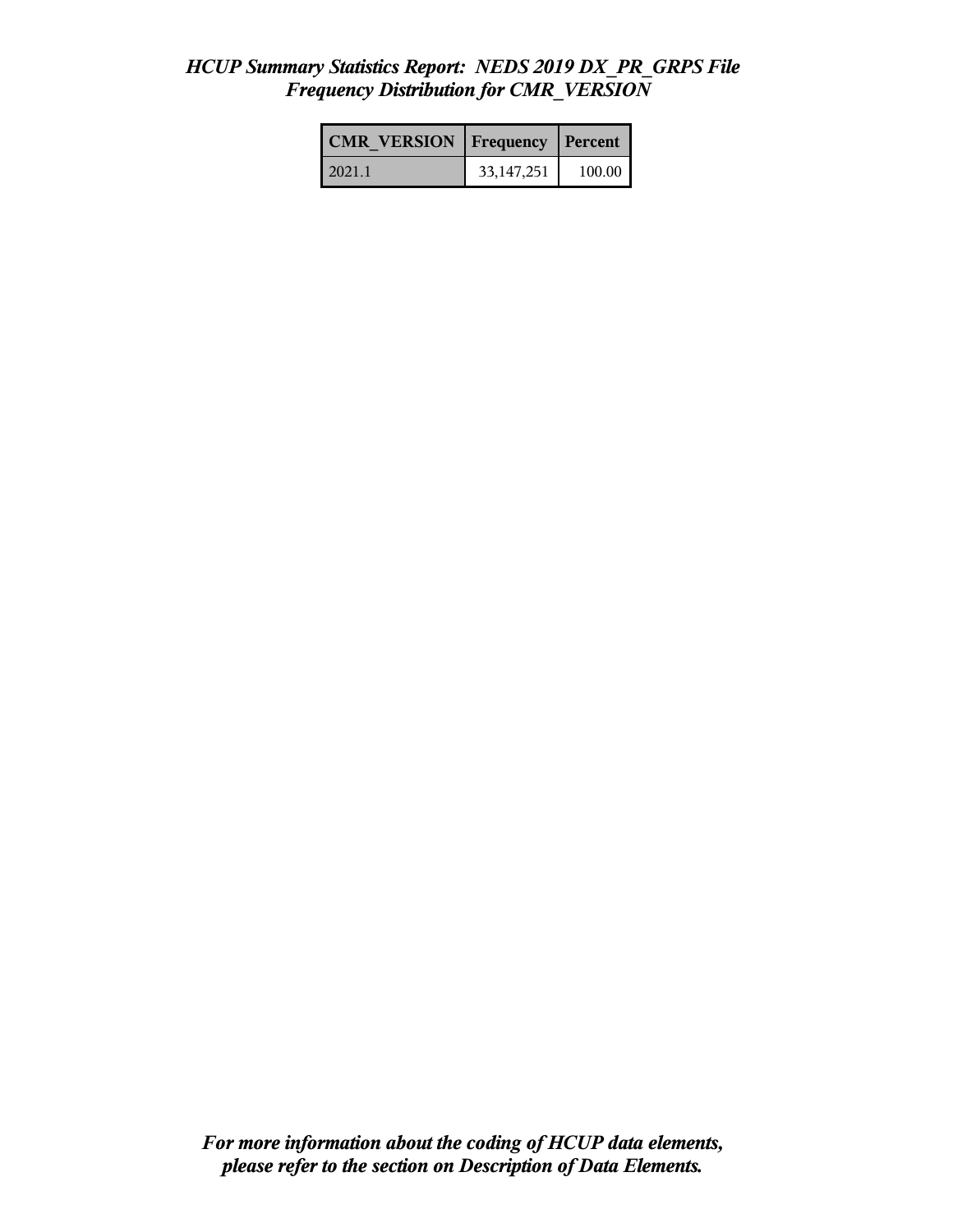## *HCUP Summary Statistics Report: NEDS 2019 DX\_PR\_GRPS File Frequency Distribution for DXCCSR\_DEFAULT\_DX1*

| <b>DXCCSR Default DX1</b>                                                                                      | Frequency | <b>Percent</b> |
|----------------------------------------------------------------------------------------------------------------|-----------|----------------|
| BLDnnn: Diseases of the Blood and Blood Forming Organs and Certain Disorders Involving the Immune<br>Mechanism | 203,082   | 0.61           |
| CIRnnn: Diseases of the Circulatory System                                                                     | 2,934,718 | 8.85           |
| DIGnnn: Diseases of the Digestive System                                                                       | 2,537,029 | 7.65           |
| EARnnn: Diseases of the Ear and Mastoid Process                                                                | 586,331   | 1.77           |
| ENDnnn: Endocrine, Nutritional and Metabolic Diseases                                                          | 705,055   | 2.13           |
| EYEnnn: Diseases of the Eye and Adnexa                                                                         | 332,146   | 1.00           |
| FACnnn: Factors Influencing Health Status and Contact with Health Services                                     | 622,724   | 1.88           |
| GENnnn: Diseases of the Genitourinary System                                                                   | 2,040,987 | 6.16           |
| <b>INFnnn: Certain Infectious and Parasitic Diseases</b>                                                       | 1,035,168 | 3.12           |
| INJnnn: Injury, Poisoning and Certain Other Consequences of External Causes                                    | 6,130,474 | 18.49          |
| InvlDX: Invalid diagnosis                                                                                      | 2,624     | 0.01           |
| MALnnn: Congenital Malformations, Deformations and Chromosomal Abnormalities                                   | 12,184    | 0.04           |
| MBDnnn: Mental, Behavioral and Neurodevelopmental Disorders                                                    | 1,517,486 | 4.58           |
| MUSnnn: Diseases of the Musculoskeletal System and Connective Tissue                                           | 2,345,680 | 7.08           |
| NEOnnn: Neoplasms                                                                                              | 185,545   | 0.56           |
| NVSnnn: Diseases of the Nervous System                                                                         | 1,410,225 | 4.25           |
| NoDX1: Missing the first diagnosis                                                                             | 11,385    | 0.03           |
| PNLnnn: Certain Conditions Originating in the Perinatal Period                                                 | 44,237    | 0.13           |
| PRGnnn: Pregnancy, Childbirth and the Puerperium                                                               | 986,069   | 2.97           |
| RSPnnn: Diseases of the Respiratory System                                                                     | 3,704,343 | 11.18          |
| SKNnnn: Diseases of the Skin and Subcutaneous Tissue                                                           | 1,144,415 | 3.45           |
| SYMnnn: Symptoms, Signs and Abnormal Clinical and Laboratory Findings, Not Elsewhere Classified                | 4,629,850 | 13.97          |
| XXX000: Unacceptable principal diagnosis (inpatient data)                                                      | 1,921     | 0.01           |
| XXX111: Unacceptable first-listed diagnosis (outpatient data)                                                  | 23,573    | 0.07           |